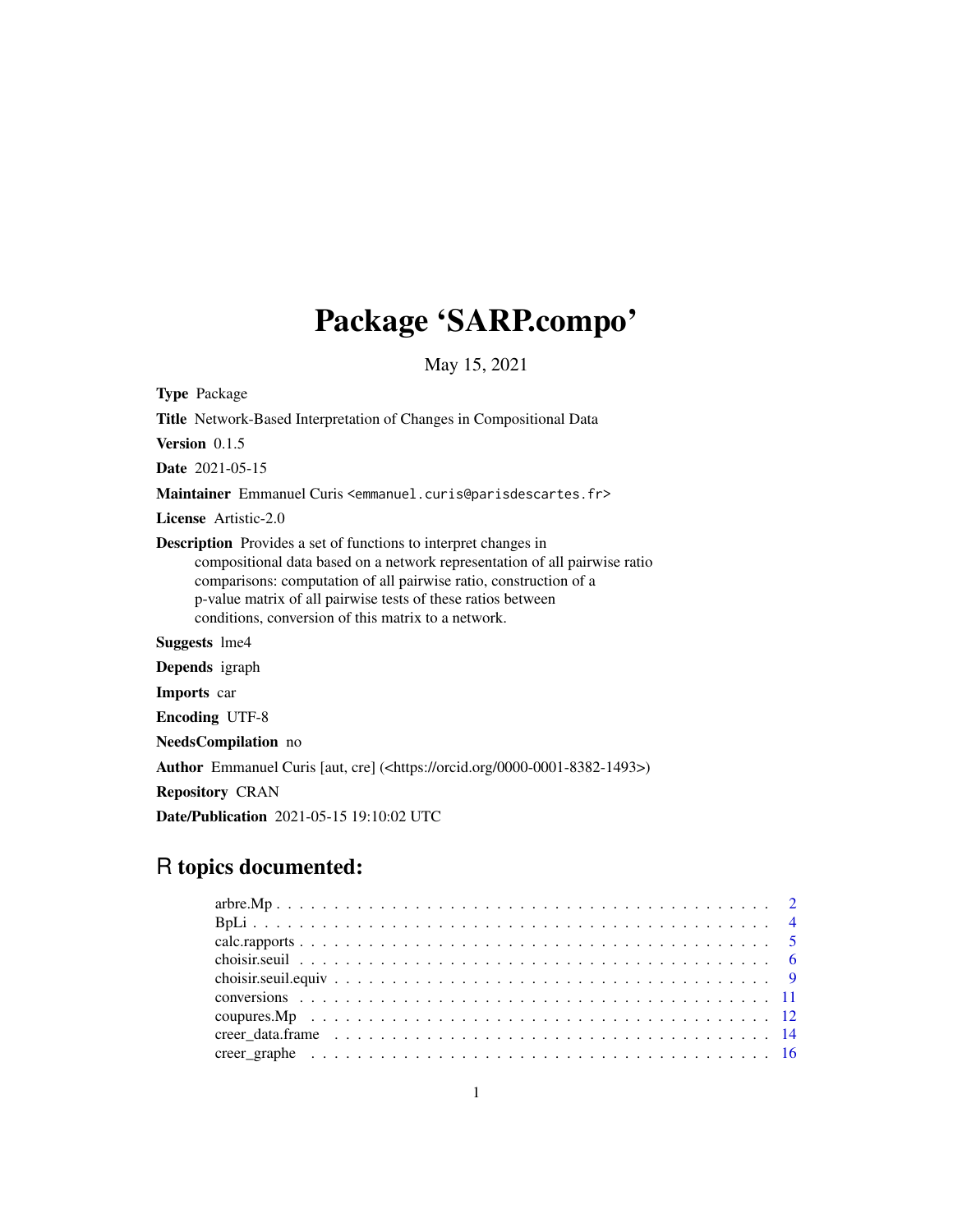#### <span id="page-1-0"></span>2 arbre.Mp

| Index |  |  |  |  |  |  |  |  |  |  |  |  |  |  |  |  |  |  |
|-------|--|--|--|--|--|--|--|--|--|--|--|--|--|--|--|--|--|--|

# <span id="page-1-1"></span>arbre.Mp *Grouping composants by changes in cut-off separation*

# Description

These functions construct a tree based on the successive disjunctions between nodes of the graph when increasing the cut-off value.

#### Usage

```
arbre.Mp( Mp, en.log = FALSE, reference = NA, complement = FALSE )
## S3 method for class 'Arbre'
plot(x, seul1.p = 0.05,xlab = "Composant",
                     ylab = if ( TRUE == en.log ) "-log seuil" else "Seuil",
                     col.seuil = "red", 1 \text{wd}.seuil = 1, 1ty.seuil = 1,
                     horiz = FALSE, center = TRUE, edge.root = TRUE,
                     ...)
```

| Mp           | A square, symmetric matrix containing $p$ -values. Element in row i and line j<br>should contain the <i>p</i> -value for testing the $\frac{i}{i}$ ratio. The diagonal is ignored.                                  |
|--------------|---------------------------------------------------------------------------------------------------------------------------------------------------------------------------------------------------------------------|
| en.log       | If TRUE, $p$ -values are log-transformed (using decimal logarithm) to construct the<br>tree. It does not change the tree structure, it only helps visualisation of the small<br><i>p</i> -value part of the tree.   |
| reference    | Either NA (the default) or a vector giving the names of reference genes. Cor-<br>responding leaves will then be drawn in orange, whereas leaves for genes of<br>interests will be drawn in palegreen (like graphs). |
| complement   | A logical. If TRUE, the tree is built using the complement of the graph, as when<br>using equivalence test to build the graph.                                                                                      |
| $\mathsf{x}$ | The tree to be drawn                                                                                                                                                                                                |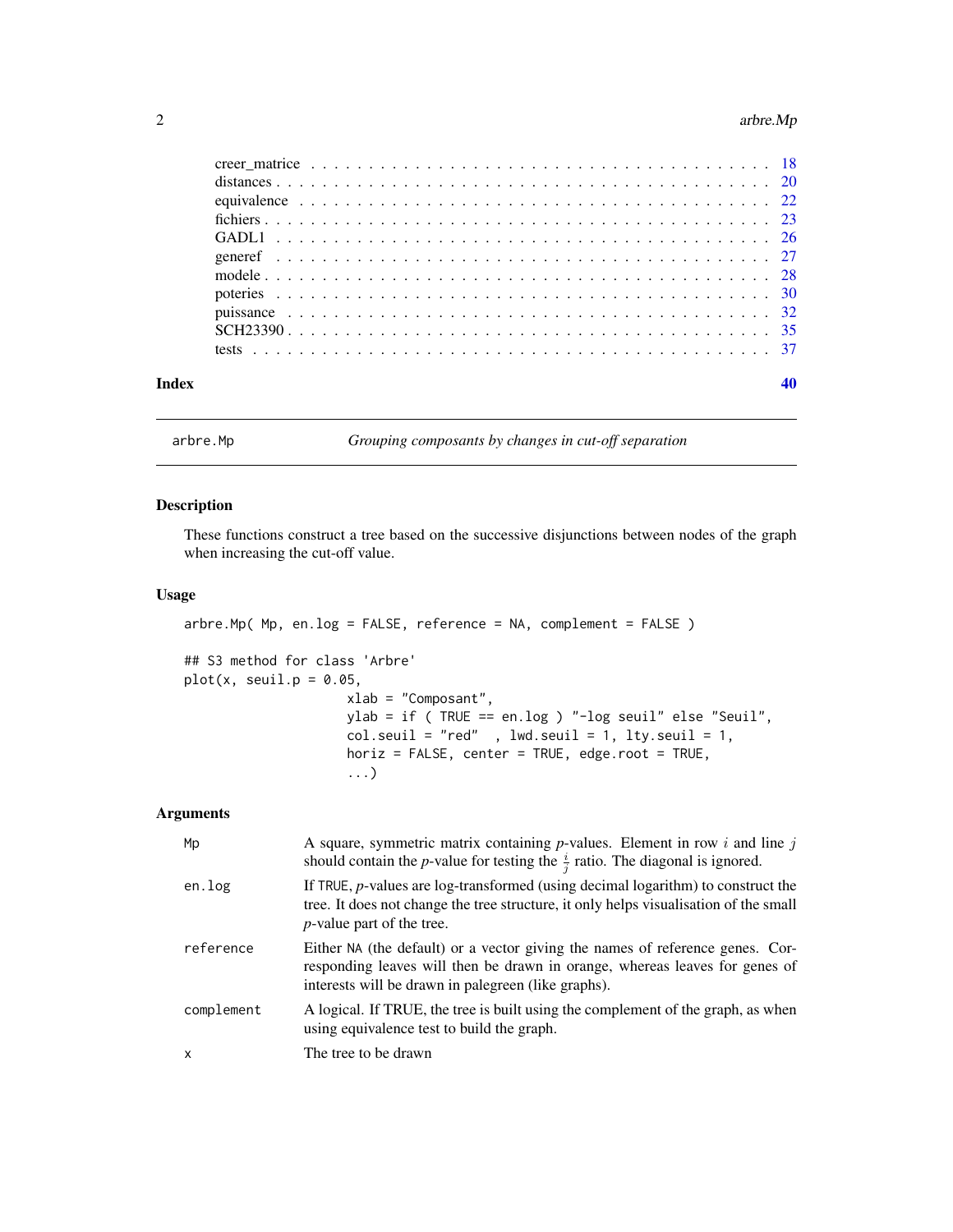#### <span id="page-2-0"></span> $\alpha$  arbre. Mp  $\beta$  3

| seuil.p                  | Selected cut-off for analysis. Can also be a SARP compo. HO object, as returned<br>by choisir. seuil, in which case the bounds of the confidence interval are also<br>drawn, with dashed lines by default.                                                                                             |
|--------------------------|--------------------------------------------------------------------------------------------------------------------------------------------------------------------------------------------------------------------------------------------------------------------------------------------------------|
| xlab,ylab                | Legends for the axes                                                                                                                                                                                                                                                                                   |
|                          | col.seuil, lwd.seuil, lty.seuil                                                                                                                                                                                                                                                                        |
|                          | Graphical parameters for drawing the analysis cut-off                                                                                                                                                                                                                                                  |
| horiz, center, edge.root |                                                                                                                                                                                                                                                                                                        |
|                          | Options from plot, dendrogram with different defaults or needed for comple-<br>mentary plottings. If TRUE, the tree is drawn, respectivally, horizontally instead<br>of vertically, with edges "centered", and with edge to the root node. See the<br>documentation from plot. dendrogram for details. |
| $\cdots$                 | Additionnal parameters for plot. dendrogram, which is used internally.                                                                                                                                                                                                                                 |
|                          |                                                                                                                                                                                                                                                                                                        |

#### Details

By increasing the cut-off from 0 to 1, more and more edges between nodes are removed, and disjoint subgraphs appear. This can be used to build a tree of the composants, with nodes of the tree corresponding to the apparition of a new distinct subgraph. Leafs of the tree are the individual components.

# Value

The arbre. Mp function returns a dendrogram.

# Author(s)

Emmanuel Curis (<emmanuel.curis@parisdescartes.fr>)

# See Also

[creer.Mp](#page-17-1) to create a matrix of *p*-values for all possible ratios of a compositional vector.

[grf.Mp](#page-15-1) to convert such a matrix to a graph, once a cut-off is selected.

[coupures.Mp](#page-11-1) to obtain the set of *p*-values corresponding to the nodes of the tree, that is to the apparition of new sets of composants.

[plot.dendrogram](#page-0-0) and [as.dendrogram](#page-0-0) for more details on dendrogram drawing and structure.

# Examples

```
# load the potery data set
data( poteries )
# Compute one-way ANOVA p-values for all ratios in this data set
Mp <- creer.Mp( poteries, c( 'Al', 'Na', 'Fe', 'Ca', 'Mg' ),
               f.p = anval.fpc, v.X = 'Site')
# Build the tree (in log scale, p-values are all < 0.01)
arbre <- arbre.Mp( Mp, en.log = TRUE )
```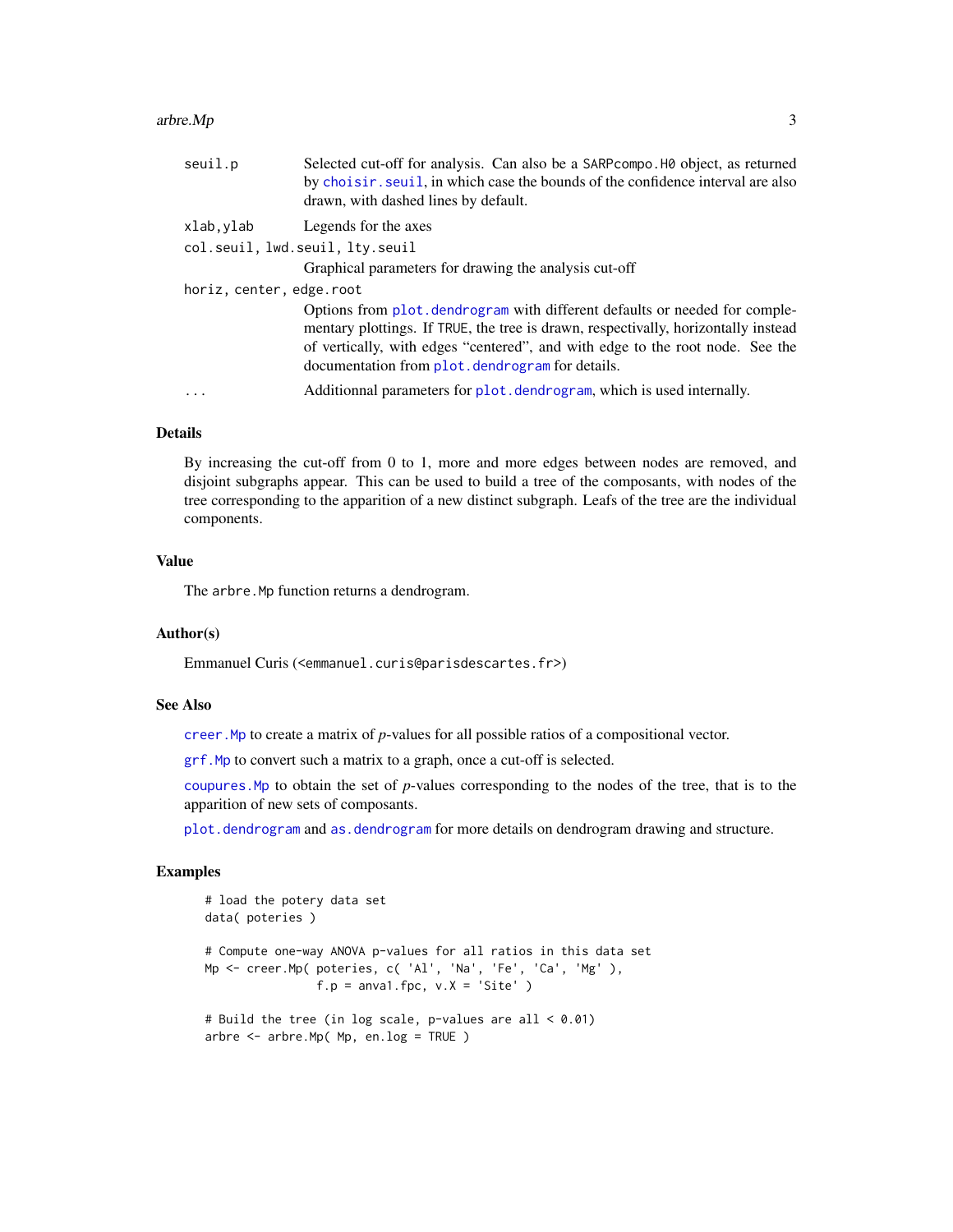```
4 BpLi
```

```
# It is a dendrogram as defined in the cluster package
str( arbre )
class( arbre )
# Drawing this tree
plot( arbre )
```
BpLi *Circadian Genes Expression in Bipolar Disorder Patients*

# **Description**

These two datasets give the expression level of main circadian genes in lymphoblastoid cells from bipolar disorder patients, as determined by qRT-PCR. Results are expressed in cycle thresholds (CT) units.

#### Usage

data(BpLi\_J2) data(BpLi\_J4)

#### Format

Each dataset is a data frame with 78 rows and 26 columns. Each row give the RNA quantification of circadian and control genes for lymphoblastoid cells of a given patient, either with or without lithium in the culture medium.

|  | Phenotype factor Patient phenotype, either responding $(R)$ or not $(NR)$ to lithium |
|--|--------------------------------------------------------------------------------------|
|  | Patient integer Patient code                                                         |
|  | Li factor Is lithium present (Oui) or not (Non) in the culture medium of the cells   |

Other columns are the different circadian genes and reference genes expression levels, expressed as quantities in arbitrary units after quantitative reverse transcription PCR assays, using the Syber Green technology. Three sets of assays were done, using three different dilutions according to the explored gene: 1/20 (PER3, BHLHE41, NR1D1, DBP), 1/100 (GSK3b, RORA, PER1, PER2, CLOCK, ARNTL, CRY2, BHLHE40) and 1/200 (ARNTL2, TIMELESS, CRY1, CSNK1E). The numerical suffixe after the reference gene name (SDHA or HPRT) gives this dilution level – for instance, SDHA\_20 is for the 1/20 dilution level, HRPT\_100 for the 1/100 level...

Patients were classified as presenting a good response (R) or a lack of responce (NR) to lithium treatment based on the ALDA scale, see the original publication for details. Lymphoblastoid cells from each patients, obtained from blood samples, were cultivated for 2 (BpLi\_J2) or 4 (BpLi\_J4) days either with or without LiCl.

#### Source

Data courtesy allowed to be included in the package, by Cynthia Marie-Claire.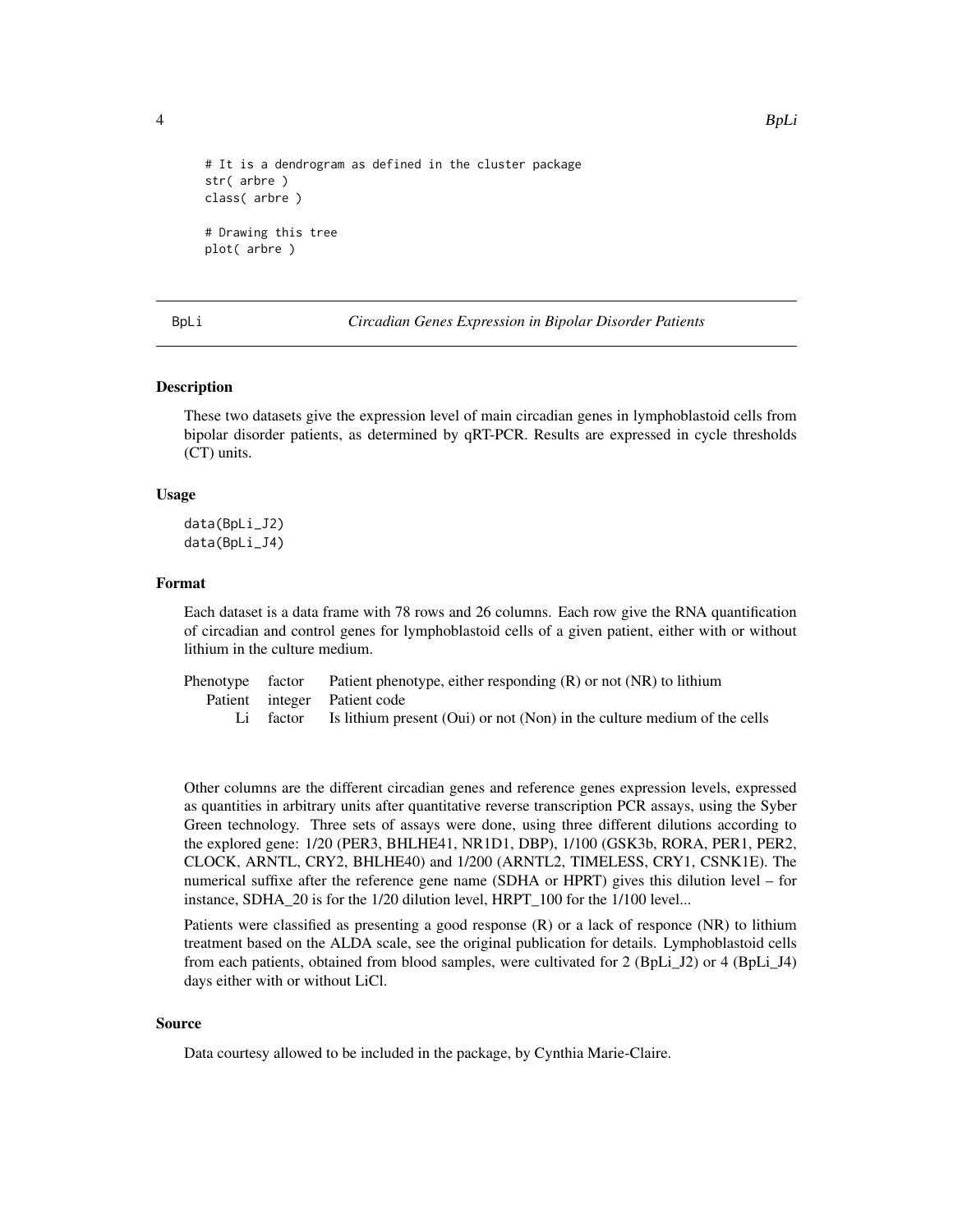# <span id="page-4-0"></span>calc.rapports 5

# References

Geoffrey, P. A., Curis E., Courtin, C., Moreira, J., Morvillers, T., Etain, B., Laplanche, J.-L., Bellivier, F. and Marie-Claire, C. (2017). Lithium response in bipolar disorders and core clock genes expression. World J Biol Psychiatry, doi: 10.1080/15622975.2017.1282174.

calc.rapports *Compute all pairwise ratios of a set of variables*

# Description

This function computes all pairwise ratios or differences of a set of variables in a given data frame

#### Usage

calc.rapports( d, noms, log = FALSE, isoler = FALSE )

# Arguments

| d      | The data frame that contains the variables. Other objects will be coerced as data<br>frames using as.data.frame                                                                         |
|--------|-----------------------------------------------------------------------------------------------------------------------------------------------------------------------------------------|
| noms   | A character vector containing the column names of the compositional variables<br>to be used for ratio computations. Names absent from the data frame will be<br>ignored with a warning. |
|        | Optionnally, an integer vector containing the column numbers can be given in-<br>stead. They will be converted to column names before further processing.                               |
| log    | If TRUE, values in the columns are assumed to be log-transformed, and conse-<br>quently ratios are computed as differences of the columns. The result is in the<br>log scale.           |
|        | If FALSE, values are assumed to be raw data and ratios are computed directly.                                                                                                           |
| isoler | If TRUE, the result data frame will not include the original values.                                                                                                                    |

# Details

Use this function to compute all pairwise ratio of a set of numerical variables. If non-numerical variables are given in the list of variables, they will be ignores with a warning.

Since the ratio of variables i and j is the inverse of the ratio of variables j and i, only one of them is computed. The order is determined by the order of the variables in noms. In matrix notations, only the upper right matrix is computed, withour the diagonal.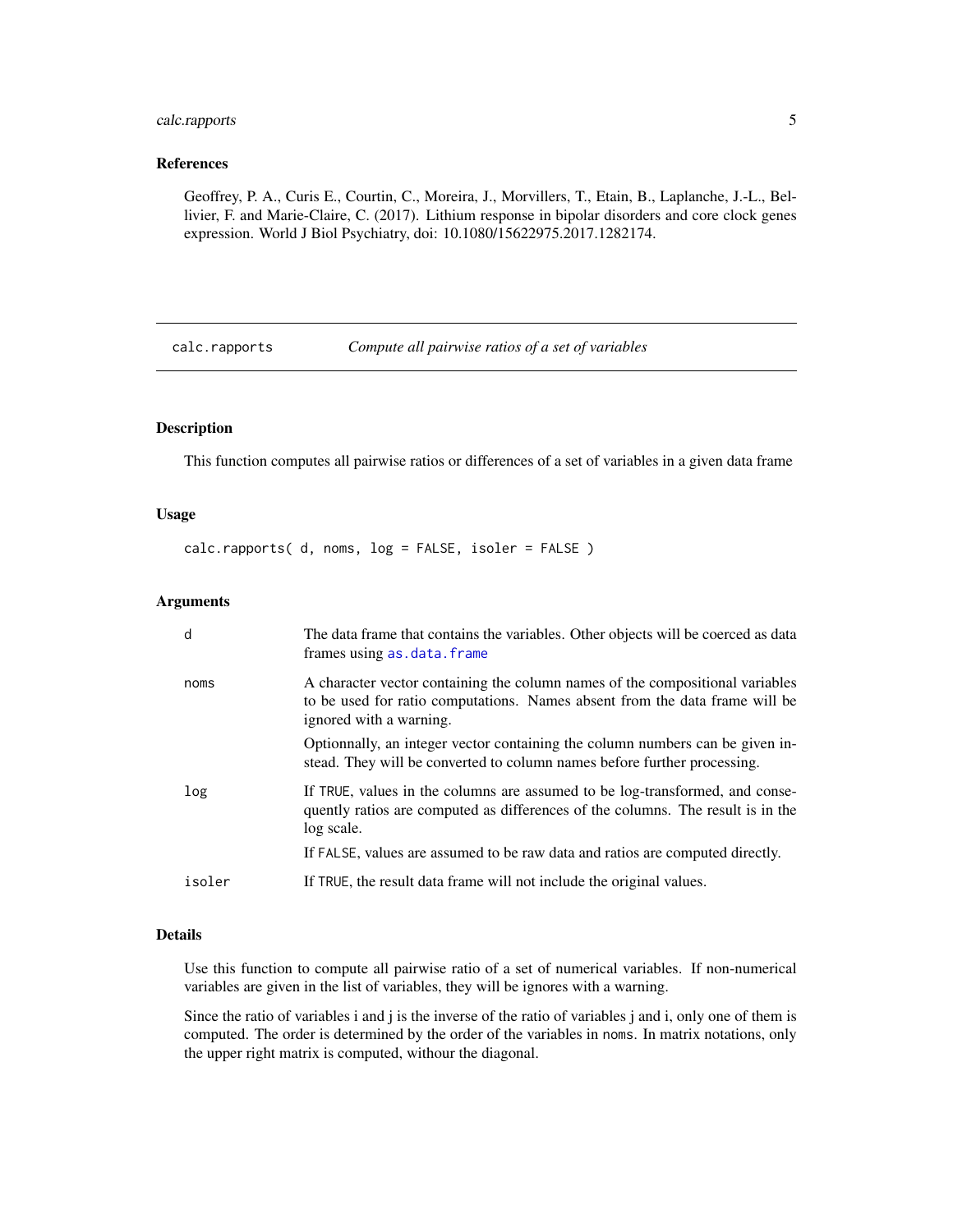These function returns the original data.frame with additional columns corresponding to all pairwise ratios added as the last columns of the data.frame.

These variables have their name constructed as the concatenation of the names of the two variables used, the first one being at the numerator, separated with a dot and with the additional suffix .r (or .r.log is working on difference of logarithms).

Their order is determined by the order given in noms: the first variable of the list, V1, is used to compute ratios with all others (V1/V2, V1/V3 and so on). Then the second one is used for ratios further ones (V2/V3 and so on), and so on until the last one.

#### Note

This function is mainly for designing a step-by-step analysis or control purposes. To avoid waste of memory, most of the functions in the package actually compute "on fly" the ratios when constructing the matrix or the data frame of p-values.

#### Author(s)

Emmanuel Curis (<emmanuel.curis@parisdescartes.fr>)

#### See Also

[creer.Mp](#page-17-1) to create a matrix of p-values for all pairwise tests of ratio changes.

# Examples

```
# load the potery data set
data( poteries )
# Compute all ratios in the potery data set
d.r \le calc.rapports( d = poteries, noms = c( 'Al', 'Fe', 'Mg', 'Ca',
'Na' ) )
names( d.r )
head( d.r )
identical( d.r$Al.Fe.r, d.r$Al / d.r$Fe )
```
<span id="page-5-1"></span>choisir.seuil *Cut-off selection by simulations*

#### Description

Obtaining the optimal p-value cut-off for individual tests to achieve a given Type I error level of obtaining disjoint components of the graph

# <span id="page-5-0"></span>Value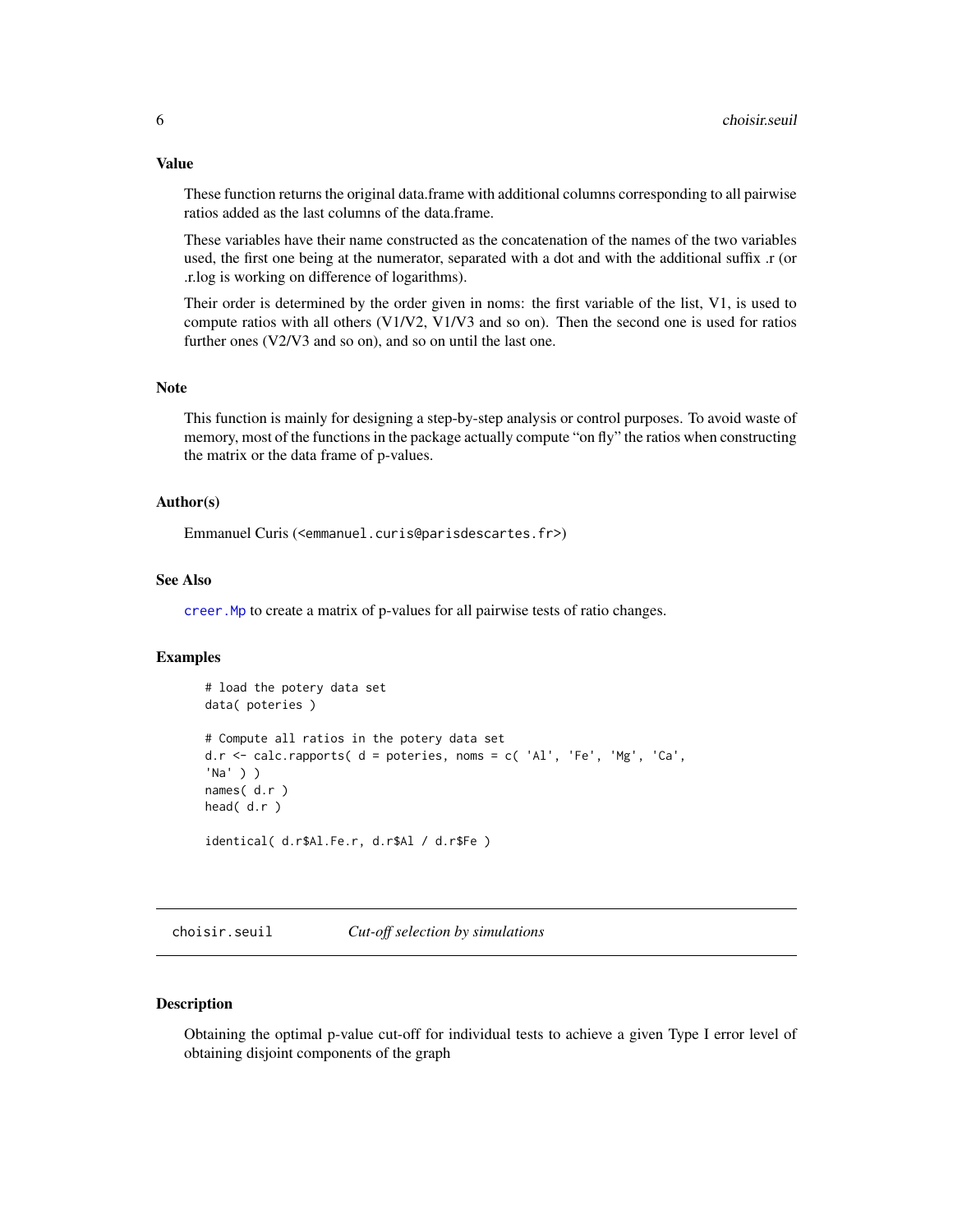# choisir.seuil 7

# Usage

```
choisir.seuil( n.genes,
               taille.groupes = c( 10, 10),
               alpha.cible = 0.05,
               seuil.p = (5:30)/100,
               B = 3000, conf.level = 0.95,
               f.p = student.fpc, frm = R \sim Groupe,
               normaliser = FALSE, en.log = TRUE,
               n.quantifies = n.genes, masque,
               n.coeurs = 1,... )
```

| n.genes        | Number of genes to be quantified simultaneously                                                                                                                                                                                                                                                  |
|----------------|--------------------------------------------------------------------------------------------------------------------------------------------------------------------------------------------------------------------------------------------------------------------------------------------------|
| taille.groupes | An integer vector containing the sample size for each group. The number of<br>groups is determined by the length of this vector. Unused if masque is provided.                                                                                                                                   |
| alpha.cible    | The target type I error level of obtaining disjoint subnetworks under the null<br>hypothesis that gene expressions are the same in all groups. Should be between<br>$0$ and $1$ .                                                                                                                |
| seuil.p        | A numeric vector of candidate cutoffs. Values outside the [0,1] interval are<br>automatically removed. The default (from 0.05 to 0.30) is suited for a target<br>type I error of 0.05 and less than 30 genes, roughly.                                                                           |
| B              | How many simulations to do.                                                                                                                                                                                                                                                                      |
| conf.level     | The confidence level of the interval given as a result (see Details).                                                                                                                                                                                                                            |
| f.p            | The function to use for individual tests of each ratio. See creer. Mp for details.                                                                                                                                                                                                               |
| frm            | The formula to use. The default is suited for the structure of the simulated data,<br>with R the ratio and Groupe the variable with group membership.                                                                                                                                            |
| normaliser     | Should the simulated data by normalised, that is should their sum be equal to<br>1? Since ratio are insensitive to the normalisation (by contrast with individual<br>quantities), it is a useless step for usual designs, hence the default.                                                     |
| en.log         | If TRUE, generated data are seen as log of quantities, hence the normalisation<br>step is performed after exponentiation of the data and data are converted back in<br>log.                                                                                                                      |
|                | The option is also used in the call of creer. Mp.                                                                                                                                                                                                                                                |
| n.quantifies   | The number of quantified genes amongst the n.genes simulated. Must be at<br>most equal to n. genes, which is the default.                                                                                                                                                                        |
| masque         | A data.frame containing the values of needed covariates for all replicates. If<br>missing, a one-column data.frame generated using taille.groupes, the col-<br>umn (named 'Groupe') containing values 'G1' repeated taille.groupes[1]<br>times, 'G2' repeated taille.groupes[2] times and so on. |
| n.coeurs       | The number of CPU cores to use in computation, with parallelization using forks<br>(does not work on Windows) with the help of the parallel package.                                                                                                                                             |
| $\cdots$       | additional arguments, to be used by the analysis function f.p                                                                                                                                                                                                                                    |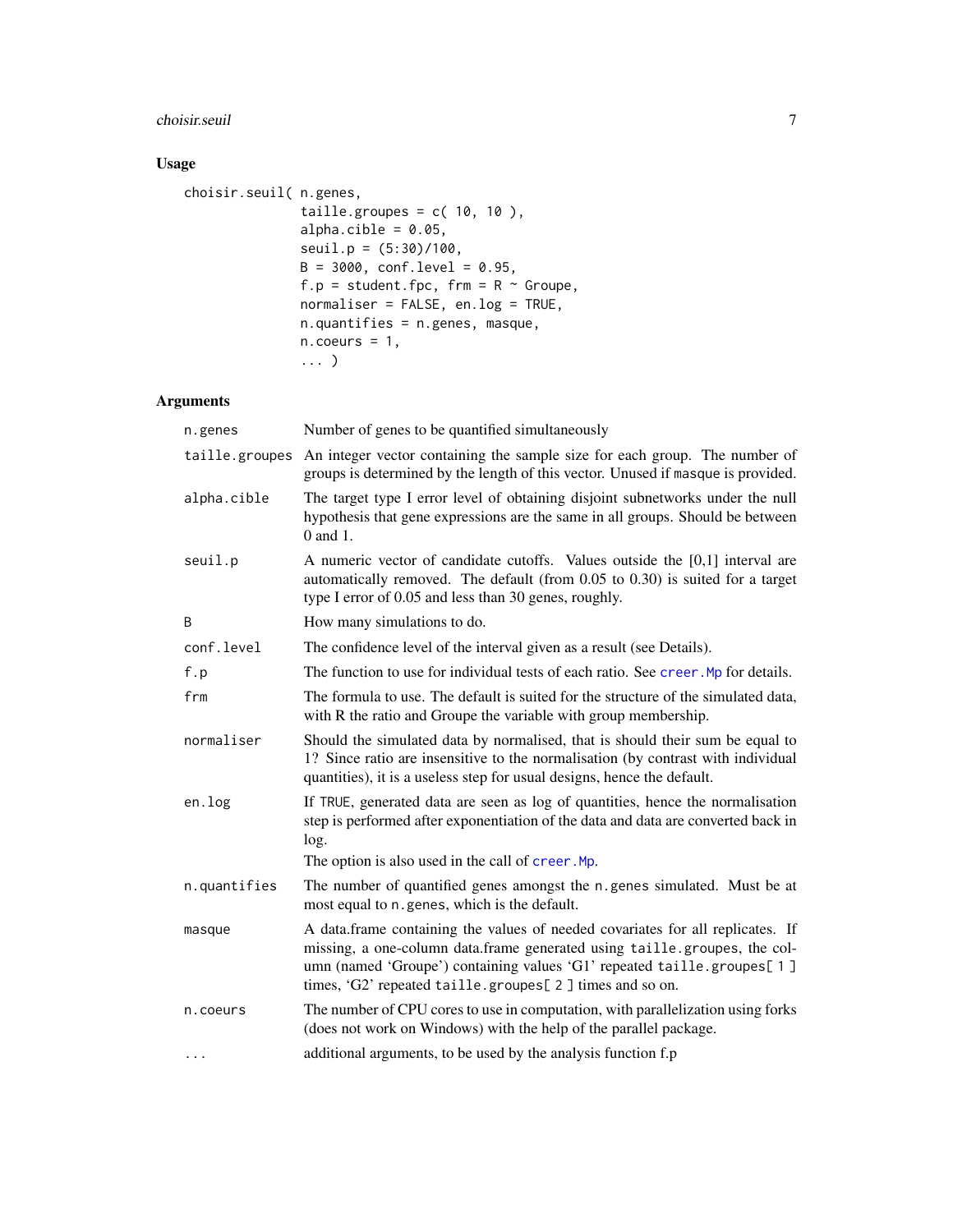#### <span id="page-7-0"></span>Details

The choisir.seuil function simulates B datasets of n.genes "quantities" measured several times, under the null hypothesis that there is only random variations between samples. For each of these B datasets, creer. Mp is called with the provided test function, then converted to a graph using in turn all cut-offs given in seuil.p and the number of components of the graph is determined. Having more than one is a type I error.

For each cut-off in seuil.p, the proportion of false-positive is then determined, along with its confidence interval (using the exact, binomial formula). The optimal cut-off to achieve the target type I error is then found by linear interpolation.

Simulation is done assuming a log-normal distribution, with a reduced, centered Gaussian on the log scale. Since under the null hypothesis nothing changes between the groups, the only needed informations is the total number of values for a given gene, which is determined from the number of rows of masque. All columns of masque are transfered to the analysis function, so simulation under virtually any experimental design should be possible, as far as a complete null hypothesis is wanted (not any effect of any covariate).

#### Value

choisir.seuil returns a data.frame with four columns, corresponding to the candidate cut-offs, the corresponding estimated type-I error and its lower and upper confidence bounds, and attributes giving the estimated optimal cut-off, its confidence interval and details on simulation condition. This data.frame has the additional class SARPcompo.H0, allowing specific print and plot methods to be used.

#### Warning

The simulated ratios are stored in a column called R, appended to the simulated data.frame. For this reason, do not use any column of this name in the provided masque: it would be overwritten during the simulation process.

#### Author(s)

Emmanuel Curis (<emmanuel.curis@parisdescartes.fr>)

#### See Also

[creer.Mp](#page-17-1).

#### Examples

# What would be the optimal cut-off for 10 genes quantified in two # groups of 5 replicates? # For speed reason, only 50 simulations are done here, # but obviously much more are needed to have a good estimate f the cut-off. seuil  $\le$  choisir.seuil( 10, c( 5, 5), B = 50) seuil

# Get the cut-off and its confidence interval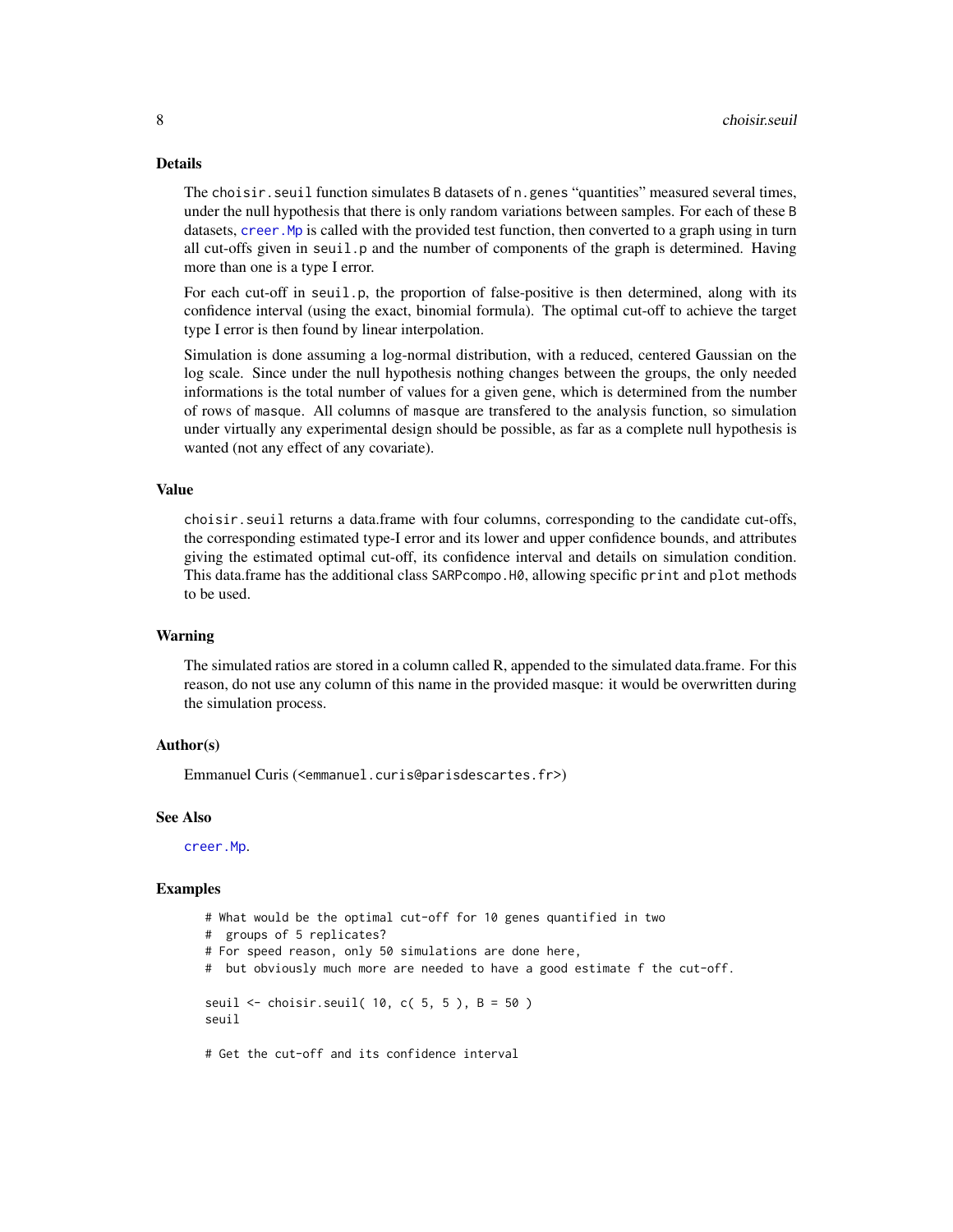# <span id="page-8-0"></span>choisir.seuil.equiv 9

```
attr( seuil, "seuil" )
# Plot the results
plot( seuil )
```
choisir.seuil.equiv *Cut-off selection by simulations, in the context of equivalence tests*

# Description

Obtaining the optimal p-value cut-off for individual tests to achieve a given Type I error level of obtaining connected nodes in the graph

# Usage

```
choisir.seuil.equiv( n.genes, taille.groupes,
                     mu = 10, sigma = 0.5, Delta = 0.5,
                     alpha.cible = 0.05,
                     seuil.p = (10:40)/100,
                     B = 3000, conf.level = 0.95,
                     f.p = equiv.fpc,en.log = TRUE,
                     n.coeurs = 1,... )
```

| n.genes     | Number of genes to be quantified simultaneously                                                                                                                                                                                                                                                   |
|-------------|---------------------------------------------------------------------------------------------------------------------------------------------------------------------------------------------------------------------------------------------------------------------------------------------------|
|             | taille groupes An integer vector containing the sample size for each group. The number of<br>groups is determined by the length of this vector. Unused if masque is provided.                                                                                                                     |
| mu          | A numeric vector giving the mean amount for each component in the first con-<br>dition, in the log scale $(\mu)$ . If a single value is provided, it is used for each<br>component. Otherwise, the length of the vector must be equal to the number of<br>components.                             |
|             | It can also be a two-lines matrix giving the mean amounts for each component<br>(columns) in the first (firt row) and second (second row) condition.                                                                                                                                              |
| sigma       | A numeric vector giving the standard deviation for the amount of each compo-<br>nent in both conditions, in the log scale $(\sigma \lambda)$ . If a single value is provided, it is<br>used for each component. Otherwise, the length of the vector must be equal to<br>the number of components. |
|             | It can also be a two-lines matrix giving the mean amounts for each component<br>(columns) in the first (firt row) and second (second row) condition.                                                                                                                                              |
| Delta       | The limit for the equivalence region, $\Delta$ , in the log scale.                                                                                                                                                                                                                                |
| alpha.cible | The target type I error level of obtaining disjoint subnetworks under the null<br>hypothesis that gene expressions are the same in all groups. Should be between<br>0 and 1.                                                                                                                      |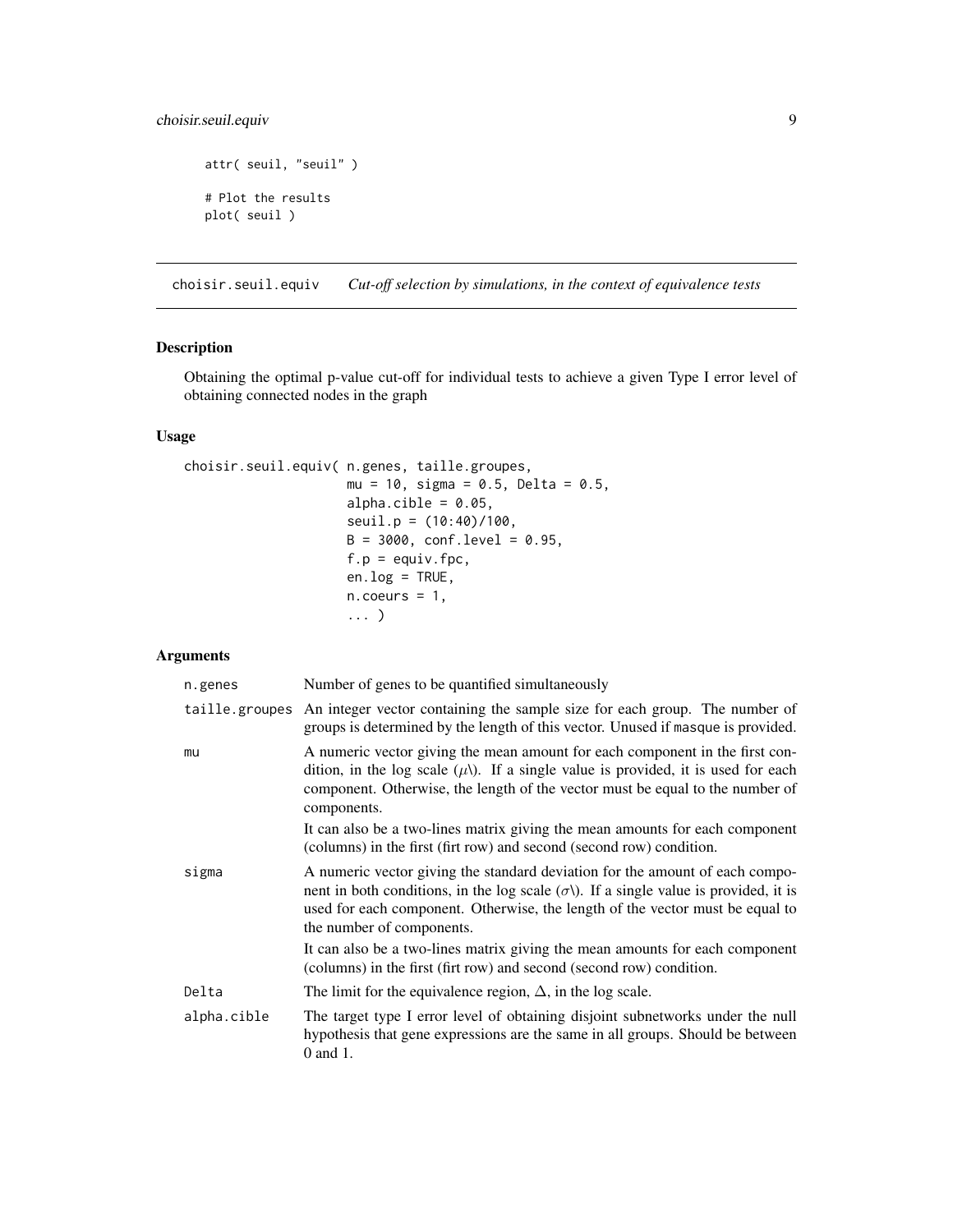<span id="page-9-0"></span>

| seuil.p    | A numeric vector of candidate cutoffs. Values outside the $[0,1]$ interval are<br>automatically removed. The default (from $0.05$ to $0.30$ ) is suited for a target<br>type I error of 0.05 and less than 30 genes, roughly. |
|------------|-------------------------------------------------------------------------------------------------------------------------------------------------------------------------------------------------------------------------------|
| B          | How many simulations to do.                                                                                                                                                                                                   |
| conf.level | The confidence level of the interval given as a result (see Details).                                                                                                                                                         |
| f.p        | The function to use for individual tests of each ratio. See creer. Mp for details.                                                                                                                                            |
| en.log     | If TRUE, generated data are seen as log of quantities. The option is used in the<br>call of creer. Mp.                                                                                                                        |
| n.coeurs   | The number of CPU cores to use in computation, with parallelization using forks<br>(does not work on Windows) with the help of the parallel package.                                                                          |
| $\ddots$   | additional arguments, to be used by the analysis function f.p                                                                                                                                                                 |
|            |                                                                                                                                                                                                                               |

#### Details

The choisir.seuil.equiv function simulates B datasets of n.genes "quantities" measured several times, under the null hypothesis that variations between samples of two conditions are given by the difference between the two rows of the  $\mu$  matrix. If  $\mu$  was given as a single row (or a single value), the second row is defined as  $(\mu, \mu + \Delta, \mu + 2\Delta ...)$  – correspondong to the null hypothesis that all components have a different change between the two conditions, and that this change is equal to the equivalence region limit ( $\Delta$ ). For each of these B datasets, creer. Mp is called with the provided test function, then converted to a graph using in turn all cut-offs given in seuil.p and the number of edges of the graph is determined. Having at least one edge is a type I error, since under the null hypothesis there is no couple of genes having the same change.

For each cut-off in seuil.p, the proportion of false-positive is then determined, along with its confidence interval (using the exact, binomial formula). The optimal cut-off to achieve the target type I error is then found by linear interpolation.

Data are generated using a normal (Gaussian) distribution, independantly for each component and each condition.

#### Value

choisir.seuil.equiv returns a data.frame with four columns, corresponding to the candidate cut-offs, the corresponding estimated type-I error and its lower and upper confidence bounds, and attributes giving the estimated optimal cut-off, its confidence interval and details on simulation condition. This data.frame has the additional class SARPcompo.H0, allowing specific print and plot methods to be used.

### Author(s)

Emmanuel Curis (<emmanuel.curis@parisdescartes.fr>)

#### See Also

[creer.Mp](#page-17-1), [equiv.fpc](#page-21-1).

See choisir. seuil for the case of difference tests and disjoing subgraphs.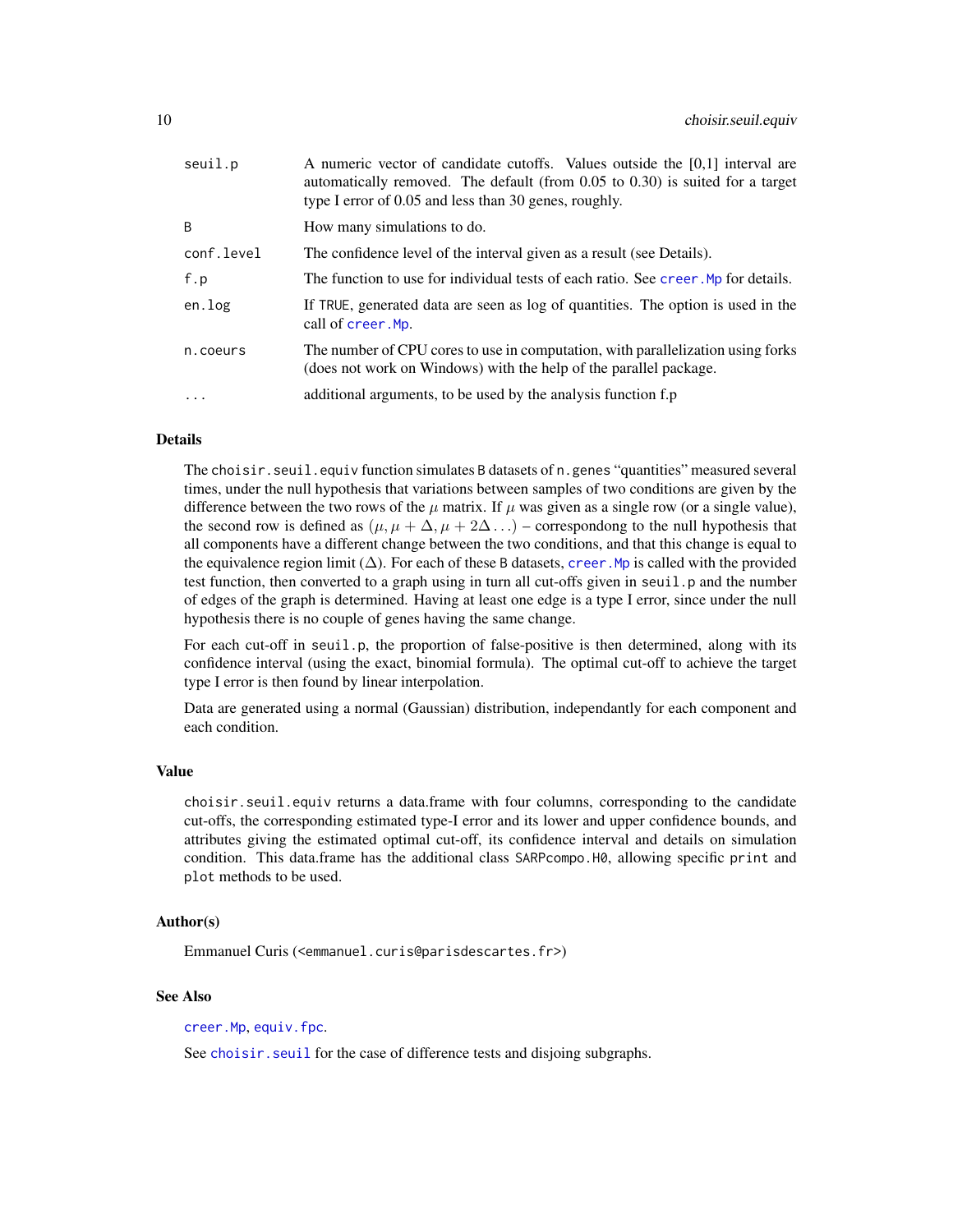#### <span id="page-10-0"></span>conversions and the conversions of the conversions of the conversions of the conversions of the conversions of the conversions of the conversions of the conversions of the conversion of the conversion of the conversion of

#### Examples

```
# What would be the optimal cut-off for 5 genes quantified in two
# groups of 5 replicates?
# Null hypothesis : mean = 0, sd = 1, Delta = 2
# For speed reason, only 50 simulations are done here,
# but obviously much more are needed to have a good estimate f the cut-off.
seuil <- choisir.seuil.equiv( 5, c( 5, 5 ),
                              mu = 1, sigma = 1, Delta = 1,
                              B = 50)
seuil
# Get the cut-off and its confidence interval
attr( seuil, "seuil" )
# Plot the results
plot( seuil )
```
conversions *Convert between matrix and data-frame format*

#### Description

These functions convert all pairwise ratio tests between the matrix format and the data.frame format

# Usage

 $Mp.DFp(DFp, col.noms = c(1, 2), col.p = 'p')$ 

# Arguments

| DF p     | Results in the data frame format.                                                                                                                                                                                     |
|----------|-----------------------------------------------------------------------------------------------------------------------------------------------------------------------------------------------------------------------|
| col.noms | A length two character vector giving the columns in the data.frame format that<br>contain the names of the two components of which the ratio is tested. If con-<br>verting from a data.frame, can be given by number. |
| col.p    | A length one character vector giving the column containing the p-values of the<br>test in the data.frame format. If converting from a data.frame, can be given by<br>number.                                          |

#### Details

The matrix format is more convenient for manipulations like finding cut-off probabilities or building the hierarchical tree of the components. However, it can only store one value per couple and is more memory consuming.

The data.frame format is more efficient for computations, since it allows to store several results at once. It can also be easily saved and read using text-files and [read.table](#page-0-0) or [write.table](#page-0-0). However, finding the hierarchical tree of components or building the graph is not so straightforward.

These utilitary functions allow to convert between the two formats.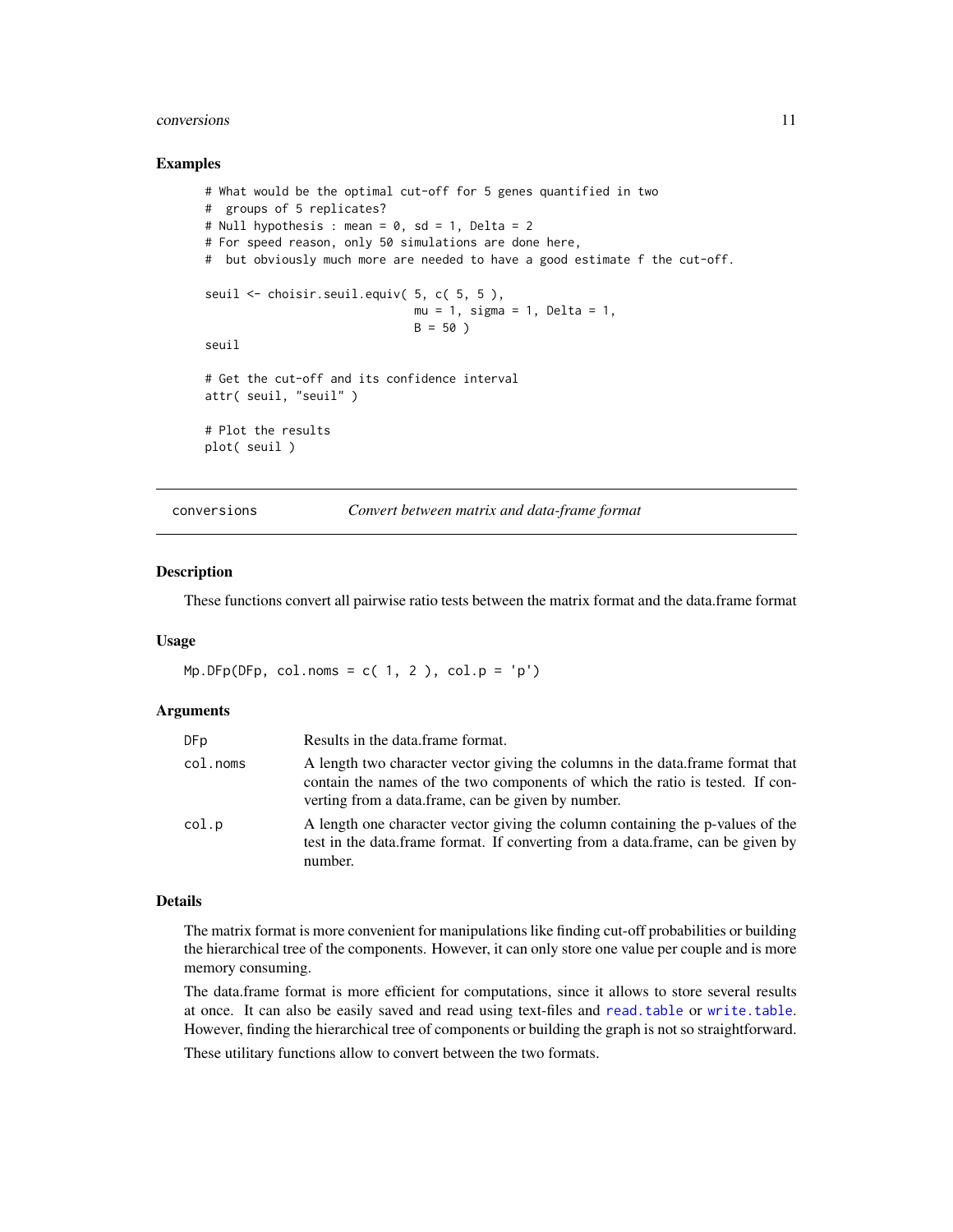<span id="page-11-0"></span>The results in the other format: a matrix for Mp.DFp and a 3-columns data.frame for DFp.Mp. In the matrix form, components will be sorted by alphabetical order.

#### Warning

When converting a data.frame to a matrix, there is no control that all possible combinations are present once, and only once, in the data.frame. Missing combinations will have 0 in the matrix; combinations present several time will have the value of the last replicate.

When converting a matrix to a data.frame, the diagonal is not included in the data.frame. The matrix is expected to be symmetric, and only the upper right part is used.

#### Author(s)

Emmanuel Curis (<emmanuel.curis@parisdescartes.fr>)

#### See Also

[creer.Mp](#page-17-1) to create a matrix of *p*-values for all possible ratios of a compositional vector.

[creer.DFp](#page-13-1) to create a data.frame of *p*-values for all possible ratios of a compositional vector.

#### Examples

# load the potery data set data( poteries )

coupures.Mp( Mp )

<span id="page-11-1"></span>coupures.Mp *Finding cut-offs for graph disjonctions*

#### Description

These functions detect the experimental cut-offs to create distinct subgraphs, and propose adapted graphical representation.

#### Usage

```
## S3 method for class 'Coupures'
plot(x, seul.p = 0.05, en.log = TRUE,xlab = "Seuil de p", ylab = "Nombre de composantes",
                       col.trait = "black", lwd.trait = 1, lty.trait = 1,
                       col.setuit = "red", lwd.setuit = 1, lty.setuit = 1,pch.fin = 19, cex.fin = 1, col.fin = "darkgreen",pch.deb = ")", cex.deb = 1, col.deb = "darkgreen",
                        ...)
```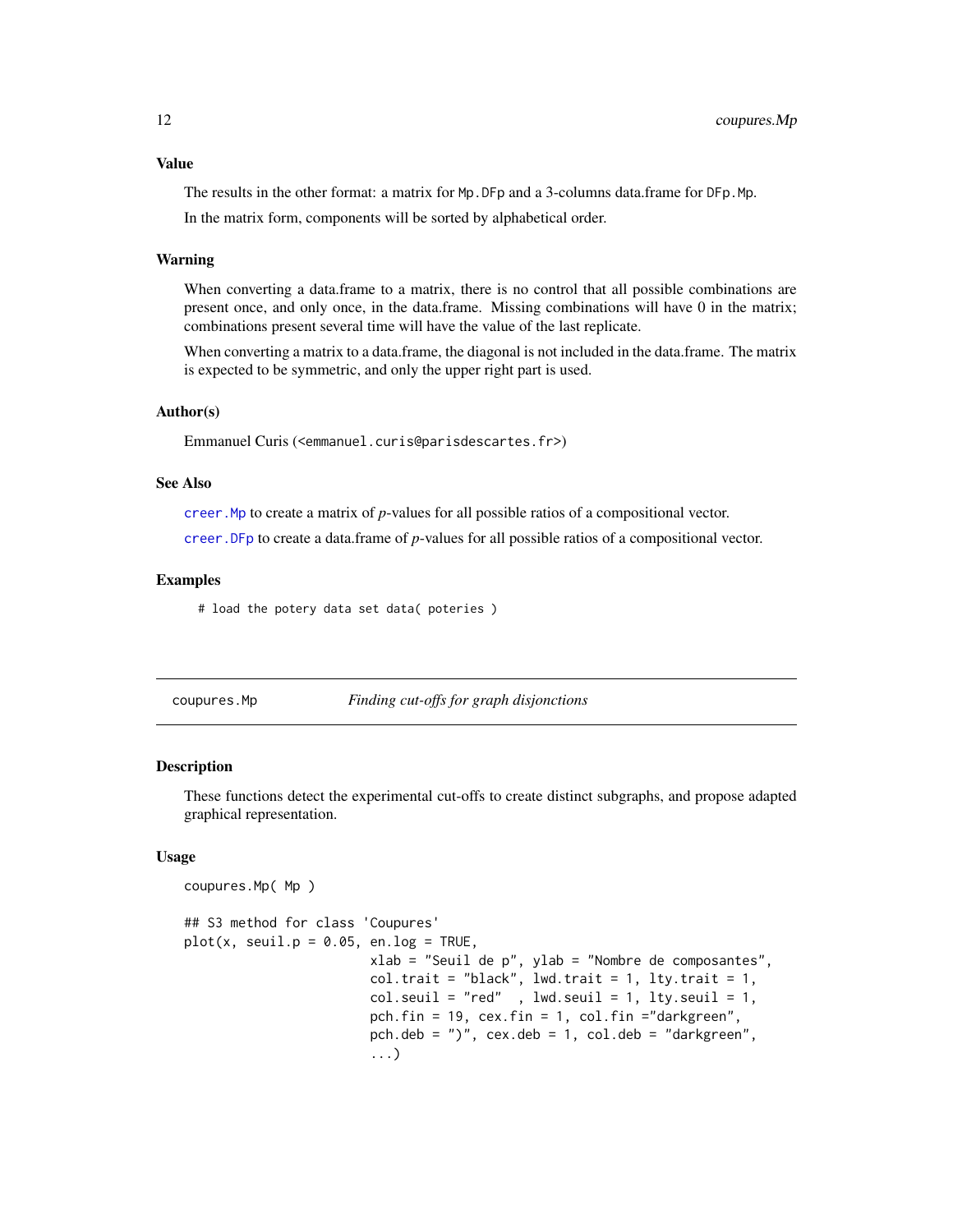# <span id="page-12-0"></span> $c\text{oupures}.Mp$  13

#### **Arguments**

| Mp         | A square, symmetric matrix containing $p$ -values. Element in row i and line j<br>should contain the <i>p</i> -value for testing the $\frac{i}{i}$ ratio. The diagonal is ignored.                                                                                                                                                          |  |  |  |  |  |
|------------|---------------------------------------------------------------------------------------------------------------------------------------------------------------------------------------------------------------------------------------------------------------------------------------------------------------------------------------------|--|--|--|--|--|
| $\times$   | The set of critical values, as obtained by coupures. Mp                                                                                                                                                                                                                                                                                     |  |  |  |  |  |
| seuil.p    | Selected cut-off for analysis. Can also be a SARP compo. HO object, as returned<br>by choisir. seuil, in which case the bounds of the confidence interval are also<br>drawn, with dashed lines by default.                                                                                                                                  |  |  |  |  |  |
| en.log     | If TRUE, the $p$ -values axis uses a decimal logarithm scale. It may help visualisa-<br>tion of the small critical <i>p</i> -values.                                                                                                                                                                                                        |  |  |  |  |  |
| xlab, ylab | Legends for the axes                                                                                                                                                                                                                                                                                                                        |  |  |  |  |  |
|            | col.trait, lwd.trait, lty.trait, pch.fin, cex.fin, col.fin, pch.deb, cex.deb, col.deb                                                                                                                                                                                                                                                       |  |  |  |  |  |
|            | Graphical parameters for drawing the number of components in function of the<br>cut-off. 'trait' refers to the function itself, 'deb' to the first point of a region of<br>constant components number (that does not belong to it: the function is right-<br>discontinuous) and 'fin' to the last point of this region (that belongs to it) |  |  |  |  |  |
|            | col.seuil, lwd.seuil, lty.seuil                                                                                                                                                                                                                                                                                                             |  |  |  |  |  |
|            | Graphical parameters for drawing the analysis cut-off                                                                                                                                                                                                                                                                                       |  |  |  |  |  |
| $\ddotsc$  | Additionnal parameters for plot, which is used internally.                                                                                                                                                                                                                                                                                  |  |  |  |  |  |

#### Details

By increasing the cut-off from 0 to 1, more and more edges between nodes are removed, and disjoint subgraphs appear. This function detects in a matrix of *p*-values which are the "critical" ones, that is the one for which the number of components changes.

Because the edge removal is defined by  $p < cut - of f$ , the cut-off returned for a given number of components is to be understand as the maximal one that gives this number of components.

The plot method allows to visualize the evolution of the number of components with the cut-off, and writes the critical cut-off values.

# Value

The coupures. Mp function returns a data.frame with additionnal class 'Coupures'. It contains three columns: one with the *p*-value cut-offs, one with the opposite of their decimal logarithm and one with the number of components when using exactly this cut-off. The additionnal class allows to provide a plot method.

#### Author(s)

Emmanuel Curis (<emmanuel.curis@parisdescartes.fr>)

#### See Also

[creer.Mp](#page-17-1) to create a matrix of *p*-values for all possible ratios of a compositional vector.

[grf.Mp](#page-15-1) to convert such a matrix to a graph, once a cut-off is selected.

[arbre.Mp](#page-1-1) to convert such a matrix to a classification tree of the components of the compositional vector.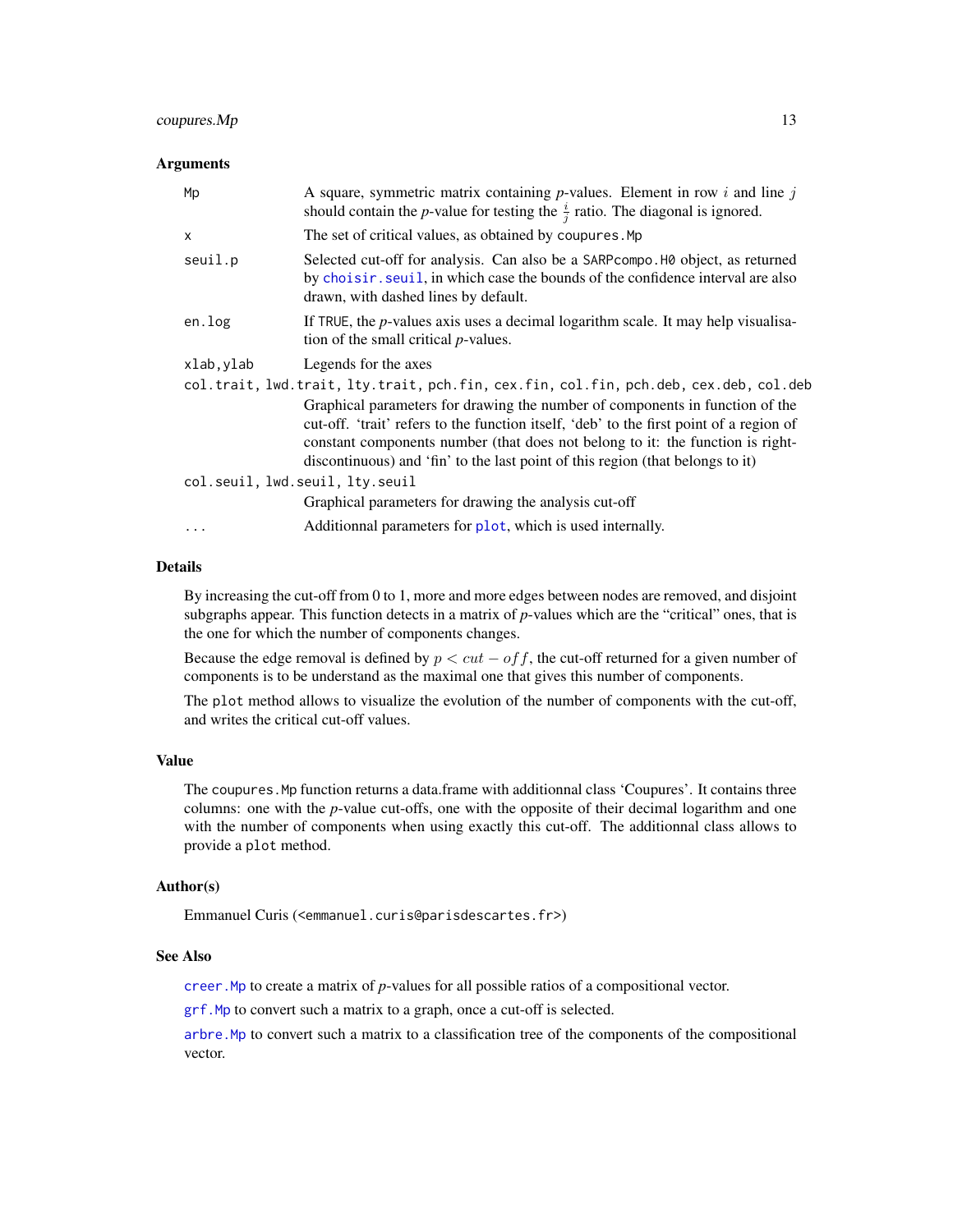# Examples

```
# load the potery data set
data( poteries )
# Compute one-way ANOVA p-values for all ratios in this data set
Mp <- creer.Mp( poteries, c( 'Al', 'Na', 'Fe', 'Ca', 'Mg' ),
                f.p = anval.fpc, v.X = 'Site')
# Where would be the cut-offs?
seuils <- coupures.Mp( Mp )
seuils
# Drawing this, in log10 scale
plot( seuils, en.log = TRUE )
```
creer\_data.frame *Create p-values data-frame from pairwise tests of all possible ratios of a compositional vector*

# <span id="page-13-1"></span>Description

This function performs hypothesis testing on all possible pairwise ratios or differences of a set of variables in a given data frame, and store their results in a data.frame

# Usage

```
creer.DFp( d, noms, f.p = student.fpc,
           log = FALSE, en.log = !log,
           nom.var = 'R',
           noms.colonnes = c( "Cmp.1", "Cmp.2", "p" ),
           add.col = "delta", n.coeurs = 1,
           ... )
```

| d    | The data frame that contains the compositional variables. Other objects will be<br>coerced as data frames using as . data. frame                                                        |
|------|-----------------------------------------------------------------------------------------------------------------------------------------------------------------------------------------|
| noms | A character vector containing the column names of the compositional variables<br>to be used for ratio computations. Names absent from the data frame will be<br>ignored with a warning. |
|      | Optionnally, an integer vector containing the column numbers can be given in-<br>stead. They will be converted to column names before further processing.                               |
| f.p  | An R function that will perform the hypothesis test on a single ratio (or log ratio,<br>depending on log and en. log values).                                                           |
|      | This function should return a numeric vector, of which the first one will typically<br>be the p-value from the test $\frac{1}{2}$ see creer. Mp for details.                            |
|      | Such functions are provided for several common situations, see references at the<br>end of this manual page.                                                                            |

<span id="page-13-0"></span>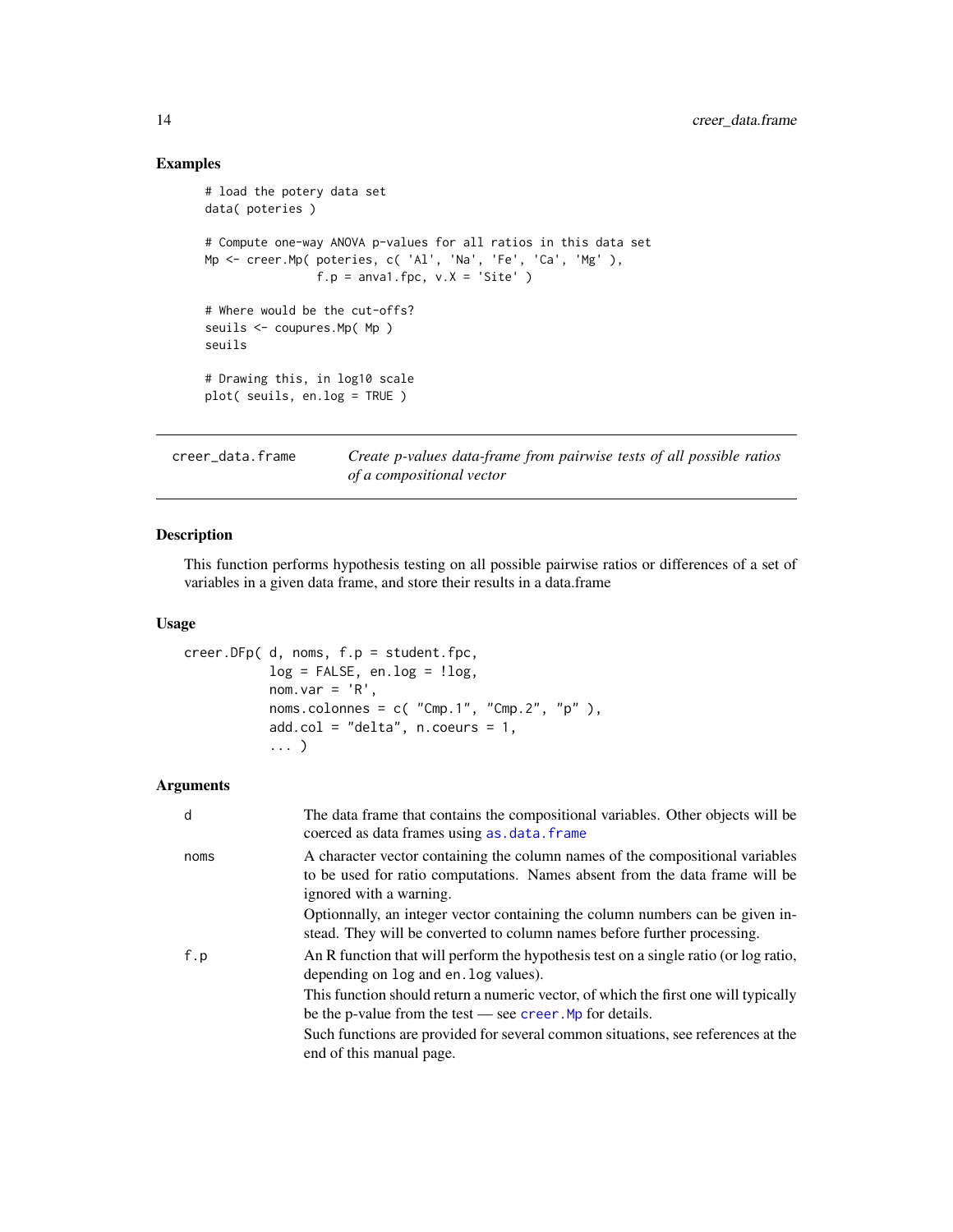<span id="page-14-0"></span>

| log           | If TRUE, values in the columns are assumed to be log-transformed, and conse-<br>quently ratios are computed as differences of the columns. The result is in the<br>log scale.                                                                                |
|---------------|--------------------------------------------------------------------------------------------------------------------------------------------------------------------------------------------------------------------------------------------------------------|
|               | If FALSE, values are assumed to be raw data and ratios are computed directly.                                                                                                                                                                                |
| en.log        | If TRUE, the ratio will be log-transformed before applying the hypothesis test<br>computed by f.p. Don't change the default unless you really know what you<br>are doing.                                                                                    |
| nom.var       | A length-one character vector giving the name of the variable containing a single<br>ratio (or log-ratio). No sanity check is performed on it: if you experience strange<br>behaviour, check you gave a valid column name, for instance using make . names.  |
| noms.colonnes | A length-three character vector giving the names of, respectively, the two columns<br>of the data frame that will contain the components identifiers and of the column<br>that will contain the p-value from the test (the first value returned by $f(p)$ ). |
| add.col       | A character vector giving the names of additional columns of the data.frame,<br>used for storing additional return values of f. p (all but the first one).                                                                                                   |
| n.coeurs      | The number of CPU cores to use in computation, with parallelization using forks<br>(does not work on Windows) with the help of the parallel package.                                                                                                         |
| $\ddots$ .    | additional arguments to f.p, passed unchanged to it.                                                                                                                                                                                                         |

#### Details

This function constructs a data.frame with  $n \times (n-1)/2$  rows, where n = length(noms) (after eventually removing names in noms that do not correspond to numeric variables). Each line of the data.frame is the result of the f.p function when applied on the ratio of variables whose names are given in the first two columns (or on its log, if either ( $\log$  == TRUE) && (en.log == FALSE) or ( $\log$ == FALSE) && (en.log == TRUE)).

# Value

These function returns the data.frame obtained as described above.

#### Note

Creating a data.frame seems slightly less efficient (in terms of speed) than creating a dense matrix, so for compositionnal data with only a few components and simple stastitical analysis were only a single p-value is needed, consider using creer. Mp instead.

#### Author(s)

Emmanuel Curis (<emmanuel.curis@parisdescartes.fr>)

#### See Also

Predefined f.p functions: [anva1.fpc](#page-36-1) for one-way analysis of variance; [kw.fpc](#page-36-1) for the non-parametric equivalent (Kruskal-Wallis test).

[grf.DFp](#page-15-1) to create a graphe from the obtained matrix.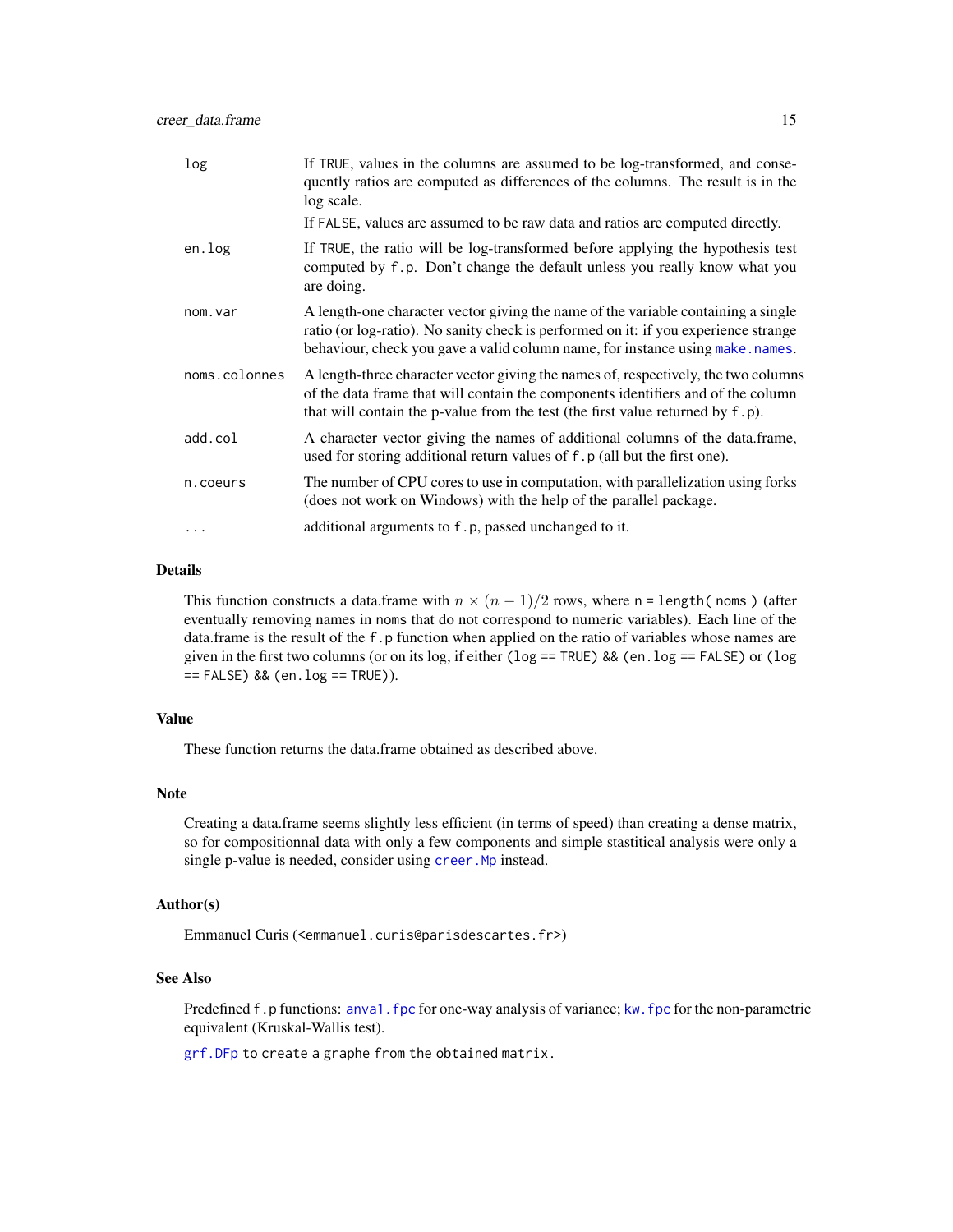# <span id="page-15-0"></span>Examples

```
# load the Circadian Genes Expression dataset, at day 4
 data( "BpLi_J4" )
 ng \le names( BpLi_J4 )[ -c( 1:3 ) ] # Name of the genes
 # analysis function (complex design)
 # 1. the formula to be used
 frm \leq R \leq (1 | Patient) + Phenotype + Li + Phenotype:Li
 # 2. the function itself
 # needs the lme4 package
 if ( TRUE == require( "lme4" ) ) {
   f.p \le function( d, variable, ... ) {
        # Fit the model
        md \leq lmer( frm, data = d )
        # Get coefficients and standard errors
        cf <- fixef( md )
        se <- sqrt( diag( vcov( md ) ) )
        # Wald tests on these coefficients
        p \leftarrow 2 * pnorm( -abs( cf ) / se )# Sending back the 4 p-values
        p
   }
   # CRAN does not like 'long' computations
   # => analyse only the first 6 genes
   # (remove for real exemple!)
   ng <- ng[ 1:6 ]
   # Create the data.frame with all results
   DF.p \le - creer. DF(p \le d = Bpli_J4, \text{ noms} = ng,f.p = f.p, add,col = c('p.NR', 'p.Li', 'p.I') )# Make a graphe from it and plot it
   # for the interaction term, at the p = 0.2 threshold
   plot( grf.DFp( DF.p, p = 0.20, col.p = 'p.I' ) )}
```
creer\_graphe *Create a graph using a set of p-values from pairwise tests*

#### <span id="page-15-1"></span>Description

These functions construct an undirected graph, using the igraph package, to represent and investigate the results of all testing of all ratios of components of a compositional vector.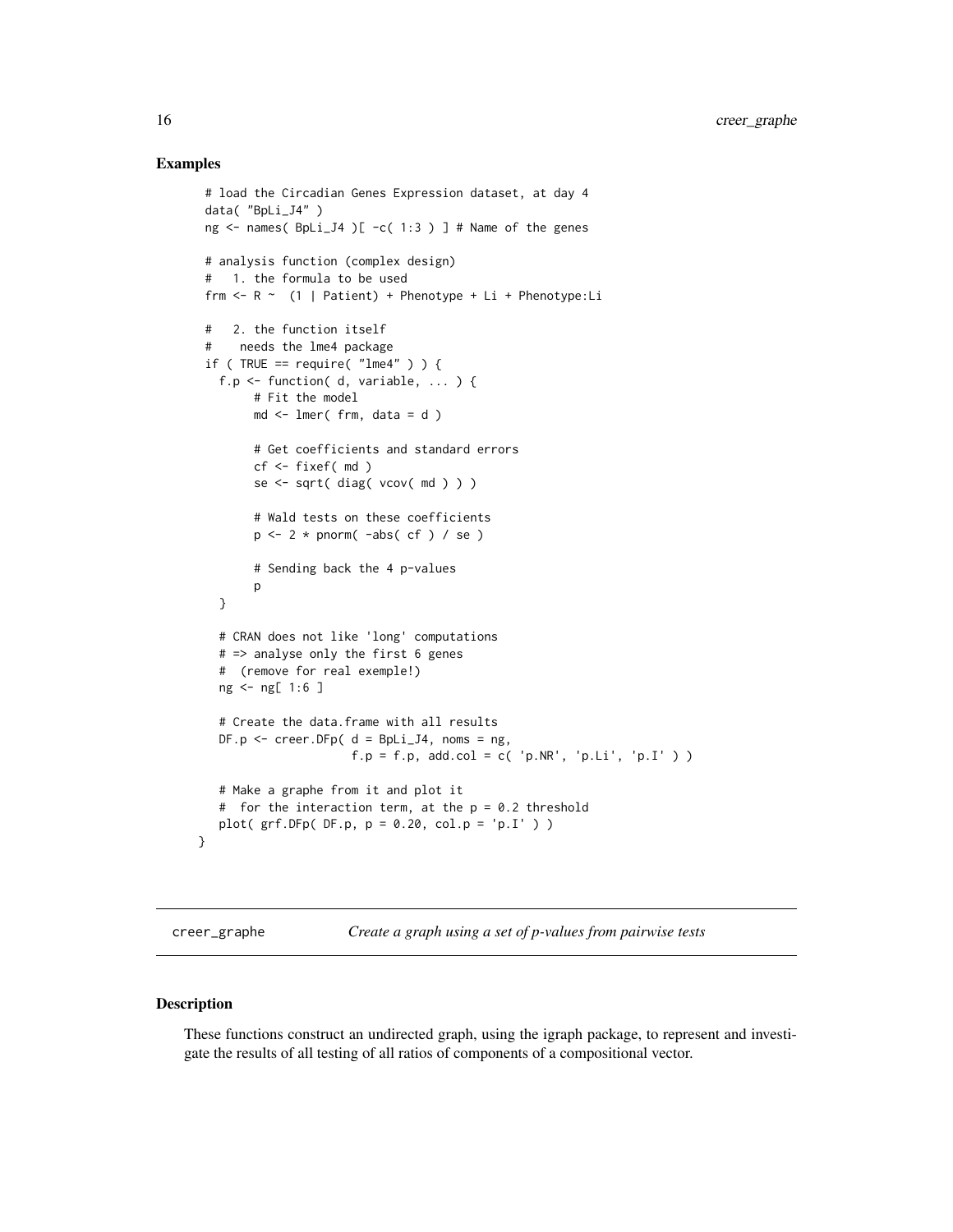# creer\_graphe 17

#### Usage

```
grf.Mp( Mp, p = 0.05, reference = NULL, groups = NULL,complement = FALSE )
grf.DFp( DFp, col.noms = c( 1, 2 ), p = 0.05, col.p = 'p',
```

```
reference = NULL, groupes = NULL )
```
# Arguments

| Мp         | A square, symmetric matrix containing $p$ -values. Element in row $i$ and line $j$<br>should contain the <i>p</i> -value for testing the $\frac{i}{i}$ ratio. The diagonal is ignored.                                                                                                                                                                    |  |
|------------|-----------------------------------------------------------------------------------------------------------------------------------------------------------------------------------------------------------------------------------------------------------------------------------------------------------------------------------------------------------|--|
| DFp        | A data frame containing at least three columns: two with component names and<br>one with <i>p</i> -values for the corresponding ratio.                                                                                                                                                                                                                    |  |
| col.noms   | A length two vector giving the names of the two columns containing the com-<br>ponents names.                                                                                                                                                                                                                                                             |  |
| р          | The <i>p</i> -value cutoff for adding an edge between two nodes. See details.                                                                                                                                                                                                                                                                             |  |
| col.p      | The name of the column containing the $p$ -values to use to create the graph.                                                                                                                                                                                                                                                                             |  |
| reference  | A character vector giving the names of nodes that should be displayed with a<br>different color in the created graph. These names should match column names<br>used in Mp. Typical use would be for reference genes in qRT-PCR experiments.<br>By default, all nodes are displayed in palegreen; reference nodes, if any, will be<br>displayed in orange. |  |
| groupes    |                                                                                                                                                                                                                                                                                                                                                           |  |
| complement | A logical. If TRUE, the complement of the graph is returned. It allows to con-<br>struct graphs using equivalence tests, instead of difference tests (that is, to keep<br>an edge between two nodes if the test is significant, instead of non-significant).                                                                                              |  |

#### Details

Consider a compositional vector of n components. These n are seen as the nodes of a graph. Nodes i and j will be connected if and only if the *p*-value for the test of the  $\frac{i}{j}$  ratio is higher than the cutoff,  $p$  – that is, if the test is **not** significant at the level  $p$ .

Strongly connected sets of nodes will represent components that share a similar behaviour between the conditions tested, whereas unrelated sets of nodes will have a different behaviour.

# Value

These function returns the created graph. It is an igraph object on which any igraph function can be applied, including plotting, and searching for graph components, cliques or communities.

# Author(s)

Emmanuel Curis (<emmanuel.curis@parisdescartes.fr>)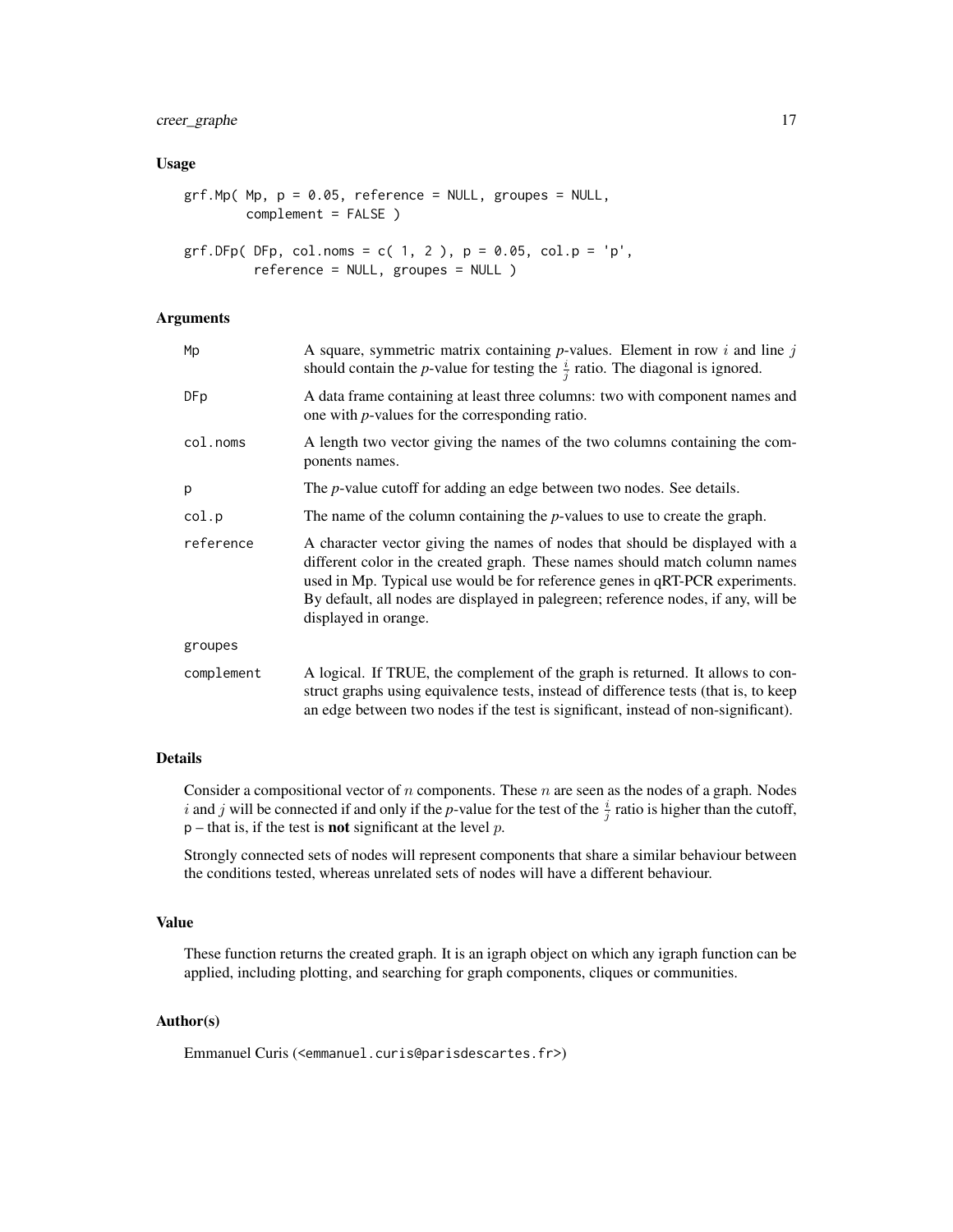# <span id="page-17-0"></span>See Also

[creer.Mp](#page-17-1) to create a matrix of *p*-values for all possible ratios of a compositional vector.

[creer.DFp](#page-13-1) to create a data.frame of *p*-values for all possible ratios of a compositional vector.

#### Examples

```
# load the potery data set
data( poteries )
# Compute one-way ANOVA p-values for all ratios in this data set
Mp <- creer.Mp( poteries, c( 'Al', 'Na', 'Fe', 'Ca', 'Mg' ),
                f.p = anval.fpc, v.X = 'Site')
Mp
# Make a graphe from it and plot it
plot( grf.Mp( Mp ) )
```
creer\_matrice *Create p-values matrix from pairwise tests of all possible ratios of a compositional vector*

# <span id="page-17-1"></span>Description

This function performs hypothesis testing on all possible pairwise ratios or differences of a set of variables in a given data frame, and store their results in a (symmetric) matrix

#### Usage

 $creer.Mp( d, noms, f.p, log = FALSE, en.log = !log,$ nom.var =  $'R'$ , n.coeurs = 1, ... )

| d    | The data frame that contains the compositional variables. Other objects will be<br>coerced as data frames using as . data. frame                                                        |
|------|-----------------------------------------------------------------------------------------------------------------------------------------------------------------------------------------|
| noms | A character vector containing the column names of the compositional variables<br>to be used for ratio computations. Names absent from the data frame will be<br>ignored with a warning. |
|      | Optionnally, an integer vector containing the column numbers can be given in-<br>stead. They will be converted to column names before further processing.                               |
| f.p  | An R function that will perform the hypothesis test on a single ratio (or log ratio,<br>depending on log and en. log values).                                                           |
|      | This function should return a single numerical value, typically the p-value from<br>the test.                                                                                           |
|      | This function must accept at least two named arguments: d that will contain the<br>data frame containing all required variables and variable that will contain the                      |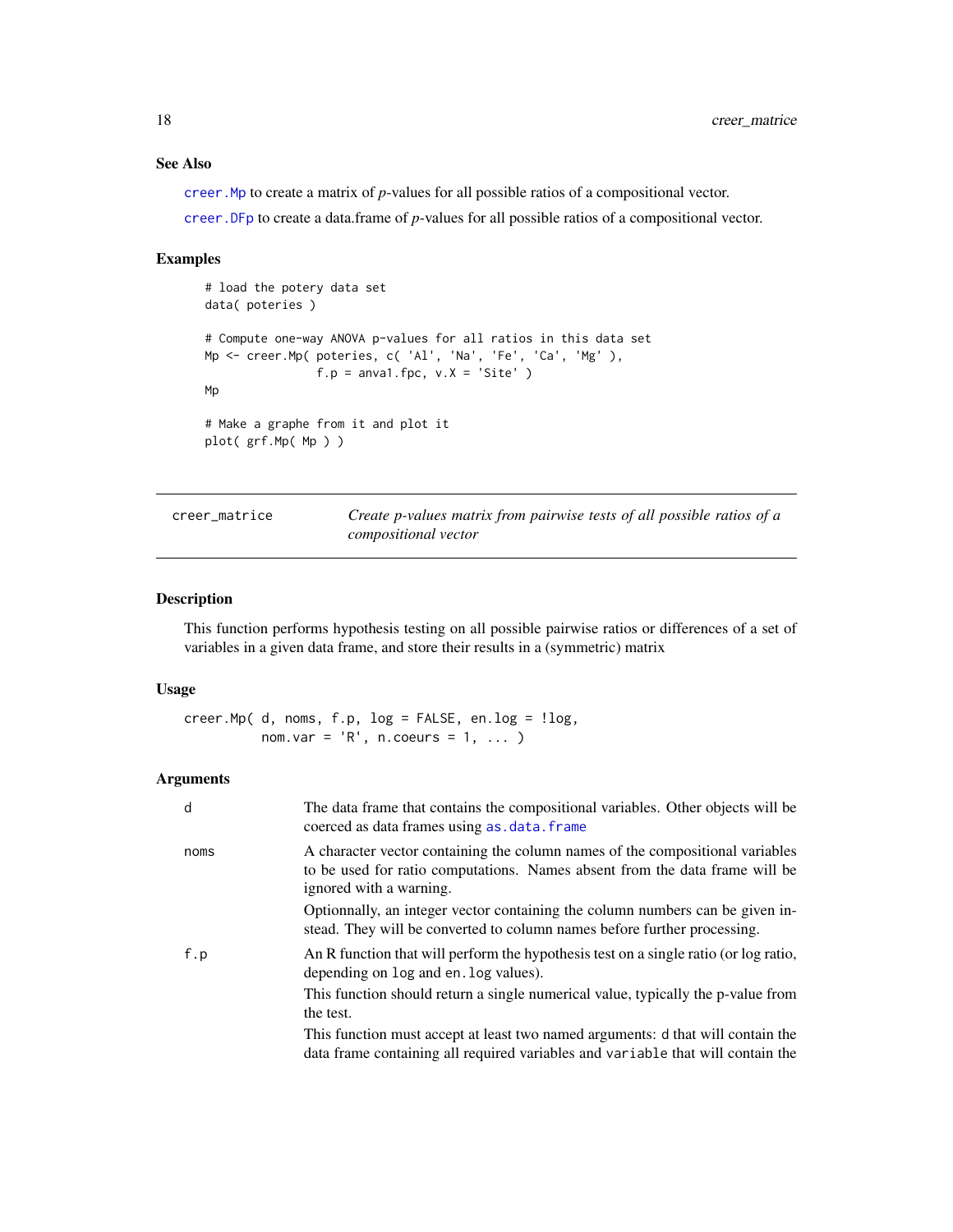<span id="page-18-0"></span>

|          | name of the column that contains the (log) ratio in this data frame. All other<br>needed arguments can be passed through                                                                                                                                    |
|----------|-------------------------------------------------------------------------------------------------------------------------------------------------------------------------------------------------------------------------------------------------------------|
|          | Such functions are provided for several common situations, see references at the<br>end of this manual page.                                                                                                                                                |
| log      | If TRUE, values in the columns are assumed to be log-transformed, and conse-<br>quently ratios are computed as differences of the columns. The result is in the<br>log scale.                                                                               |
|          | If FALSE, values are assumed to be raw data and ratios are computed directly.                                                                                                                                                                               |
| en.log   | If TRUE, the ratio will be log-transformed before applying the hypothesis test<br>computed by f.p. Don't change the default unless you really know what you<br>are doing.                                                                                   |
| nom.var  | A length-one character vector giving the name of the variable containing a single<br>ratio (or log-ratio). No sanity check is performed on it: if you experience strange<br>behaviour, check you gave a valid column name, for instance using make . names. |
| n.coeurs | The number of CPU cores to use in computation, with parallelization using forks<br>(does not work on Windows) with the help of the parallel package.                                                                                                        |
| $\cdots$ | additional arguments to f.p, passed unchanged to it.                                                                                                                                                                                                        |

#### Details

This function constructs a  $n \times n$  matrix, where  $n =$  length(noms) (after eventually removing names in noms that do not correspond to numeric variables). Term  $(i, j)$  in this matrix is the result of the f.p function when applied on the ratio of variables noms[ i ] and noms[ j ] (or on its log, if either ( $log == TRUE$ ) && (en.log == FALSE) or ( $log == FALSE$ ) && (en.log == TRUE)).

The f. p function is always called only once, for  $i < j$ , and the other term is obtained by symmetry. The diagonal of the matrix is filled with 1 without calling f.p, since corresponding ratios are always identically equal to 1 so nothing useful can be tested on.

#### Value

These function returns the matrix obtained as described above, with row an column names set to the names in noms (after conversion into column names and removing all non-numeric variables).

# Note

Since the whole matrix is stored and since it is a dense matrix, memory consumption (and computation time) increases as  $n^2$ . For compositional data with a large number of components, like in RNA-Seq data, consider instead creating a file.

#### Author(s)

Emmanuel Curis (<emmanuel.curis@parisdescartes.fr>)

#### See Also

Predefined f.p functions: [anva1.fpc](#page-36-1) for one-way analysis of variance; [kw.fpc](#page-36-1) for the non-parametric equivalent (Kruskal-Wallis test).

[grf.Mp](#page-15-1) to create a graphe from the obtained matrix.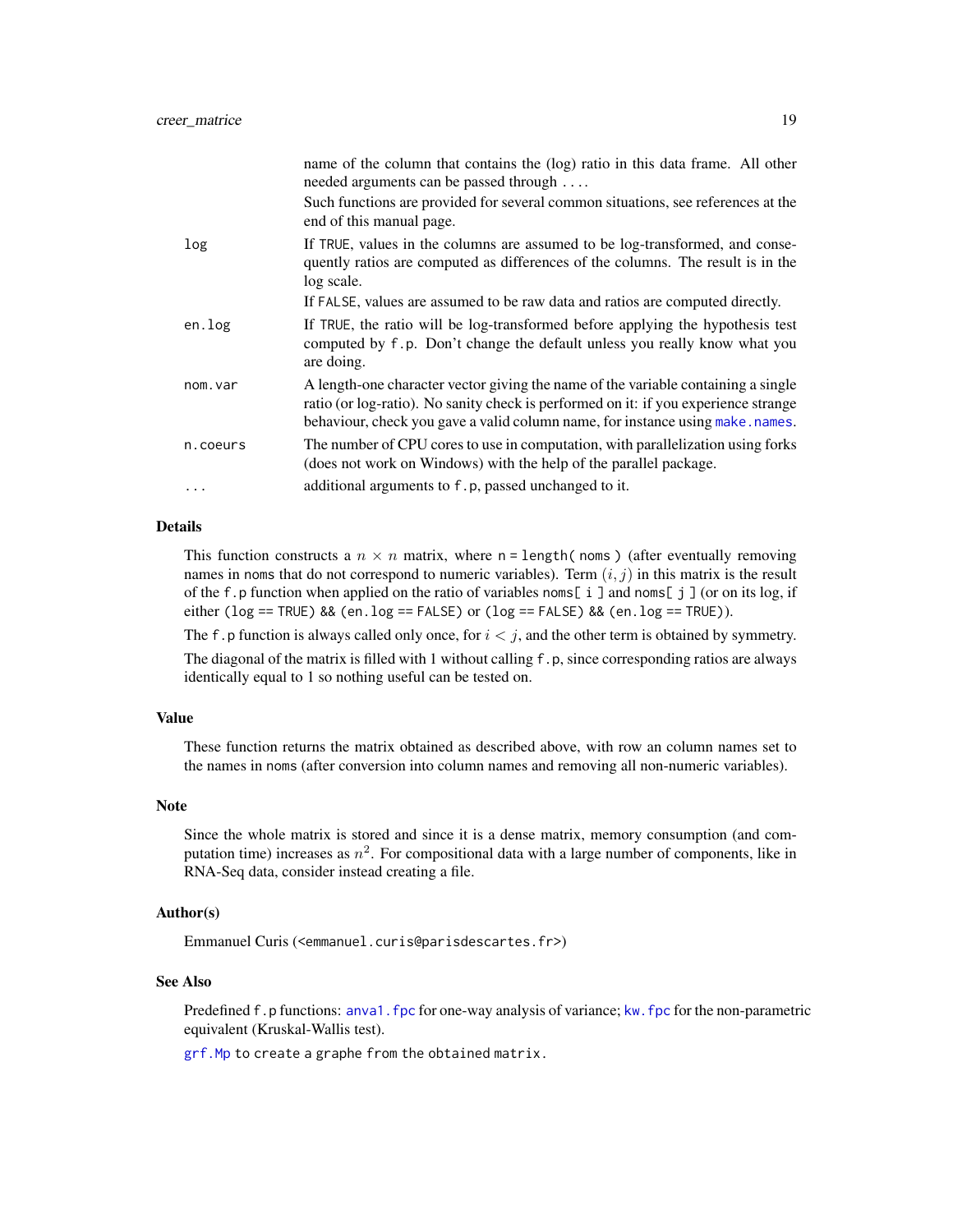# Examples

```
# load the potery data set
data( poteries )
# Compute one-way ANOVA p-values for all ratios in this data set
Mp <- creer.Mp( poteries, c( 'Al', 'Na', 'Fe', 'Ca', 'Mg' ),
               f.p = anval.fpc, v.X = 'Site')
Mp
# Make a graphe from it and plot it
plot( grf.Mp( Mp ) )
```

| distances | Simulate the distribution of maximal minimal distances in a random |
|-----------|--------------------------------------------------------------------|
|           | graph                                                              |

# Description

This function simulates the distribution of the maximum of the minimal distances between nodes of a random graph, for a given cut-off threshold.

#### Usage

```
distrib.distances( n.genes,
                   taille.groupes = c( 10, 10), masque,
                   me.composition = 0, cv.composition = 1, en.log = TRUE,
                   seuil.p = 0.05,B = 3000, conf.level = 0.95,
                   f.p = student.fpc, frm = R \sim Groupe,
                   n.coeurs = 1)
```

| conf.level | The confidence level for the exact confidence intervals of estimated probabilities<br>of maximal minimal distances in the graph.                                                                                                                                                                                                                                                                                                                                                             |
|------------|----------------------------------------------------------------------------------------------------------------------------------------------------------------------------------------------------------------------------------------------------------------------------------------------------------------------------------------------------------------------------------------------------------------------------------------------------------------------------------------------|
| n.genes    | Number of components in the system (of nodes in the total graph). Ignored if<br>me.composition is a matrix.                                                                                                                                                                                                                                                                                                                                                                                  |
|            | me composition The expected median quantity of each component, in the log scale. Can be<br>either a single value, used for two conditions and n genes components (hence,<br>assuming the null hypothesis that no change occurs), or a matrix with one row<br>by experimental condition and one column by component.                                                                                                                                                                          |
|            | cv. composition The expected coefficient of variation of the quantified amounts. Should be either<br>a single value, that will be used for all components and all conditions, or a ma-<br>trix with the same structure than me. composition: one row for each condition,<br>one column for each component, in the same order and with the same names.<br>Coefficients of variations are expected in the amount scale, in raw form (that is,<br>give 0.2 for a 20% coefficient of variation). |

<span id="page-19-0"></span>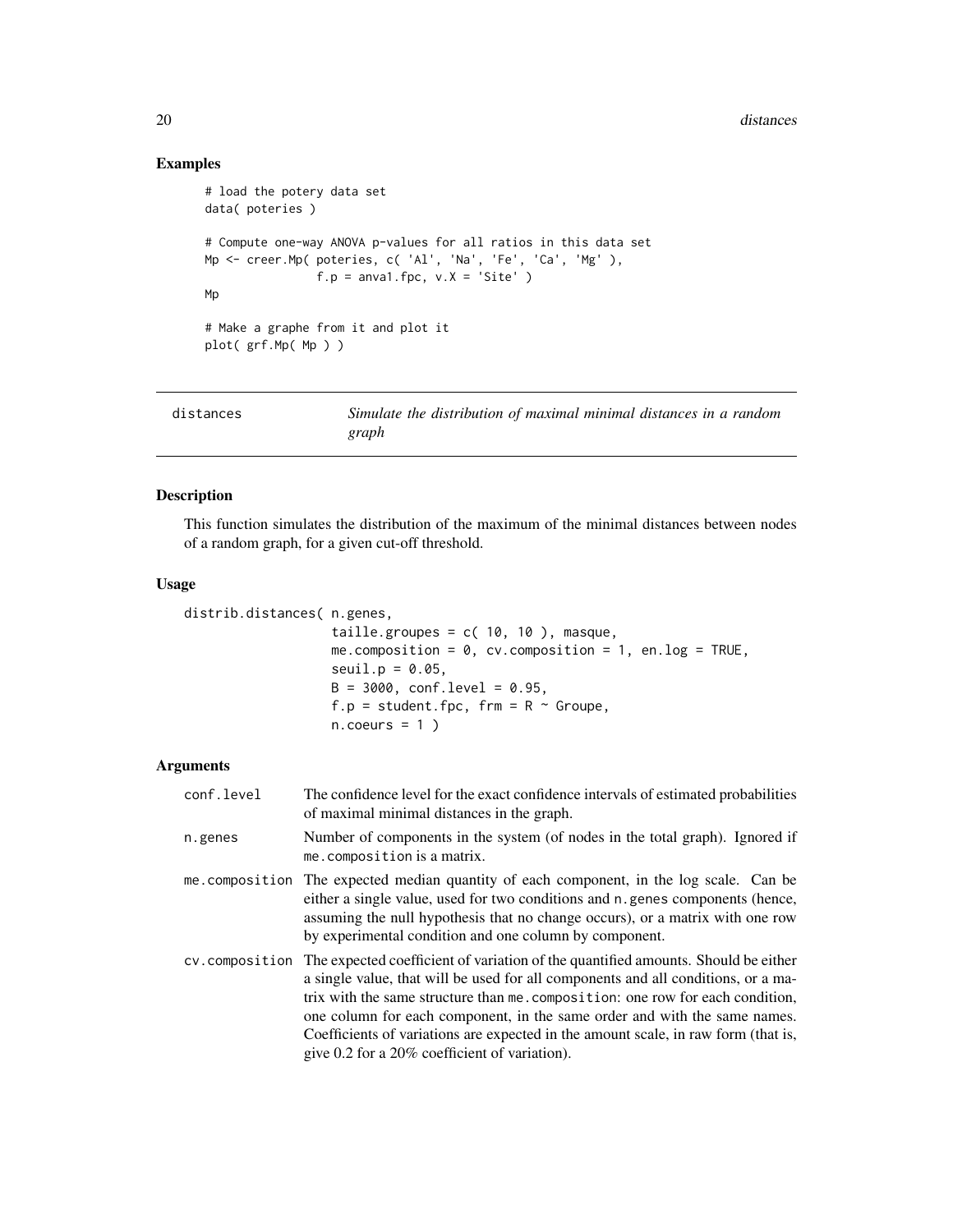#### <span id="page-20-0"></span>distances 21

| en.log   | If TRUE, the values in the matrices are given in the log scale.                                                                                                                                                                                                                                                 |
|----------|-----------------------------------------------------------------------------------------------------------------------------------------------------------------------------------------------------------------------------------------------------------------------------------------------------------------|
|          | taille.groupes The sample size for each condition. Unused if masque is given. If a single value,<br>it will be used for all conditions. Otherwise, should have the same length that<br>the number of rows in the provided matrices.                                                                             |
| masque   | A data frame that will give the dataset design for a given experiment. Should<br>contain at least one column containing the names of the conditions, with values<br>being in the conditions names in composition. If not provided, it is generated<br>from taille.groupes as a single column named 'Condition'. |
| f.p, frm | The function used to analyse the dataset, and its parameter. See creer. Mp for<br>details.                                                                                                                                                                                                                      |
| seuil.p  | The p-value cut-off to be used when creating the graph. Should be between 0<br>and 1. See grf. Mp for details.                                                                                                                                                                                                  |
| B        | The number of simulations to be done.                                                                                                                                                                                                                                                                           |
| n.coeurs | The number of CPU cores to use to parallelize the simulation.                                                                                                                                                                                                                                                   |

# Details

In an undirected graph, minimal distance between two nodes is the minimal number of edges to cross to go from one node to the other. The maximal minimal distance is the largest of all possible minimal distances in a given graph.

The function simulates the distribution of the maximal minimal distance in a graph whose edges were removed according to the specified p-value cut-off. To avoid infinite distances, these distances are computed in the largest connected component of the graph.

In the observed graph, nodes that are at a largest minimal distance than probable maximal minimal distances may signal components belonging to different sets, that could not be disconnected because of some nodes having intermediate changes.

#### Value

A 4-columns data.frame, with additional attributes giving the number of simulations (Nombre.simulations) and their results (Tirages). The first column contains the maximal minimal distances, the second contains their observed frequencies in the simulated datasets, the third and fourth contain the limits of the confidence interval of the corresponding probability.

Confidence intervals are exacts, using the Clopper-Pearson method.

#### Author(s)

Emmanuel Curis (<emmanuel.curis@parisdescartes.fr>)

#### See Also

distances, in package igraph, to compute the matrix of all minimal distances of a graphe.

[creer.Mp](#page-17-1) and [grf.Mp](#page-15-1), which are used internally, for details about analysis functions and p-value cutoff.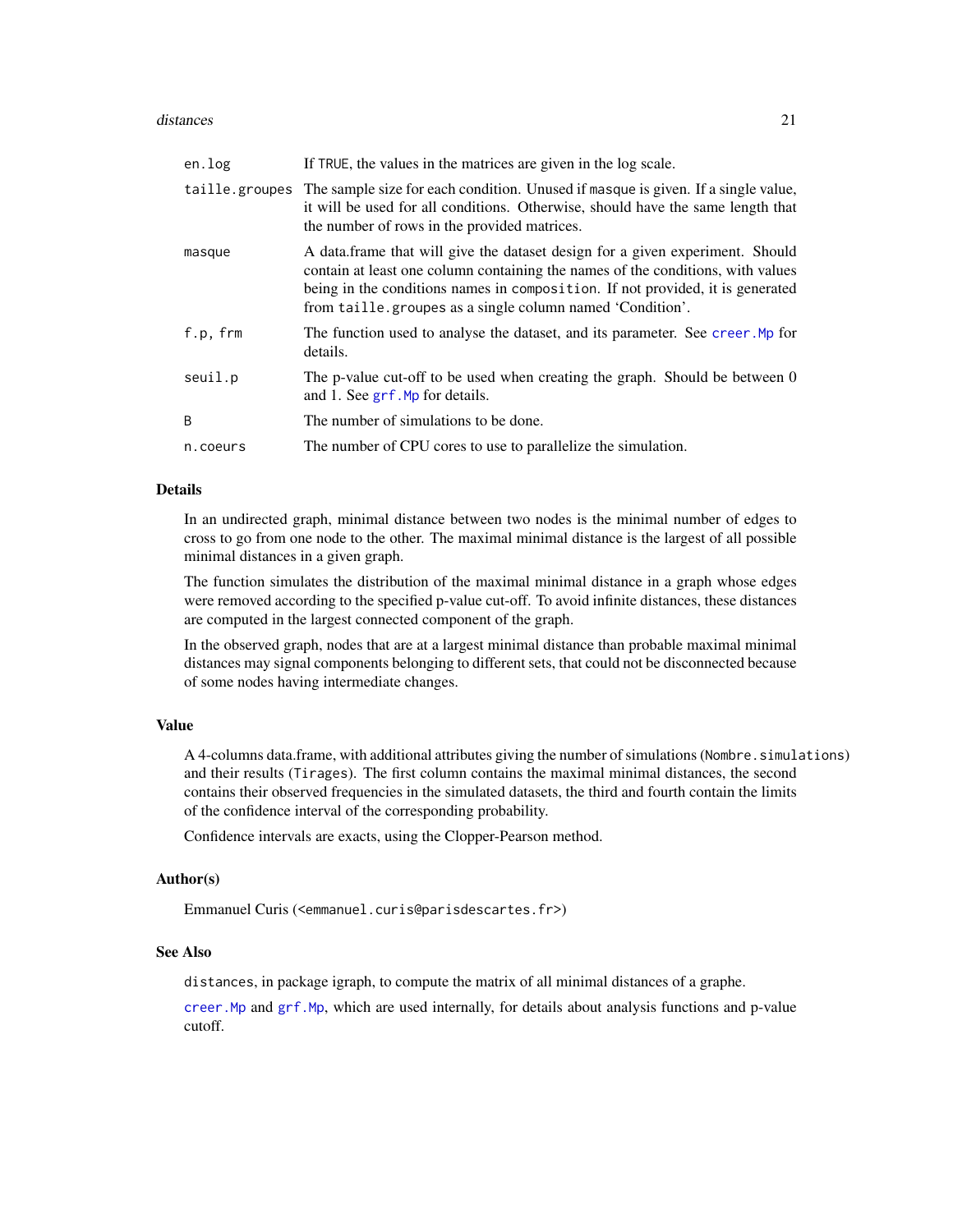<span id="page-21-0"></span>

#### <span id="page-21-1"></span>Description

These functions can be used in the functions to perform analysis on all pairwise ratios of a compositional dataset, using equivalence tests to ensure edge existence

#### Usage

```
equiv.fpc( d, variable, v.X, var.equal = TRUE, Delta = 0.5,
          pred = FALSE, ... )
```
#### Arguments

| d           | The data frame that contains the ratio to test, and all variables of the original<br>data frame that where not used as compositional data.                                                                                                                                                                                                                                                             |
|-------------|--------------------------------------------------------------------------------------------------------------------------------------------------------------------------------------------------------------------------------------------------------------------------------------------------------------------------------------------------------------------------------------------------------|
| variable    | A length-one character vector containing the names of the variable correspond-<br>ing to the ratio (or log-ratio) to test.                                                                                                                                                                                                                                                                             |
| $v \cdot X$ | The <b>name</b> of the explanatory (independant, predictor) variable. This variable<br>should be a factor for equiv. fpc.                                                                                                                                                                                                                                                                              |
| var.equal   | For equiv. fpc, shall we assume that variance are equals in the two groups<br>(TRUE, the default) or not (FALSE). Same as in t. test.                                                                                                                                                                                                                                                                  |
| Delta       | The value giving the positive limit of the equivalence region. For symmetry<br>reasons, the equivalence region will be [-Delta, Delta].                                                                                                                                                                                                                                                                |
| pred        | If FALSE, a standard equivalence test of the mean difference is done.                                                                                                                                                                                                                                                                                                                                  |
|             | If TRUE, the p-value is computed assuming the variance of the difference, and<br>not the difference of the means. This allows to take into account the sampling<br>variability in the interval width, avoiding (with large sample sizes) too narrow<br>intervals to fit in the equivalence region when large inter-sample variability does<br>not allow to consider genes as reliable reference genes. |
| $\ddotsc$   | additional arguments                                                                                                                                                                                                                                                                                                                                                                                   |

# Details

These functions are only wrapper to some commonly used equivalence tests.

The basic idea underlying equivalence tests is to try to reject the null hypothesis that the difference between the two conditions is higher (in absolute value) than a predefined, fixed, value, given by Delta. Consequently, significant tests will mean that the edge between the two tested nodes should be kept, whereas non-significant tests will mean that the existence of the edge is uncertain.

As a consequence, conversion of the p-value matrix to graphs should be made using the complement of the graph, and the analysis of the graph should be made in terms of cliques instead of disjoint subgraphs. See example for an illustration.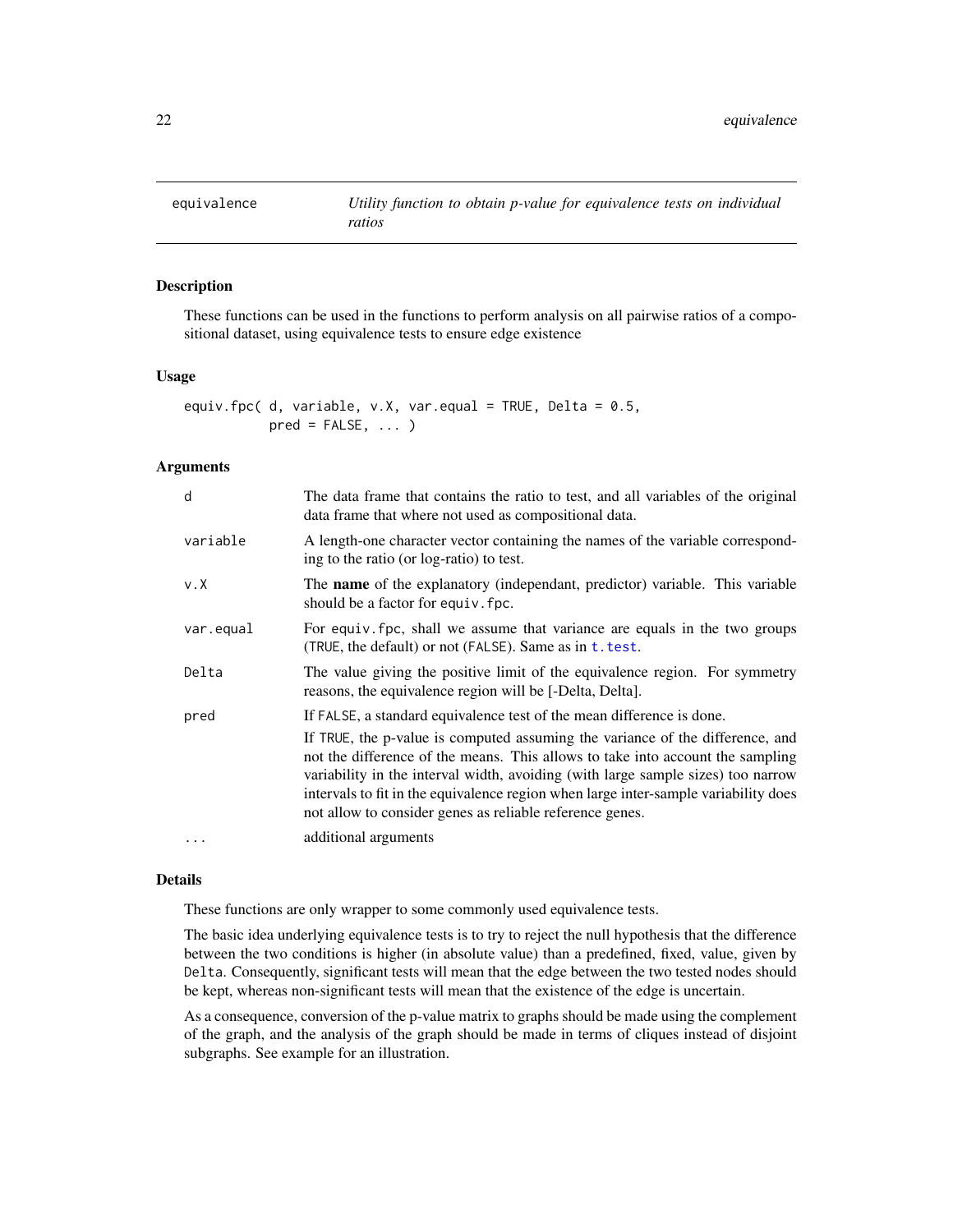#### <span id="page-22-0"></span>fichiers 23

# Value

These function returns the *p*-value from the corresponding test.

#### Author(s)

Emmanuel Curis (<emmanuel.curis@parisdescartes.fr>)

### See Also

student. fpc for a, more usual, approach using difference tests.

[creer.Mp](#page-17-1) to use these functions to create a matrix of *p*-values.

#### Examples

```
# load the reference genes data set
data( generef )
# compute equivalence test of all ratios
# Genes are in column 3 to 35
# Only the first 10 genes are used here, for speed reasons
# Equivalence is defined as a change lower than 0.5 Cq (× 1.41)
# Values are expressed as Cq : already in log
Mp <- creer.Mp( generef, names( generef )[ 3:13 ], log = TRUE,
               f.p = equiv.fpc, Delta = 0.5, v.X = 'Group')
# Make the graph from it, and plot it
# Threshold is set at 0.15, for 10 nodes...
# (using the complement, to keep edges with p < threshold only )
plot( grf.Mp( Mp, p = 0.15, complement = TRUE ) )
# => there is a single clique, of 3 genes : HPRT1, B2M, HSP90AB1
# only these three genes are "proved" to have the same variation
```
fichiers *Create and read a file of p-values for all pairwise tests of all possible ratios of a compositional vector*

#### Description

These functions allow to perform hypothesis testing on all possible pairwise ratios or differences of a set of variables in a given data frame, and store or read their results in a file

#### Usage

```
creer.Fp( d, nom.fichier,
          noms, f.p = student.fpc,
          log = FALSE, en.log = !log,
          nom.var = 'R',
          noms.colonnes = c( "Cmp.1", "Cmp.2", "p" ),
```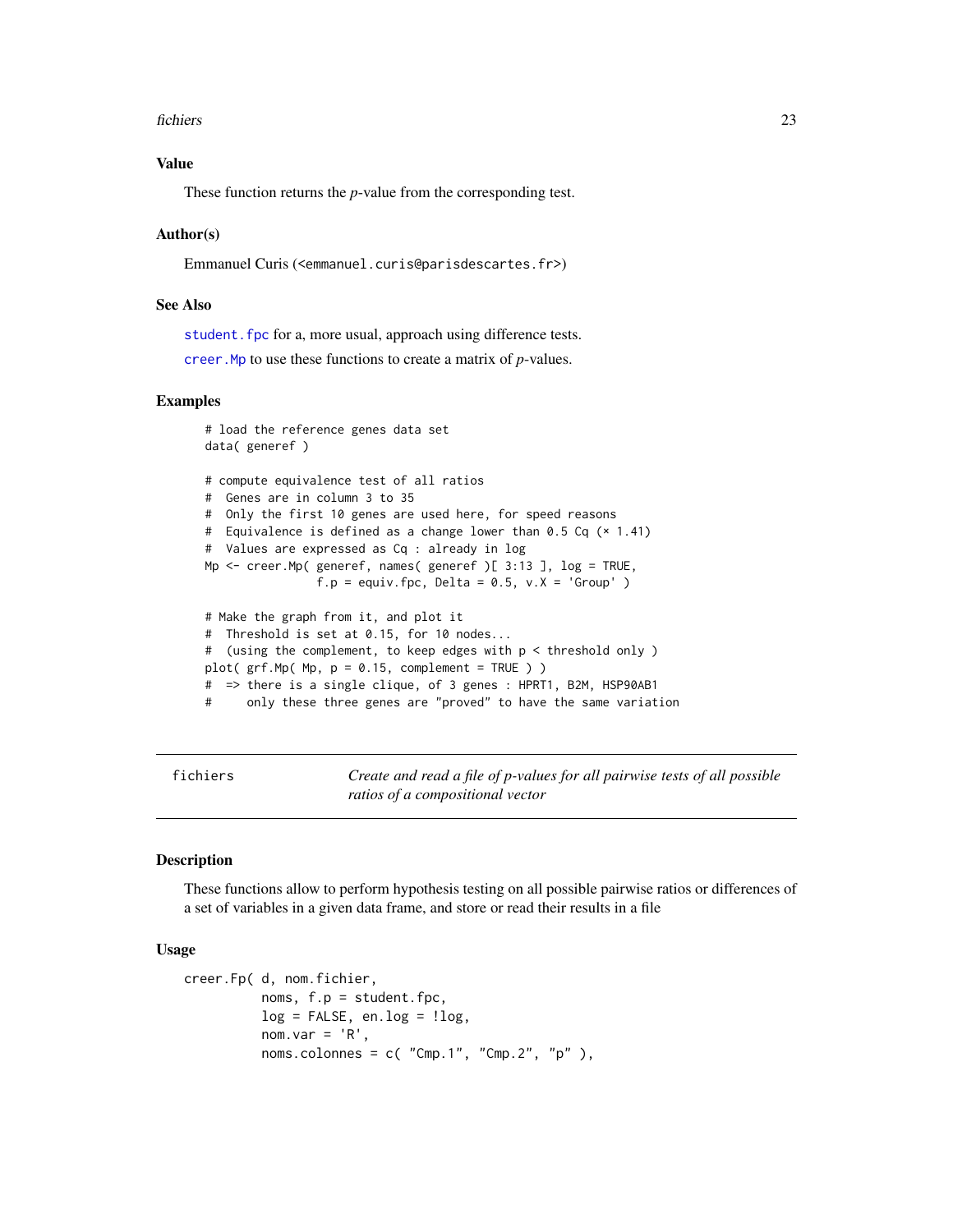#### <span id="page-23-0"></span>24 fichiers

```
add.col = "delta",
          sep = ";", dec = ".", row.names = FALSE, col.names = TRUE,
          ... )
grf.Fp( nom.fichier, col.noms = c( 1, 2 ), p = 0.05, col.p = 'p',
        reference = NULL, groupes = NULL,
        sep = ";", dec = "."", header = TRUE,
        ... )
```

| d             | The data frame that contains the compositional variables. Other objects will be<br>coerced as data frames using as . data. frame                                                                                                                          |  |
|---------------|-----------------------------------------------------------------------------------------------------------------------------------------------------------------------------------------------------------------------------------------------------------|--|
| nom.fichier   | A length-one character vector giving the name of the file                                                                                                                                                                                                 |  |
| noms          | A character vector containing the column names of the compositional variables<br>to be used for ratio computations. Names absent from the data frame will be<br>ignored with a warning.                                                                   |  |
|               | Optionnally, an integer vector containing the column numbers can be given in-<br>stead. They will be converted to column names before further processing.                                                                                                 |  |
| f.p           | An R function that will perform the hypothesis test on a single ratio (or log ratio,<br>depending on log and en. log values).                                                                                                                             |  |
|               | This function should return a numeric vector, of which the first one will typically<br>be the p-value from the test $-$ see creer. Mp for details.                                                                                                        |  |
|               | Such functions are provided for several common situations, see links at the end<br>of this manual page.                                                                                                                                                   |  |
| log           | If TRUE, values in the columns are assumed to be log-transformed, and conse-<br>quently ratios are computed as differences of the columns. The result is in the<br>log scale.                                                                             |  |
|               | If FALSE, values are assumed to be raw data and ratios are computed directly.                                                                                                                                                                             |  |
| en.log        | If TRUE, the ratio will be log-transformed before applying the hypothesis test<br>computed by f.p. Don't change the default unless you really know what you<br>are doing.                                                                                 |  |
| nom.var       | A length-one character vector giving the name of the variable containing a single<br>ratio (or log-ratio). No sanity check is performed on it: if you experience strange<br>behaviour, check you gave a valid column name, for instance using make.names. |  |
| noms.colonnes | A length-three character vector giving the names of, respectively, the two columns<br>of the data frame that will contain the components identifiers and of the column<br>that will contain the p-value from the test (the first value returned by f.p).  |  |
| add.col       | A character vector giving the names of additional columns of the data.frame,<br>used for storing additional return values of f.p (all but the first one).                                                                                                 |  |
|               | sep, dec, row.names, col.names, header<br>Options for controling the file format, used by write. table and read. table.                                                                                                                                   |  |
| col.noms      | A length-two vector giving the two columns that contain the two components of<br>the ratio. Can be given either as column number or column name.                                                                                                          |  |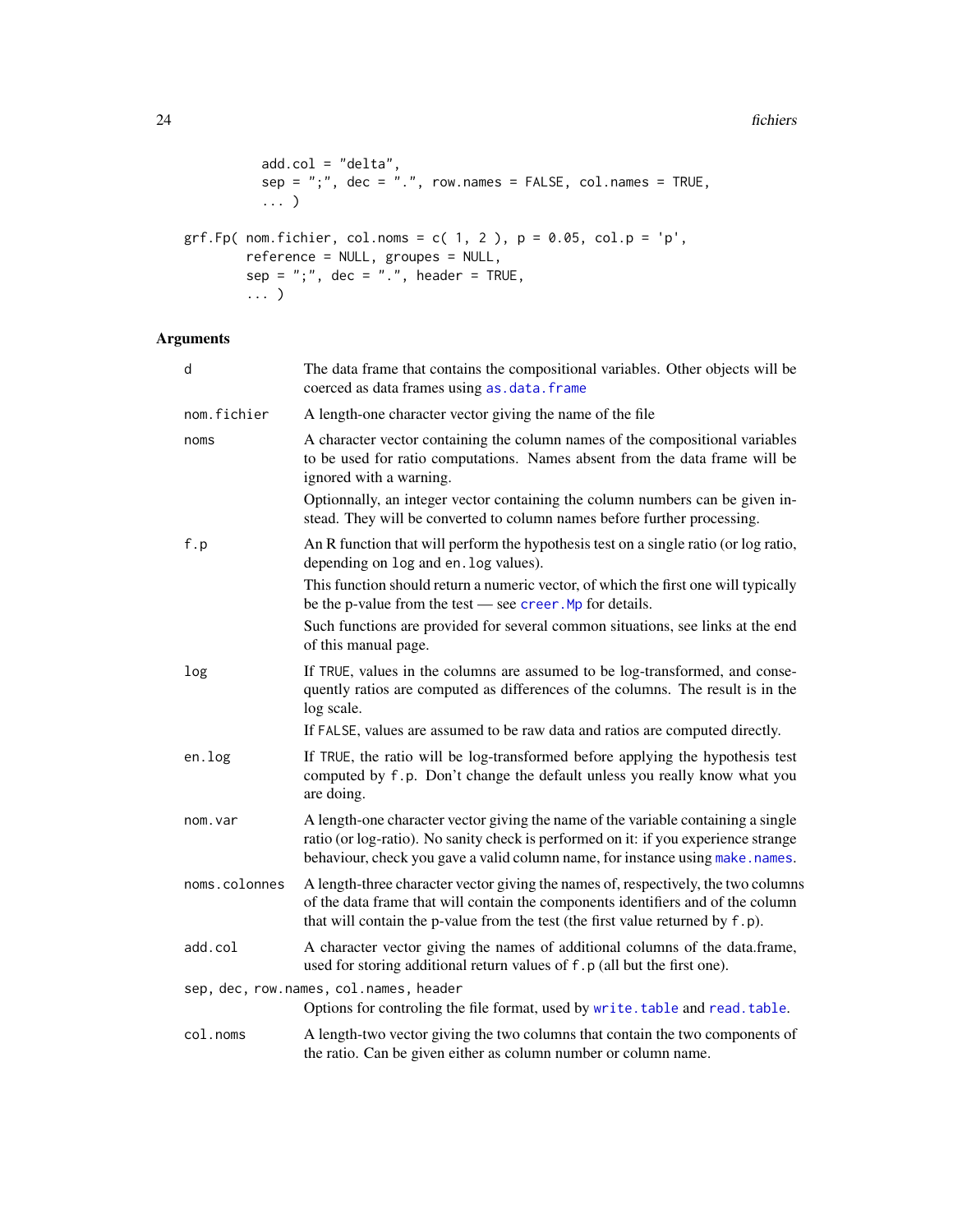#### <span id="page-24-0"></span>fichiers 25

| col.p     | A length-one vector giving the column that contain the $p$ -value of the ratio. Can<br>be given either as column number or column name.                                                                                                                                                                                                                                |
|-----------|------------------------------------------------------------------------------------------------------------------------------------------------------------------------------------------------------------------------------------------------------------------------------------------------------------------------------------------------------------------------|
| р         | The <i>p</i> -value cut-off to be used when creating the graph, see grf. Mp for details.                                                                                                                                                                                                                                                                               |
| reference | A character vector giving the names of nodes that should be displayed with a<br>different color in the created graph. These names should match components<br>names present un the file. Typical use would be for reference genes in qRT-PCR<br>experiments. By default, all nodes are displayed in palegreen; reference nodes,<br>if any, will be displayed in orange. |
| groupes   |                                                                                                                                                                                                                                                                                                                                                                        |
|           | additional arguments to f.p, passed unchanged to it.                                                                                                                                                                                                                                                                                                                   |

# **Details**

These functions are basically the same as the function that create data.frames ([creer.DFp](#page-13-1)) and use data.frames to create a graph ([grf.DFp](#page-15-1)), except thatthey work on text files. This allow to deal with compositionnal data including thousands of components, like RNA-Seq or microarray data.

Seeing the results as a matrix, computations are done in rows and the file is updated after each row. Only the upper-triangular part, without the diagonal, is stored in the file.

The function that creates the graphe from file is not very efficient and can take a lot of time for huge matrices. Making a first filter on the file using shell tools, like gawk or perl, or a dedicated C software and loading the resulting file as a data.frame before converting it into a graph is a better alternative, but may lose some isolated nodes.

#### Value

creer.Fp does not return anything. grf.Fp returns the result graph.

# Note

Creating a file and working from a file is quite inefficient (in terms of speed), so for compositionnal data with only a few components, consider using creer. DFp that creates the data.frame directly in memory and grf. DFp that creates the graphe from a data.frame instead.

#### Author(s)

Emmanuel Curis (<emmanuel.curis@parisdescartes.fr>)

# See Also

Predefined f.p functions: [anva1.fpc](#page-36-1) for one-way analysis of variance; kw. fpc for the non-parametric equivalent (Kruskal-Wallis test).

For directly creating and manipulating matrices, creer. Mp and grf. Mp.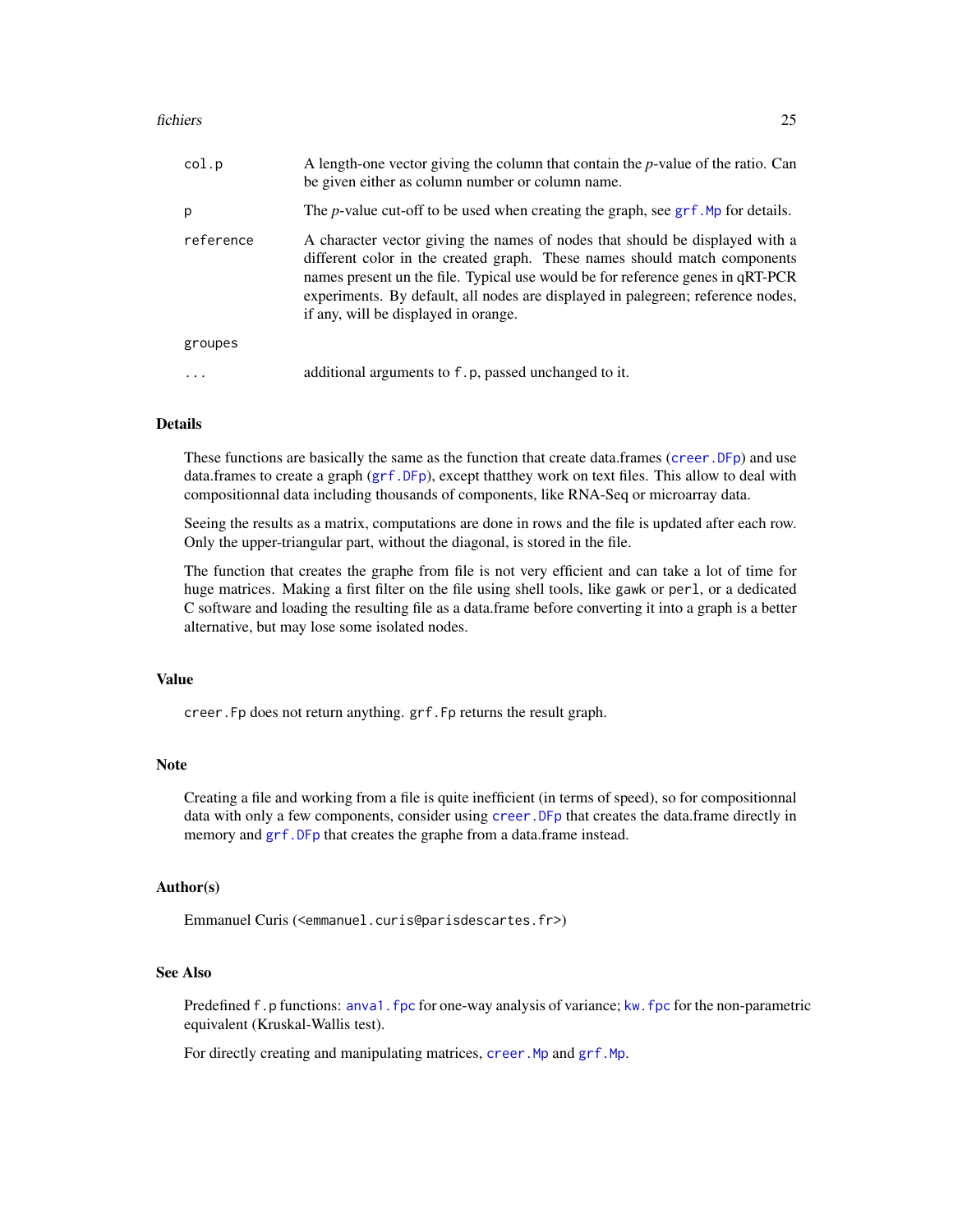# Examples

```
# load the potery data set
data( poteries )
# Create the file name in R temporary directory
nom.fichier <- paste0( tempdir(), "/fichier_test.csv" )
nom.fichier
# Compute one-way ANOVA p-values for all ratios in this data set
# and store them in a text file
creer.Fp( poteries, nom.fichier,
          c( 'Al', 'Na', 'Fe', 'Ca', 'Mg' ),
          f.p = anval.fpc, v.X = 'Site',add.col = c('mu0', 'd.C', 'd.Cod', 'd.IT', 'd.L') )# Make a graphe from it and plot it
plot( grf.Fp( nom.fichier ) )
# The file is a simple text-file that can be read as a data.frame
DFp \leq read.table( nom.fichier, header = TRUE, sep = ";", dec = ",")
DFp
```
#### GADL1 *Gene expression change in bipolar disorder*

### Description

This data set gives the mRNA quantification of a few genes compared between bipolar disorder patients and healthy volunteers.

#### Usage

data(GADL1)

#### Format

A data frame with 13 columns and 56 rows. Each row gives the quantification results, expressed in amounts:

| Groupe | factor The group label, Ctrl for healthy volunteers and BPD for bipolar disorder patients                                  |
|--------|----------------------------------------------------------------------------------------------------------------------------|
|        | Phenotype factor the subgroup label, C for healthy volunteers, NR for patients not responding to treatment and R for patie |
|        | Sample factor the sample unique identifier                                                                                 |

All other columns are numeric and give the amount, in arbitrary unit, of mRNA of the corresponding gene. The column name gives the name of the gene and the dilution used for the quantification. *hprt* and *sdha* are used as reference genes.

<span id="page-25-0"></span>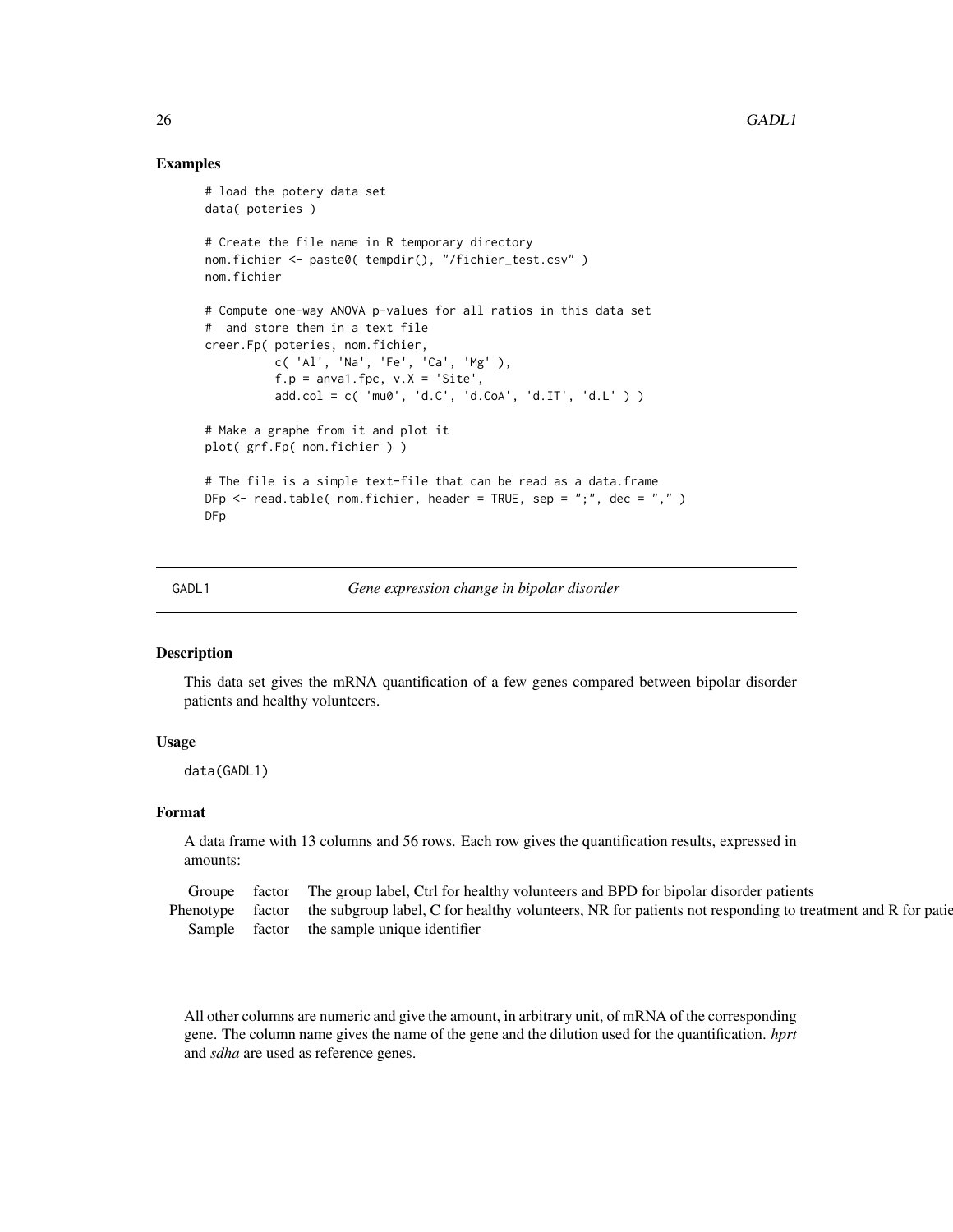#### <span id="page-26-0"></span>generef 27

#### Source

Original data communicated by the authors of the experiment.

# Examples

```
data( GADL1 )
# Optimal cut-off for ten genes and alpha = 0.05
# is around 0.22
# First step, is there differences between healthy subjects
# and patients ?
#
M.m \le - creer. Mp( d = GADL1, noms = names( GADL1 )[ -c( 1:3 ) ],
                f.p = student.fpc, v.X = 'Groupe' )# 2) L'arbre associé
# [reference gene for plotting purpose]
n.ref <- grep( 'HPRT|SDHA', names( GADL1 ), value = TRUE )
plot( arbre.Mp( M.m, reference = n.ref ),
     seuil.p = c( 0.218, 0.207, 0.230 ) )
# 3) Le graphe pour le seuil optimal
# => only IGF1 seems to behave differently
# (but it has missing values, so interpretation is difficult)
plot( grf.Mp( M.m, reference = n.ref, p = 0.22 ) )
# Second step, is there differences between patients
# that respond or not respond to treatment?
d.R <- GADL1[ which( GADL1$Groupe == 'BPD' ), ]
M.R \le creer.Mp( d = d.R, noms = names( GADL1 )[ -c( 1:3 ) ],
                f.p = student.fpc, v.X = 'Phenotype' )# 2) L'arbre associé
plot( arbre.Mp( M.R, reference = n.ref ),
      seuil.p = c( 0.218, 0.207, 0.230 ) )
# 3) Le graphe pour le seuil optimal
# => no sign of any difference
plot( grf.Mp(M.R, reference = n.ref, p = 0.22) )
```
generef *Expression level of candidate reference genes*

#### Description

This dataset gives the expression level of 30 different candidate reference genes, in control subjects and in subjects with bipolar disorder.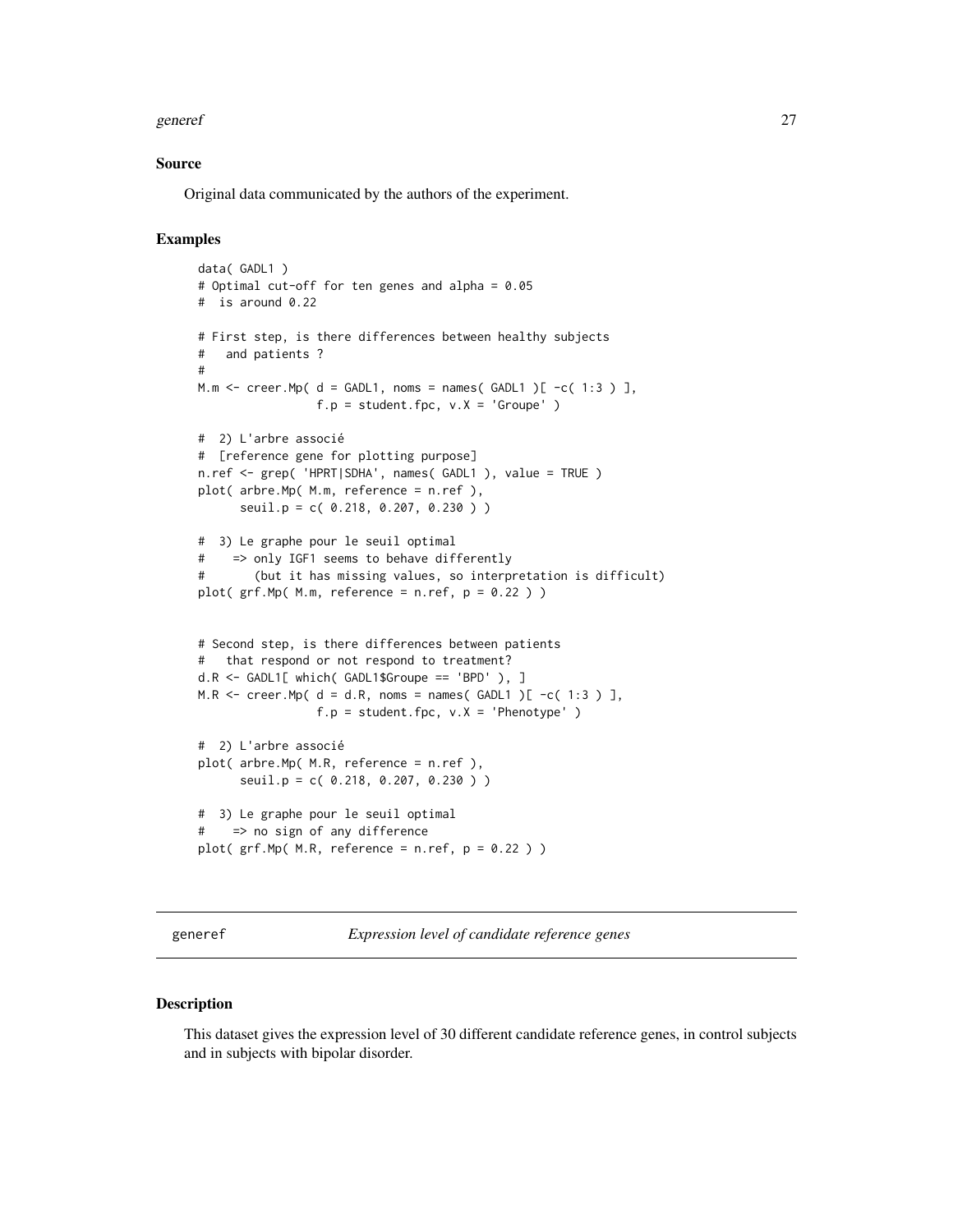#### Usage

data(generef)

#### Format

A data frame with 40 rows and 32 columns. Each row gives the results and characteristics of a given patient. Columns 3 to 32 give the average expression level of the gene whose name is the column name, for the given patient. Columns are sorted in alphabetical order of the gene name. Values are expressed as Cq (Ct) and were obtained through qRT-PCR. RNAs were extracted on lymphoblastoid cell line culture. Cq are the average of three technical replicates, after eventual removal of outliers.

| ID factor | Patient identifier                                               |
|-----------|------------------------------------------------------------------|
|           | Group factor Patient group (control or having bipolar disorders) |
|           | ATCB numeric Cq for gene ATCB                                    |
|           | $\ldots$ numeric Cq for gene $\ldots$                            |
|           | YWHAZ numeric Cq for gene YWHAZ                                  |

# Source

Experimental data kindly provided by Calypso Nepost \& Cynthia Marie-Claire, UMR-S 1144, INSERM-Paris Descartes-Paris Diderot

modele *Create a compositional model for simulations*

#### <span id="page-27-1"></span>Description

These functions create and plot a model of compositionnal data for two or more conditions.

#### Usage

```
modele_compo( medianes, en.log = FALSE,
              noms = colnames( medianes ),
              conditions = rownames( medianes ),
              reference = NULL, total = 1 )
## S3 method for class 'SARPcompo.modele'
plot( x,
     xlab = "Composant",
     ylab.absolu = "Quantit\u00e9", ylab.relatif = "Fraction",
     taille.noeud = 50, ...)
```
<span id="page-27-0"></span>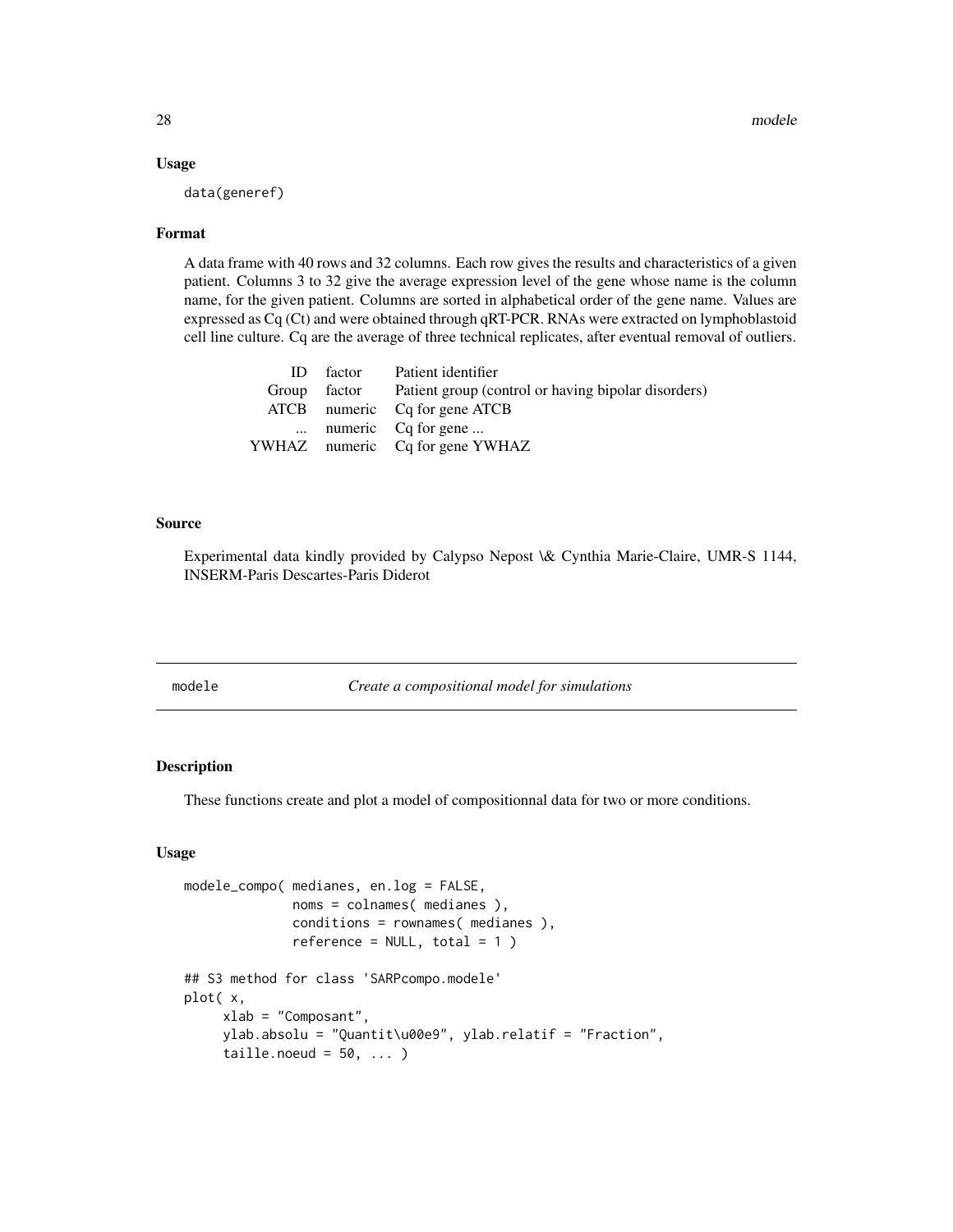#### <span id="page-28-0"></span>modele 29

# Arguments

| medianes     | A matrix giving the medians of all components quantities in each condition.<br>Each row of this matrix corresponds to a different condition; each column, to<br>one of the components. |  |  |
|--------------|----------------------------------------------------------------------------------------------------------------------------------------------------------------------------------------|--|--|
| en.log       | If TRUE, the values in the matrix are given in the log scale.                                                                                                                          |  |  |
| noms         | Names of the components. If provided, should be a character vector whose<br>length is equal to the number of columns of medianes.                                                      |  |  |
| conditions   | Names of the different conditions. If provided, should be a character vector<br>whose length is equal to the number of rows of medianes.                                               |  |  |
| reference    | A character vector giving the names of the components used as reference (typi-<br>cally, reference genes in qRT-PCR).                                                                  |  |  |
| total        | The total amount. The sum of amounts in each condition will equal this total,<br>when the data are made compositionnal.<br>Arguments for the plot method                               |  |  |
| X            | The modele to be plotted                                                                                                                                                               |  |  |
| xlab         | Legend for the X axis                                                                                                                                                                  |  |  |
| ylab.absolu  | Legend for the Y axis, in the amount scale (no constrain)                                                                                                                              |  |  |
| ylab.relatif | Legend for the Y axis, in the compositional scale.                                                                                                                                     |  |  |
| taille.noeud | The plot size of nodes of the theoretical graph                                                                                                                                        |  |  |
| .            | Additionnal parameters for plot, which is used internally.                                                                                                                             |  |  |

# Details

The modele\_compo function creates a compositionnal data model using the quantites provided: it converts amounts in fractions of the total amount for each condition, then computes the theoretical graph showing classes of equivalents components, that is components that have the same evolution between the two conditions. If more than two conditions are given, graphs correspond to comparison of each condition with the first one.

The plot methods represents the original quantities, the quantities after conversion in compositional data ant the theoretical graph.

#### Value

An object of class SARPcompo.modele, with a plot method. It is a list with the following elements:

| Absolue  | The matrix of quantities in amount scale                                                                                                                                                                                                                                                                                                                                                                                                                                                                         |
|----------|------------------------------------------------------------------------------------------------------------------------------------------------------------------------------------------------------------------------------------------------------------------------------------------------------------------------------------------------------------------------------------------------------------------------------------------------------------------------------------------------------------------|
| Relative | The matrix of quantities in compositional data scale                                                                                                                                                                                                                                                                                                                                                                                                                                                             |
| Graphes  | A list of length $nrow(mediances) - 1$ . Each element of the list gives, for the cor-<br>responding condition, the matrix of all ratios of pairwise ratios between condi-<br>tion and the first condition (element M. rapports), the corresponding connectiv-<br>ity matrix (element M. connextion), the graph of component changes compared<br>to the first condition (element Graphe, an igraph object) and the list of compo-<br>nents of this graph (element Connexe, obtained from the components function. |

It also stores a few informations as attributes.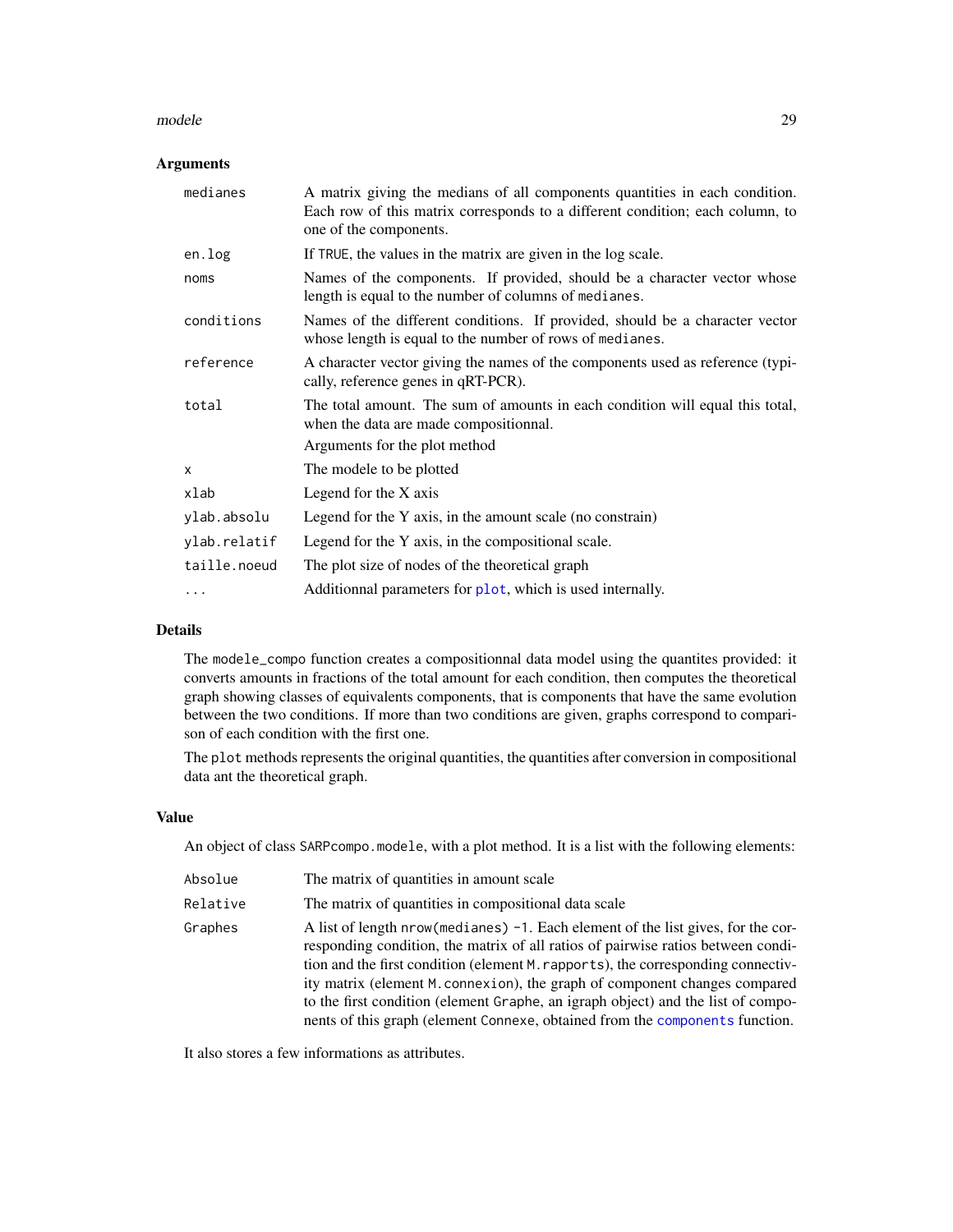<span id="page-29-0"></span>30 poteries

#### Author(s)

Emmanuel Curis (<emmanuel.curis@parisdescartes.fr>)

#### See Also

[estimer.puissance](#page-31-1) and [estimer.alpha](#page-31-1) to use these models in simulations to study power and type I error of the method in a given situation.

#### Examples

```
## Create a toy example: four components, two conditions
## components 1 and 2 do not change between conditions
## component 3 is doubled
## component 4 is halfed
me \le rbind( 'A' = c( 1, 1, 1, 1),
             'B' = c(1, 1, 2, 0.5)colnames( me ) <- paste0( "C-", 1:4 )
md <- modele_compo( me )
## Plot it...
plot( md )
## What is approximately the power to detect that something changes
## between conditions A and B using a Student test
## with a CV of around 50 % ?
## (only a few simulations for speed, should be increased )
puissance <- estimer.puissance( md, cv = 0.50, B = 50, f.p = student.fpc )
plot( puissance )
```
poteries *Composition of Roman poteries*

#### **Description**

This data set gives the oxide composition of several potteries found in five different archaelogic sites of the United Kingdom. Composition was obtained using atomic absorption spectrometry.

#### Usage

data(poteries)

# Format

A data frame with 14 columns and 48 rows. Each row gives the composition of a pottery (columns 2 to 10), the archaelogical site where it was found (columns 6 and 7):

- ID factor Pottery sample identifier (see original paper appendix)
- Al numeric Percentage of aluminium oxide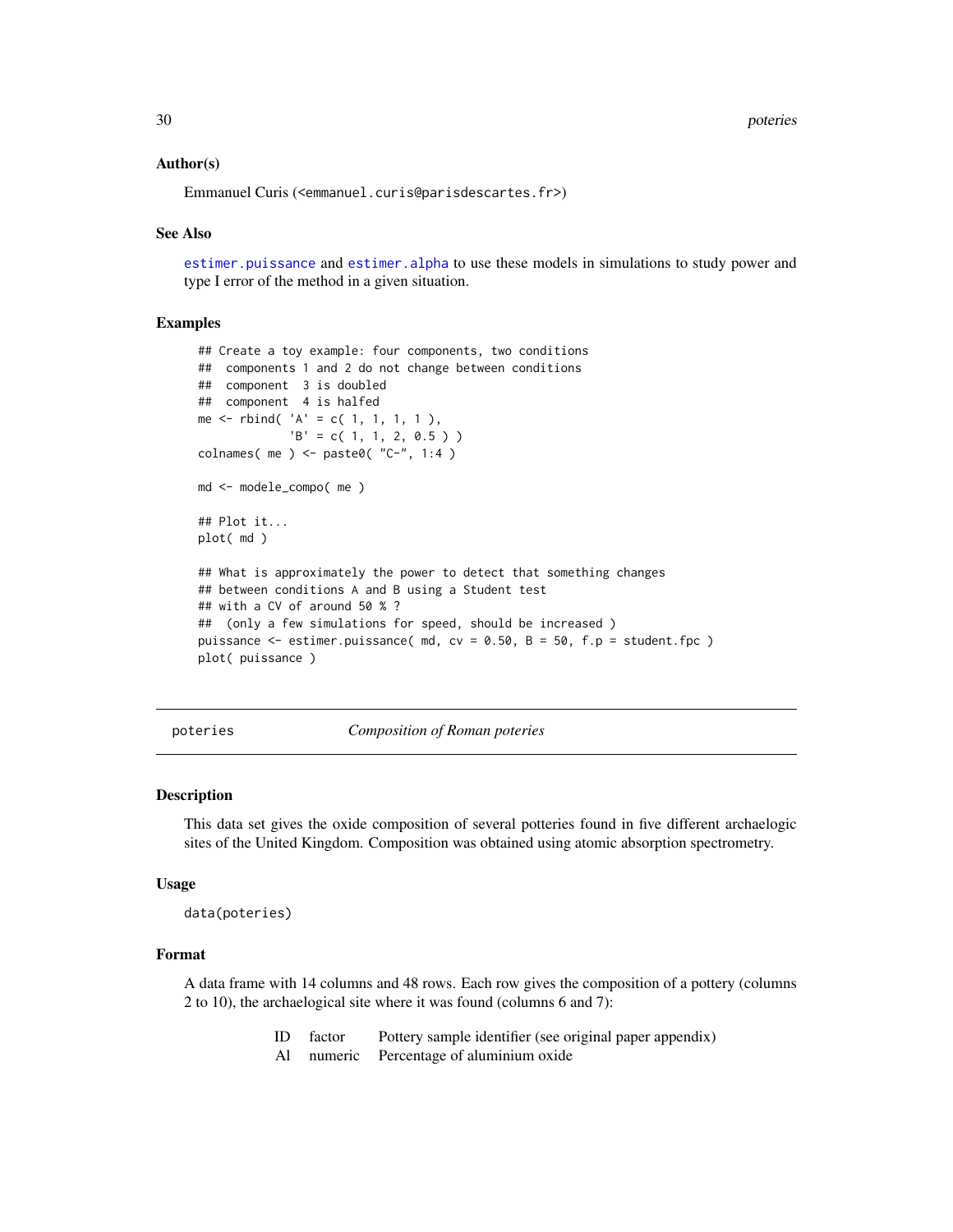#### poteries 31

| Fe      | numeric | Percentage of iron oxide        |
|---------|---------|---------------------------------|
| Mg      | numeric | Percentage of magnesium oxide   |
| Cа      | numeric | Percentage of calcium oxide     |
| Na      | numeric | Percentage of natrium oxide     |
| K       | numeric | Percentage of kalium oxide      |
| Ti      | numeric | Percentage of titanim oxide     |
| Mn      | numeric | Percentage of manganese oxide   |
| Ba      | numeric | Percentage of baryum oxide      |
| Site    | factor  | Kiln site                       |
| Pays    | factor  | Location of the kiln site       |
| Couleur | factor  | External color of the pottery   |
| Date    | factor  | Approximate date of the pottery |

#### Note

The DASL version of the dataset, as presented in the "Pottery stoty", does not include data on the poteries from the Gloucester site, neither the data on K, Ti, Mn and Ba oxides. It neither includes the color and date informations, and codes sites as their first letter only.

The DASL version of the dataset exists in the car package, as the Pottery dataset (with two locations differently spelled).

#### Source

Downloaded from the DASL (Data and Story Library) website, and completed from the original paper of Tubb et al.

# References

A. Tubb, A. J. Parker, and G. Nickless (1980). The analysis of Romano-British pottery by atomic absorption spectrophotometry. *Archaeometry*, 22, 153-171.

Hand, D. J., Daly, F., Lunn, A. D., McConway, K. J., and E., O. (1994) *A Handbook of Small Data Sets*. Chapman and Hall – for the short version of the dataset.

# Examples

```
data( poteries )
# Reconstruct the car version of this dataset
dcar <- poteries[ , c( 'Al', 'Fe', 'Mg', 'Ca', 'Na', 'Site' ) ]
dcar \leq droplevels( dcar[ -which( dcar$Site == "College of Art" ), c( 6, 1:5 ) ] )
levels( dcar$Site )[ c( 1, 3, 4 ) ] <- c( "AshleyRails", "Islethorns", "Llanedyrn" )
# Reconstruct the DASL version of this dataset
```
ddasl <- dcar[ , c( 2:6, 1 ) ] levels( ddasl\$Site ) <- c( 'A', 'C', 'I', 'L' )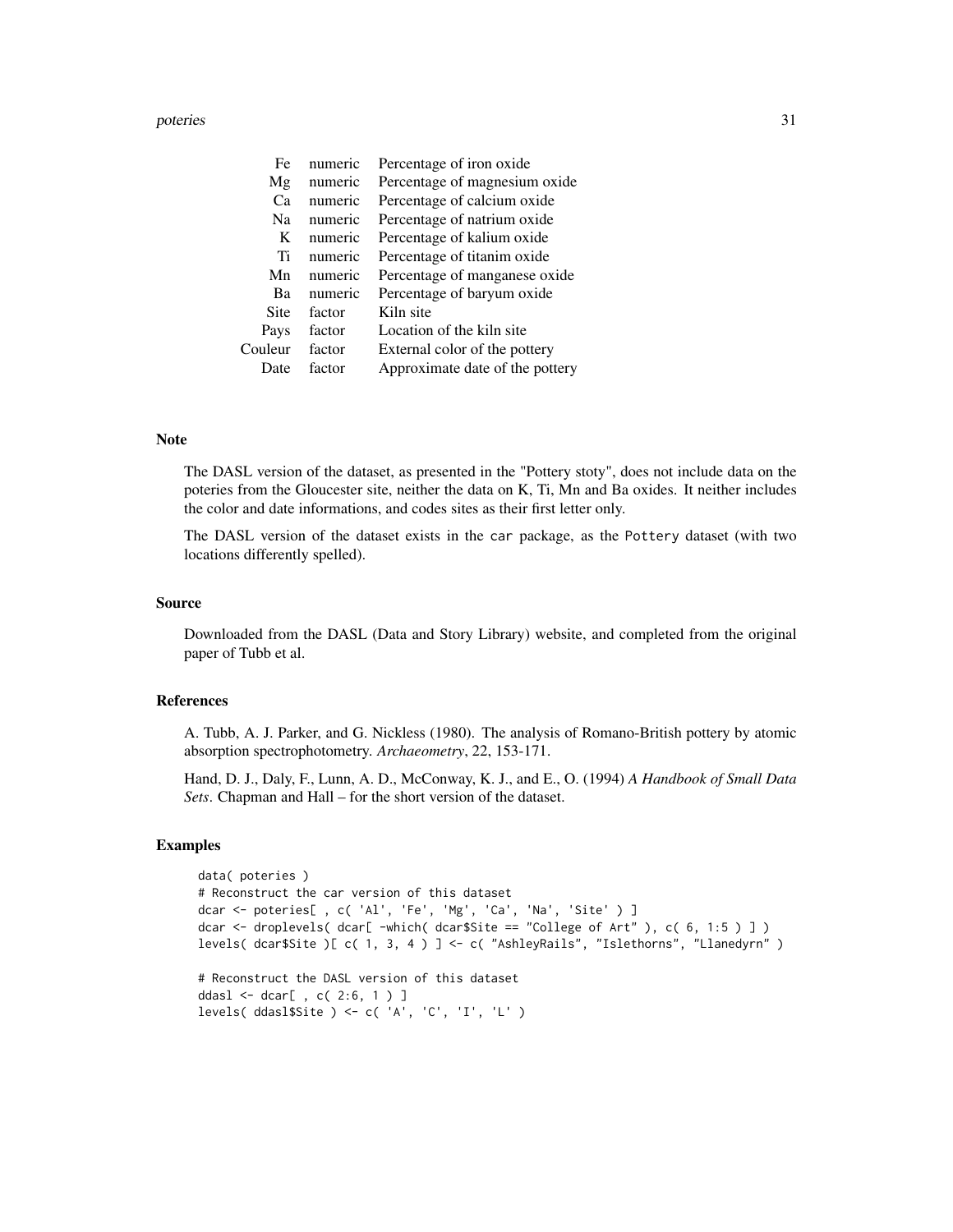<span id="page-31-0"></span>

#### <span id="page-31-1"></span>Description

Estimate the power and the type-I error of the disjoint-graph method to detect a change in compositions between different conditions

# Usage

```
estimer.puissance( composition, cv.composition,
                   taille.groupes = 10, masque,
                   f.p, v.X = 'Condition',seuil.candidats = ( 5:30 ) / 100,
                   f.correct = groupes.identiques,
                   groupes.attendus = composition$Graphes[[ 1 ]]$Connexe,
                avec.classique = length( attr( composition, "reference" ) ) > 0,
                   f.correct.classique = genes.trouves,
                   genes.attendus,
                   B = 3000, n.coeurs = 1,
                   ... )
estimer.alpha( composition, cv.composition,
               taille.groupes = 10, masque,
               f.p, v.X = 'Condition',seuil.candidats = ( 5:30 ) / 100,
               avec.classique = length( attr( composition, "reference" ) ) > 0,
               B = 3000, n.coeurs = 1,
               ... )
```

| composition | A composition model, as obtained by modele_compo. For simulations under the<br>null hypothesis (estimer.alpha), the first condition is duplicated to other con-<br>ditions (but not the cv.composition, if provided as a matrix, allowing to explore<br>some kinds of pseudo-null hypothesis).                                                                                                                                                                                                   |
|-------------|--------------------------------------------------------------------------------------------------------------------------------------------------------------------------------------------------------------------------------------------------------------------------------------------------------------------------------------------------------------------------------------------------------------------------------------------------------------------------------------------------|
|             | cy, composition The expected coefficient of variation of the quantified amounts. Should be either<br>a single value, that will be used for all components and all conditions, or a<br>matrix with the same structure than composition \$Absolue: one row for each<br>condition, one column for each component, in the same order and with the same<br>names. Coefficients of variations are expected in the amount scale, in raw form<br>(that is, give 0.2 for a 20% coefficient of variation). |
|             | taille, groupes The sample size for each condition. Unused if masque is given. If a single value,<br>it will be used for all conditions. Otherwise, should have the same length that<br>the number of conditions in the provided model.                                                                                                                                                                                                                                                          |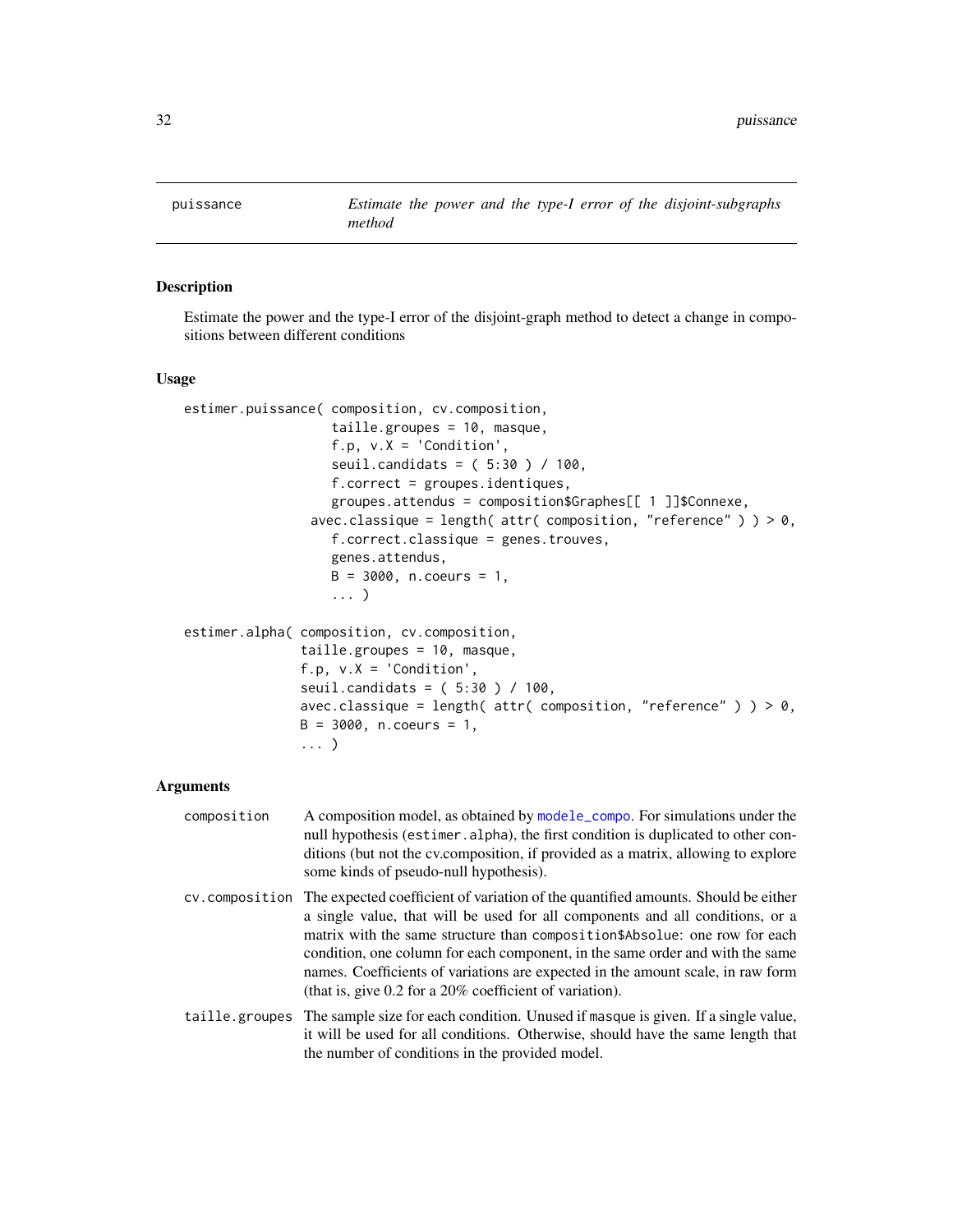#### <span id="page-32-0"></span>puissance 33

| masque              | A data.frame that will give the dataset design for a given experiment. Should<br>contain at least one column containing the names of the conditions, with values<br>being in the conditions names in composition. If not provided, it is generated<br>from taille.groupes as a single column named 'Condition'.                                                          |  |
|---------------------|--------------------------------------------------------------------------------------------------------------------------------------------------------------------------------------------------------------------------------------------------------------------------------------------------------------------------------------------------------------------------|--|
| f.p                 | The function used to analyse the dataset. See creer. Mp for details.                                                                                                                                                                                                                                                                                                     |  |
| $v \cdot X$         | The name of the column identifying the different conditions in masque.                                                                                                                                                                                                                                                                                                   |  |
| seuil.candidats     |                                                                                                                                                                                                                                                                                                                                                                          |  |
|                     | A vector of p-value cut-offs to be tested. All values should be between 0 and 1.                                                                                                                                                                                                                                                                                         |  |
| f.correct           | A function to determine if the result of the analysis is the expected one. Defaults<br>to a function that compares the disjoint sub-graphs of a reference graph and the<br>obtained one.                                                                                                                                                                                 |  |
| groupes.attendus    |                                                                                                                                                                                                                                                                                                                                                                          |  |
|                     | The reference graph for the above function. Defaults to the theoretical graph of<br>the model, for the comparison between the first and the second conditions.                                                                                                                                                                                                           |  |
| avec.classique      | If TRUE, analysis is also done using an additive log-ratio (alr)-like method, using<br>the geometric mean of the reference components as the "normalisation factor".<br>This correspond to the Delta-Delta-Ct method, or similar methods, in qRT-PCR.<br>With this method, each non-reference component is tested in turn after division<br>by the normalisation factor. |  |
|                     | If requested, the analysis is done with and without multiple testing correction<br>(with Holm's method). The "cut-off p-value" is used as the nominal type~I<br>error level for the individual tests.                                                                                                                                                                    |  |
| f.correct.classique |                                                                                                                                                                                                                                                                                                                                                                          |  |
|                     | A function to determine if the alr-like method finds the correct answer. Defaults<br>to a function that compares the set of significant tests with the set of expected<br>components.                                                                                                                                                                                    |  |
| genes.attendus      | A character vector giving the names of components expected to behave differ-<br>ently than the reference set.                                                                                                                                                                                                                                                            |  |
| B                   | The number of simulations to be done.                                                                                                                                                                                                                                                                                                                                    |  |
| n.coeurs            | The number of CPU cores to use in computation, with parallelization using forks<br>(does not work on Windows) with the help of the parallel package.                                                                                                                                                                                                                     |  |
|                     | Additionnal parameters for helper functions, including f.p, f.correct and<br>f.correct.classique                                                                                                                                                                                                                                                                         |  |

# Details

Use this function to simulate experiments and explore the properties of the disjoint graph method in a specified experimental context. Simulations are done using a log-normal model, so analysis is always done on the log scale. Coefficients of variation in the original scale hence directly translate into standard deviations in the log-scale.

For power analysis, care should be taken that any rejection of the null hypothesis "nothing is different between conditions" is counted as a success, even if the result does not respect the original changes. This is the reason for the additional correct-finding probability estimation. However, defining what is a correct, or at least acceptable, result may be not straightforward, especially for comparison with other analysis methods.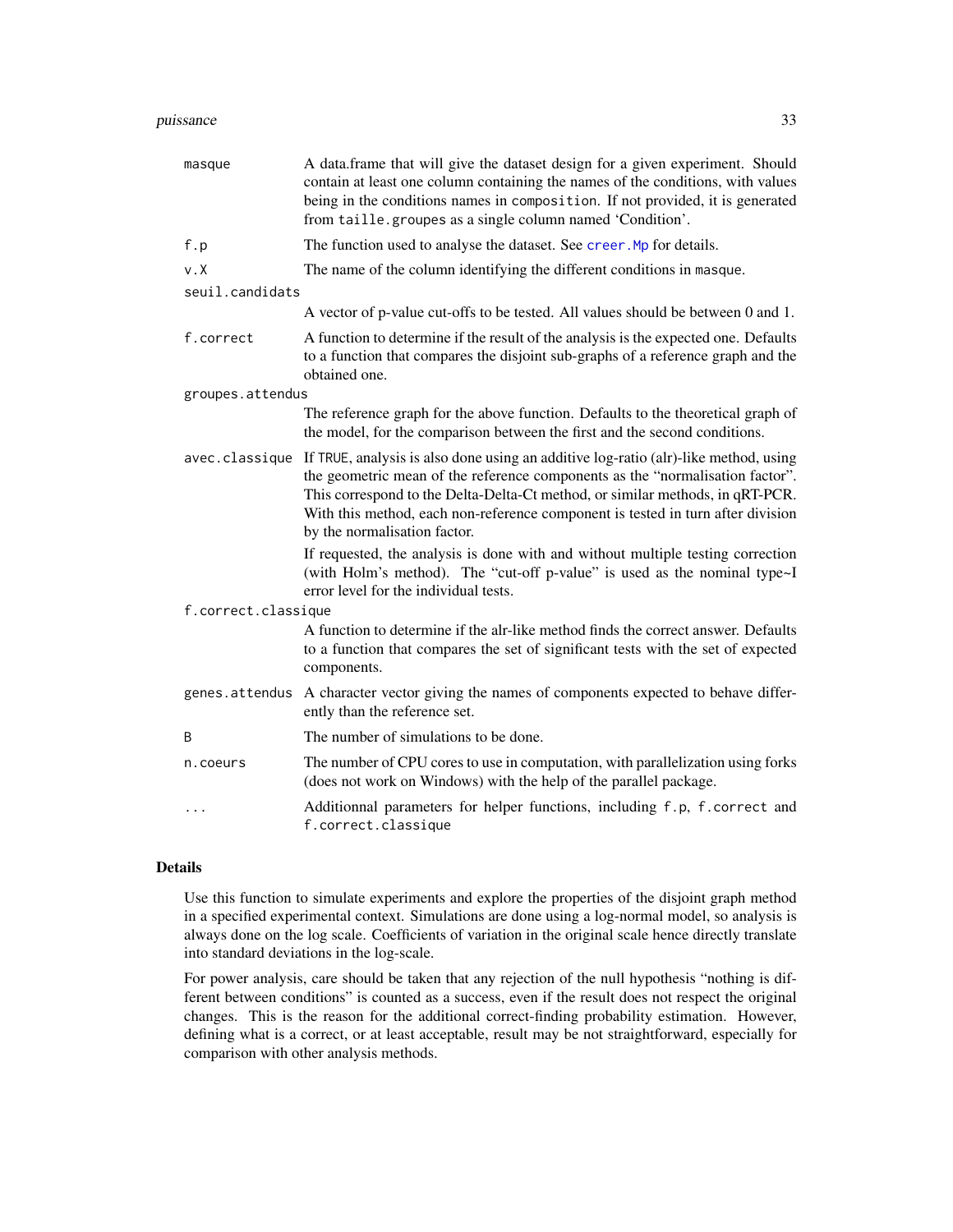<span id="page-33-0"></span>Note also that fair power comparisons can be done only for the same type I error level. Hence, for instance, power of the corrected alr-like method at  $p = 0.05$  should be compared to the power of the disjoint-graph method at its "optimal" cut-off.

#### Value

An object of class SARPcompo. simulation, with a plot method. It is a data.frame with the following columns:

| Seuil        | The cut-offs used to build the graph                                                                                                                  |  |  |
|--------------|-------------------------------------------------------------------------------------------------------------------------------------------------------|--|--|
| Disjoint     | The number of simulations that led to disjoint graphs.                                                                                                |  |  |
| Correct      | The number of simulations that led to the correct graph (as defined by the<br>f.correct function).                                                    |  |  |
|              | If avec. classique is TRUE, it has additionnal columns:                                                                                               |  |  |
| DDCt         | The number of simulations that led at least one significant test using the alr-like<br>method.                                                        |  |  |
| DDCt.H       | The number of simulations that led at least one significant test using the alr-like<br>method, after multiple testing correction using Holm's method. |  |  |
| DDCt.correct | The number of simulations that detected the correct components (as defined by<br>the f. correct. classique function) using the alr-like method.       |  |  |
|              | DDCt.H. correct As above, but after multiple testing correction using Holm's method.                                                                  |  |  |

It also stores a few informations as attributes, including the total number of simulations (attribute n.simulations).

#### Author(s)

Emmanuel Curis (<emmanuel.curis@parisdescartes.fr>)

# See Also

[modele\\_compo](#page-27-1) to create a compositional model for two or more conditions.

[creer.Mp](#page-17-1), which is used internally, for details about analysis functions.

[choisir.seuil](#page-5-1) for a simpler interface to estimate the optimal cut-off.

# Examples

```
## Create a toy example: four components, two conditions
## components 1 and 2 do not change between conditions
## components 3 and 4 are doubled
## component 1 is a reference component
me \le - rbind( 'A' = c( 1, 1, 1, 1),
             'B' = c(1, 1, 2, 2)colnames( me ) \leq paste0( "C-", 1:4 )
md <- modele_compo( me, reference = 'C-1' )
```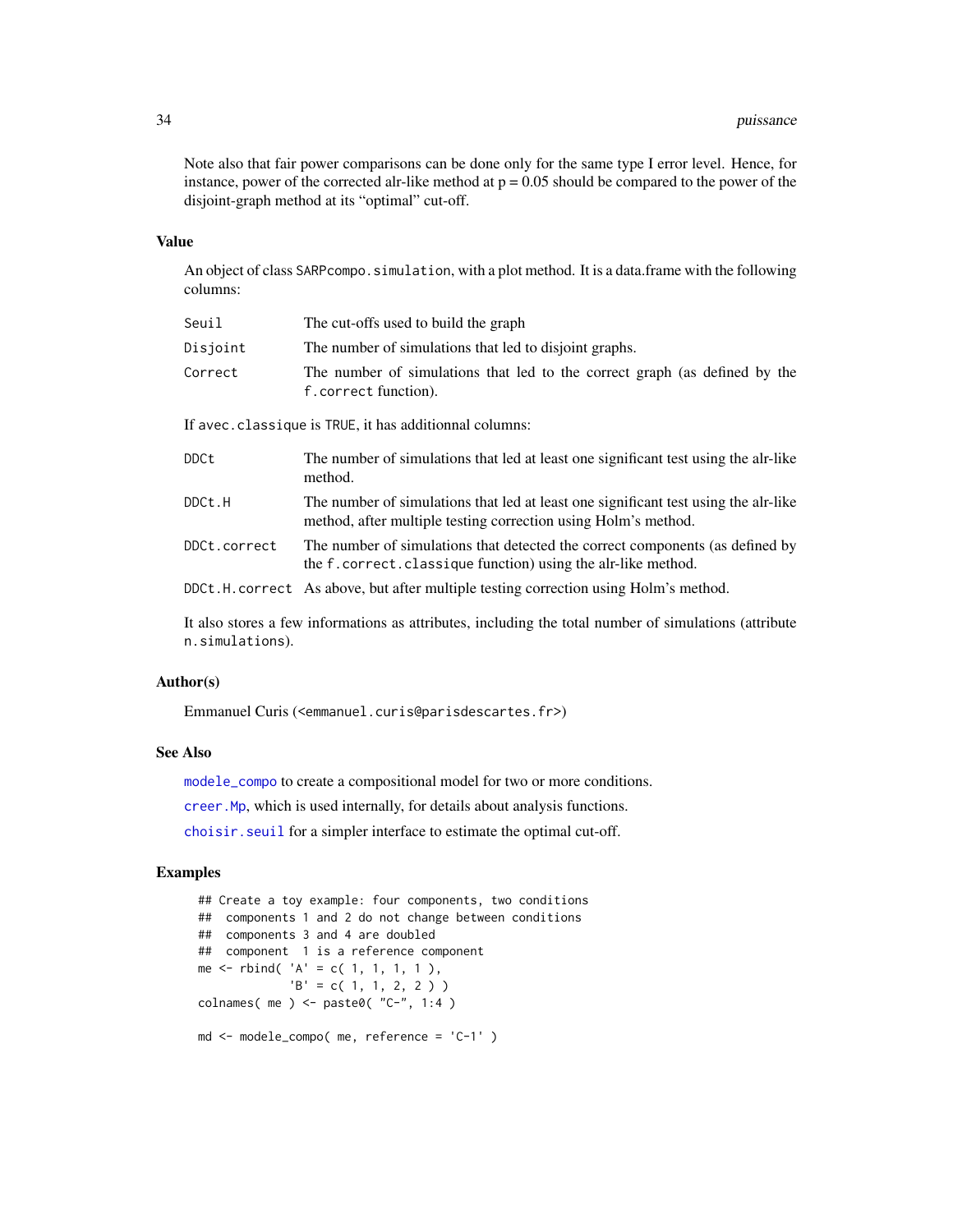```
## How many simulations?
## 50 is for speed; increase for useful results...
B < -50## What is the optimal cut-off for this situation?
## (only a few simulations for speed, should be increased)
## (B = 3000 suggests a cut-off between 0.104 and 0.122)
seuil <- choisir.seuil( 4, B = B )
## What is approximately the type I error
## between conditions A and B using a Student test
## with a CV of around 50 % ?
## (only a few simulations for speed, should be increased)
alpha \leq estimer.alpha( md, cv = 0.50, B = B,
                      f.p = student.fpc)
# Plot it : darkgreen = the disjoint graph method
# orange = the alr-like method, Holm's corrected
# salmon = the alr-like method, uncorrected
plot( alpha )
## What is approximately the power to detect that something changes
## between conditions A and B using a Student test
## with a CV of around 50 % ?
## (only a few simulations for speed, should be increased)
puissance \leq estimer.puissance( md, cv = 0.50, B = B,
                              f.p = student.fpc,
                              genes.attendus = c('C-3', 'C-4') )# Plot it : darkgreen = the disjoint graph method
# orange = the alr-like method, Holm's corrected
# salmon = the alr-like method, uncorrected
plot( puissance )
## Do we detect the correct situation in general?
## (that is, exactly two sets: one with C-1 and C-2, the second with
## C-3 and C-4 --- for the alr-like method, that only C-3 and C-4
## are significant)
# darkgreen = the disjoint graph method
# orange = the alr-like method, Holm's corrected
# salmon = the alr-like method, uncorrected
plot( puissance, correct = TRUE )
```
SCH23390 *Effect of MDMA and SCH23390 on gene expression*

#### **Description**

This data set gives the mRNA quantification of several genes involved in the dopamin pathway in four different conditions: control, after addition of MDMA, after addition of SCH23390 and after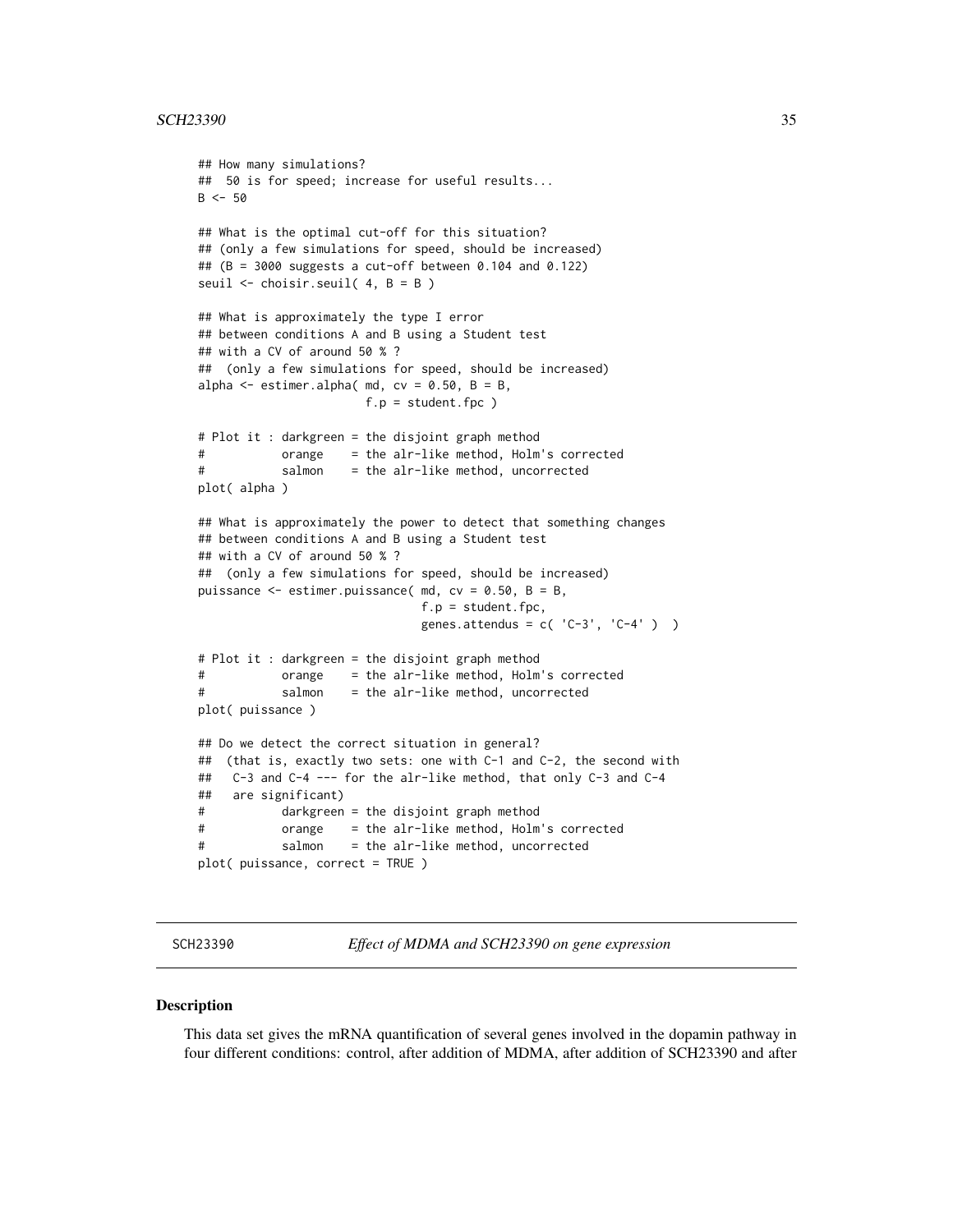addition of both.

#### Usage

data(SCH23390)

# Format

A data frame with 8 columns and 48 rows. Each row gives the quantification results, expressed in cycle threshold (CT):

| Groupe factor        |        | The group label                                                 |
|----------------------|--------|-----------------------------------------------------------------|
| <b>MDMA</b>          | factor | MDMA addition indicator (Oui=Yes, Non=No)                       |
| SCH <sub>23390</sub> | factor | SCH23390 addition indicator (as above)                          |
| Hprt                 |        | numeric CT for the <i>hprt</i> gene, use as reference gene      |
|                      |        | Fos, Fosb, Egr1, Egr2 numeric CT for the four genes of interest |

# Source

Original data communicated by the authors of the paper.

# References

N. Benturquia, C. Courtin, F. Noble, and C. Marie-Claire (2008). Involvement of D1 dopamine receptor in MDMA-induced locomotor activity and striatal gene expression in mice. *Brain Research*, 1211, 1-5

# Examples

```
data( SCH23390 )
# Optimal cut-off for five genes and alpha = 0.05
# is around 0.13
# First step, experimental check
#
# MDMA should change expression levels of all genes but the reference
# 1) extract the data for the Ctrl vs MDMA groups comparison
d.MDMA <- SCH23390[ which( SCH23390$Groupe %in% c( 'Ctrl', 'MDMA' ) ), ]
M.MDMA \leq creer.Mp( d = d.MDMA, noms = names( d.MDMA )[ 4:8 ], \log = TRUE,
                   f.p = student.fpc, v.X = 'MDMA' )# 2) L'arbre associé
plot( arbre.Mp( M.MDMA, reference = 'Hprt' ),
     seuil.p = c( 0.137, 0.128, 0.147 ) )
# 3) Le graphe pour le seuil optimal
# => indeed, all genes are modified by MDMA
# Fos and Fosb seems to have the same behavior
plot( grf.Mp( M.MDMA, reference = 'Hprt', p = 0.13 ) )
```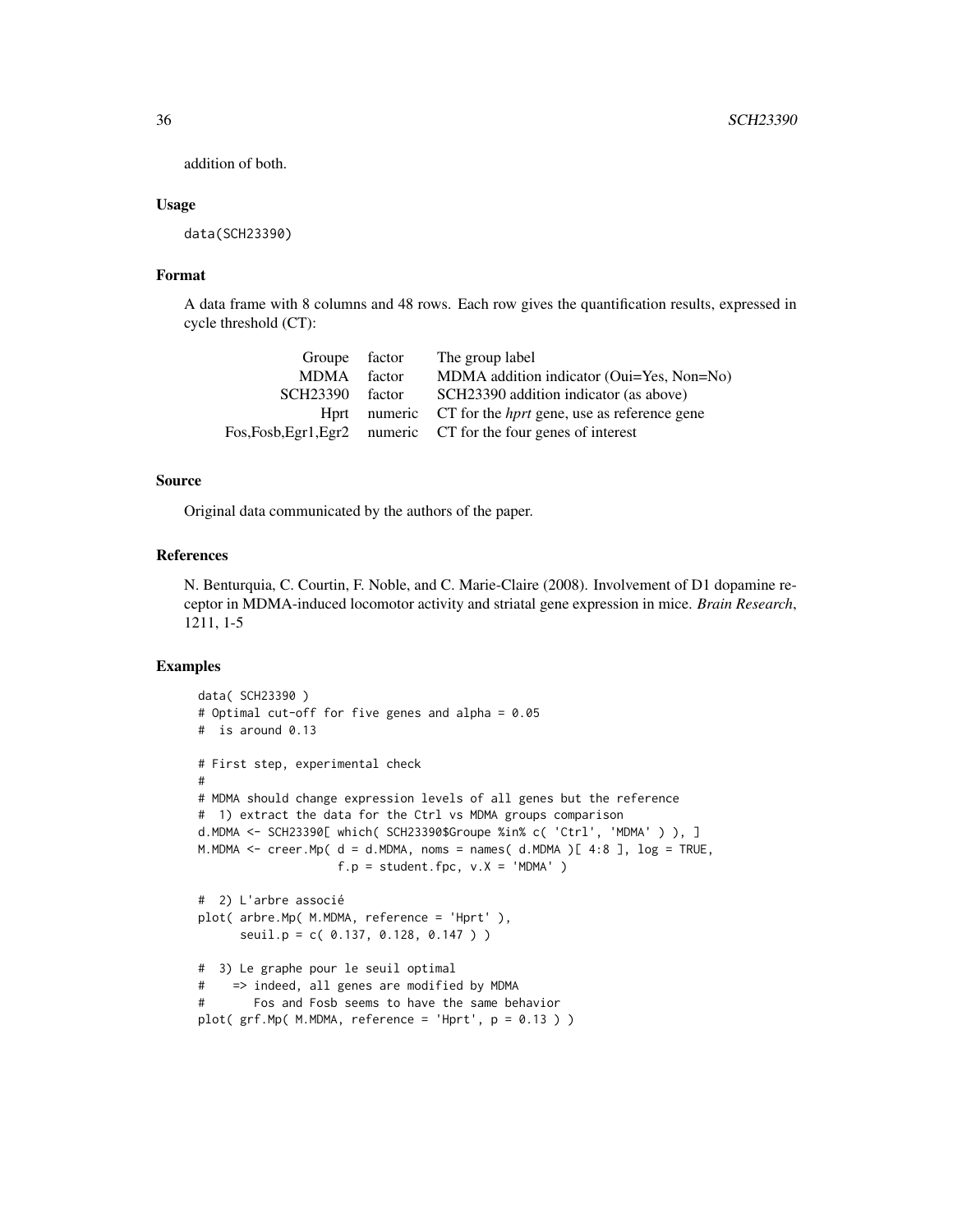```
# Second step, experiment analysis
# Does SCH23390 modulate the MDMA effect?
# => interaction term in a two-ways analysis of variance
M.I <- creer.Mp( d = SCH23390, noms = names( SCH23390 )[ 4:8 ], log = TRUE,
                f.p =anva_SC.fpc,
                frm = R ~ MDMA + SCH23390 + MDMA:SCH23390, SC = 3 )
# 2) L'arbre associé
plot( arbre.Mp( M.I, reference = 'Hprt' ),
     seuil.p = c( 0.137, 0.128, 0.147 ) )
# 3) Le graphe pour le seuil optimal
# => no clear detection of interaction
plot( grf.Mp( M.I, reference = 'Hprt', p = 0.13 ) )
```
tests *Utility functions to obtain p-values from tests on individual ratios*

#### <span id="page-36-1"></span>Description

These functions can be used in the functions to perform analysis on all pairwise ratios of a compositional dataset

# Usage

student.fpc( d, variable, v.X, var.equal = TRUE, ... ) anva1.fpc( $d$ , variable,  $v.X$ , frm = NULL,  $\dots$ ) anva1vi.fpc(  $d$ , variable,  $v.X$ , frm = NULL,  $\dots$  ) rls.fpc( d, variable, v.X, frm = NULL, ... )  $kw.fpc( d, variable, v.X, fm = NULL, ... )$ anva\_SC.fpc(d, variable, frm, SC = 1, type =  $1, ...$ )

| The data frame that contains the ratio to test, and all variables of the original<br>data frame that where not used as compositional data.                                                                                                                                                                                          |
|-------------------------------------------------------------------------------------------------------------------------------------------------------------------------------------------------------------------------------------------------------------------------------------------------------------------------------------|
| A length-one character vector containing the names of the variable correspond-<br>ing to the ratio (or log-ratio) to test.                                                                                                                                                                                                          |
| The name of the explanatory (independant, predictor) variable. This variable<br>should be a factor for any all fpc, any alvi. fpc and kw. fpc and a numeric for<br>rls.fpc.                                                                                                                                                         |
| The formula to use.<br>Defaults to as. formula( paste0( variable, " $\sim$ ", v.X ) ) for anva1. fpc, anva1vi. fpc<br>and kw. fpc. Providing the formula speeds up the computation, since it avoids<br>repeating the construction step for each ratio.<br>For anva_SC. fpc, giving the formula is mandatory and variable is unused. |
| Beware of the term order to select the right sum of squares to test!                                                                                                                                                                                                                                                                |
|                                                                                                                                                                                                                                                                                                                                     |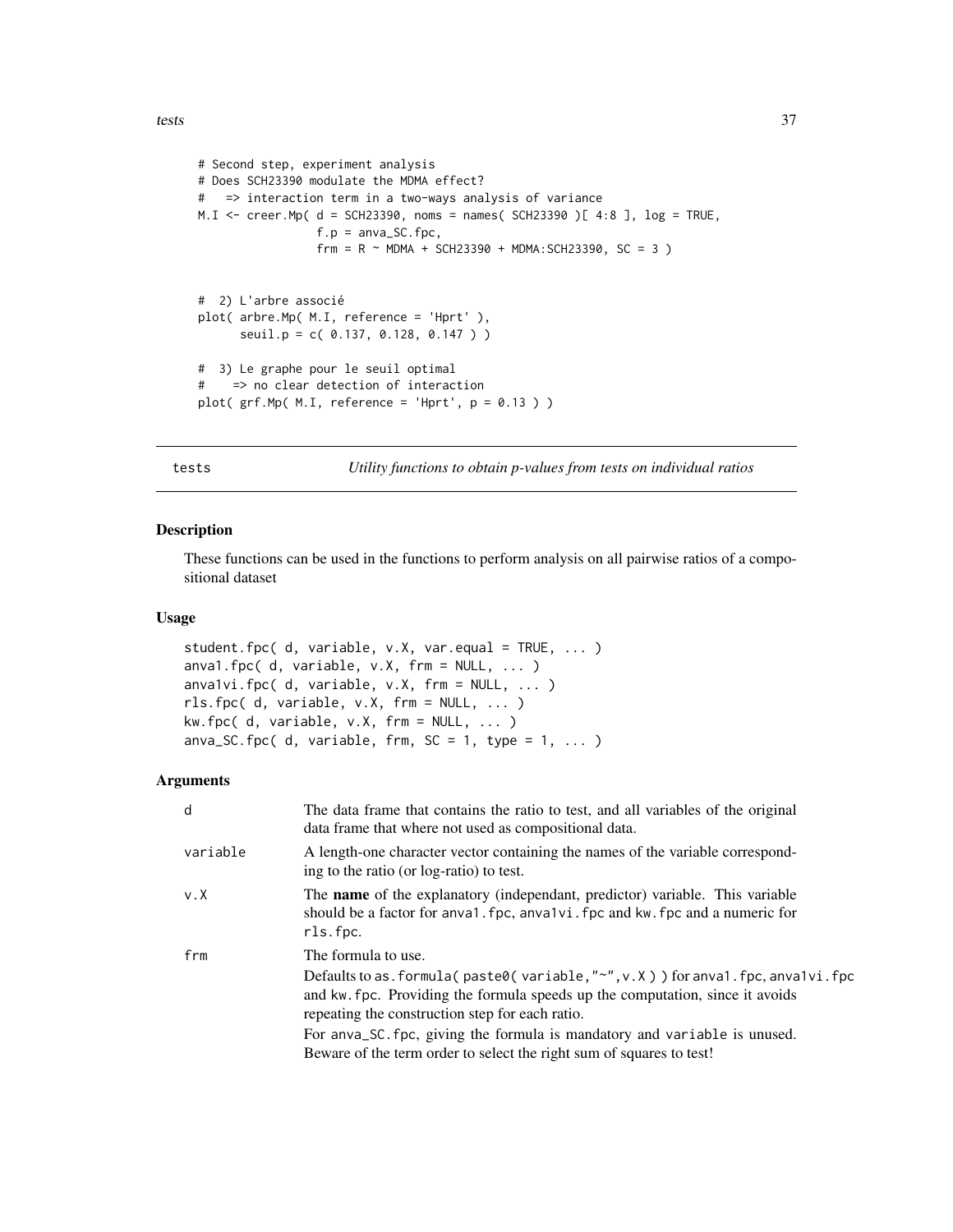<span id="page-37-0"></span>**38** tests and the contract of the contract of the contract of the contract of the contract of the contract of the contract of the contract of the contract of the contract of the contract of the contract of the contract of

| <b>SC</b> | For any algorithment of the line to use in the analysis of variance table<br>to get a p-value, see details.                             |
|-----------|-----------------------------------------------------------------------------------------------------------------------------------------|
| type      | For any a SC, fpc, the kind of sums of square to be used when constructing the<br>analysis of variance table, see details.              |
| var.equal | For student, fpc, shall we assume that variance are equals in the two groups<br>(TRUE, the default) or not (FALSE). Same as in t. test. |
| $\ddotsc$ | additional arguments                                                                                                                    |

#### Details

These functions are only wrapper to some commonly used tests. The correspondance is as follow

| student.fpc Student's T-test                                                 | t.test()\$p.value            |
|------------------------------------------------------------------------------|------------------------------|
| anval. fpc One-way analysis of variance                                      | anova $(\text{lm}())$ [1, 5] |
| rls.fpc Simple linear regression                                             | anova $(\text{lm}())[1, 5]$  |
| anvalvi. fpc One-way analysis of variance, without equal variance assumption | oneway.test()\$p.value       |
| kw. fpc Kruskal-Wallis test                                                  | kruskal.test()\$p.value      |

anva\_SC.fpc is a generic wrapper for lm using any formula. It then extracts the *p*-value of the line given by SC in the analysis of variance table. If type = 1, the table is built using anova and corresponds to type 1 (sequential sum of square). If type  $= 2$  or type  $= 3$ , the table is built using car::Anova and corresponds either to type 2 or type 3 sums of squares.

For Student's test (either with equal or unequal variances), instead of calling t.test, the computation is done internally, hopefully speeding up (less controls are done and only useful computations are done)

# Value

These function returns the *p*-value from the corresponding test.

#### Note

rls.fpc is an exact synonym for anva1.fpc, since the underlying theory is the same. Distinction is made to help users without a formal statistical background to find the right test.

# Author(s)

Emmanuel Curis (<emmanuel.curis@parisdescartes.fr>)

# See Also

[kruskal.test](#page-0-0), [lm](#page-0-0), [anova](#page-0-0), [Anova](#page-0-0), [oneway.test](#page-0-0), for corresponding tests.

[equiv.fpc](#page-21-1) for an approach using equivalence tests.

[creer.Mp](#page-17-1) to use these functions to create a matrix of *p*-values.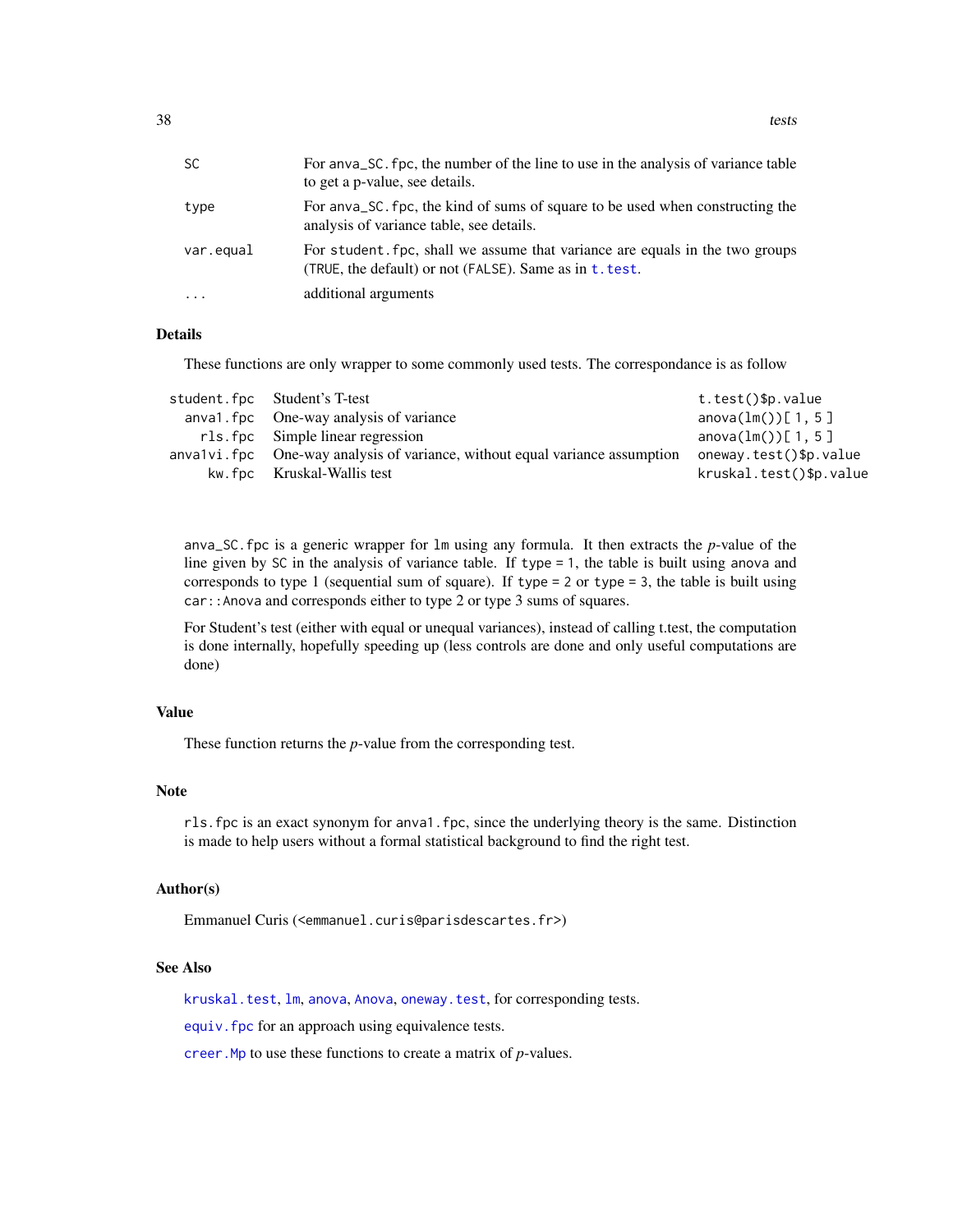tests 39

# Examples

plot( grf.Mp( Mp ) )

```
# load the potery data set
data( poteries )
# Compute one-way ANOVA p-values for all ratios in this data set
Mp <- creer.Mp( poteries, c( 'Al', 'Na', 'Fe', 'Ca', 'Mg' ),
               f.p = anval.fpc, v.X = 'Site', frm = R ~ site)
Mp
# Make a graphe from it and plot it
```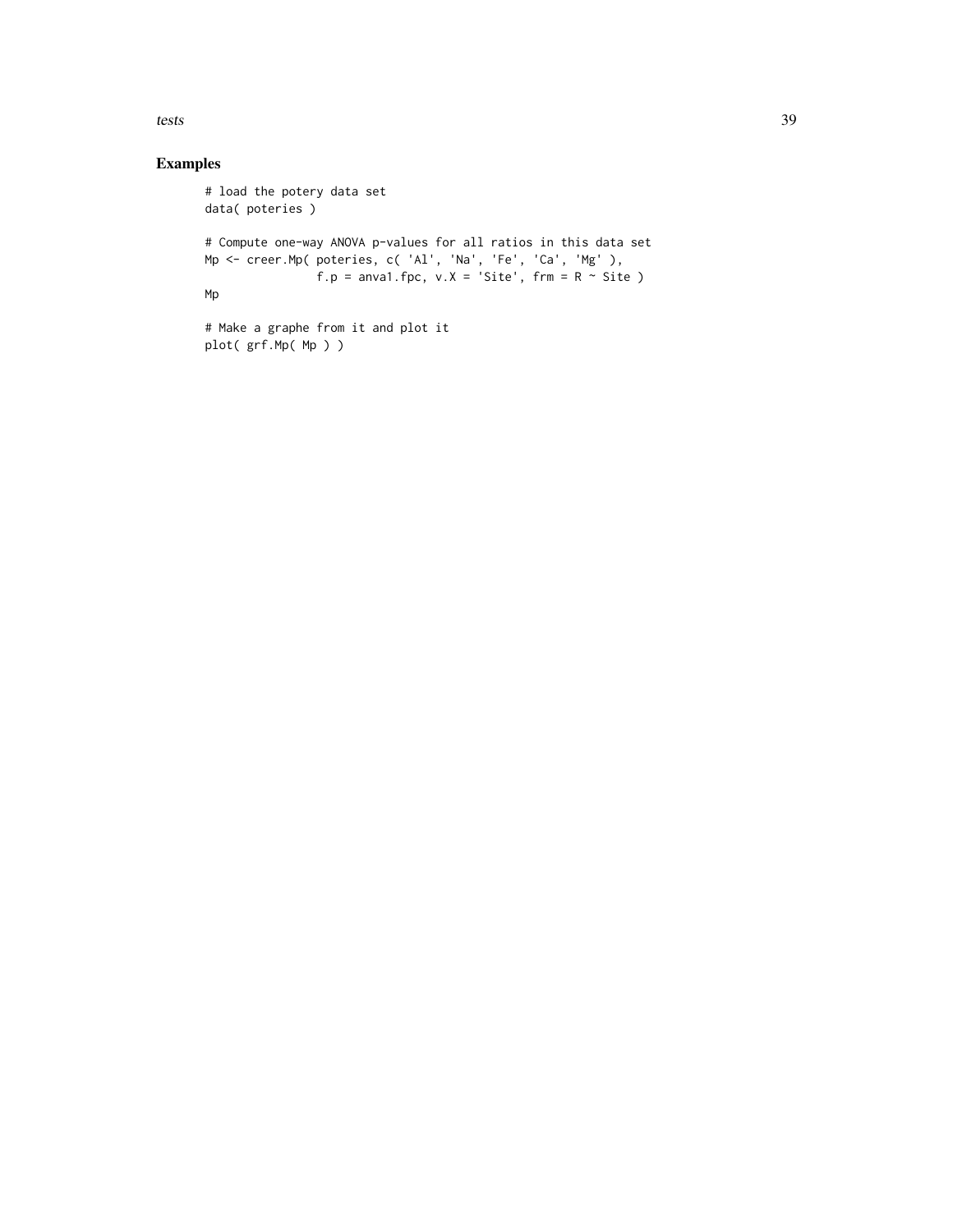# <span id="page-39-0"></span>**Index**

∗ compositional arbre.Mp, [2](#page-1-0) choisir.seuil, [6](#page-5-0) choisir.seuil.equiv, [9](#page-8-0) conversions, [11](#page-10-0) coupures.Mp, [12](#page-11-0) creer\_data.frame, [14](#page-13-0) creer\_graphe, [16](#page-15-0) creer\_matrice, [18](#page-17-0) distances, [20](#page-19-0) equivalence, [22](#page-21-0) fichiers, [23](#page-22-0) modele, [28](#page-27-0) puissance, [32](#page-31-0) tests, [37](#page-36-0) ∗ datasets BpLi, [4](#page-3-0) GADL1, [26](#page-25-0) generef, [27](#page-26-0) poteries, [30](#page-29-0) SCH23390, [35](#page-34-0) ∗ equivalence equivalence, [22](#page-21-0) alpha *(*puissance*)*, [32](#page-31-0) Anova, *[38](#page-37-0)* anova, *[38](#page-37-0)* anva1.fpc, *[15](#page-14-0)*, *[19](#page-18-0)*, *[25](#page-24-0)* anva1.fpc *(*tests*)*, [37](#page-36-0) anva1vi.fpc *(*tests*)*, [37](#page-36-0) anva\_SC.fpc *(*tests*)*, [37](#page-36-0) arbre.Mp, [2,](#page-1-0) *[13](#page-12-0)* as.data.frame, *[5](#page-4-0)*, *[14](#page-13-0)*, *[18](#page-17-0)*, *[24](#page-23-0)* as.dendrogram, *[3](#page-2-0)* BpLi, [4](#page-3-0) BpLi\_J2 *(*BpLi*)*, [4](#page-3-0) BpLi\_J4 *(*BpLi*)*, [4](#page-3-0) calc.rapports, [5](#page-4-0)

choisir.seuil, *[3](#page-2-0)*, [6,](#page-5-0) *[10](#page-9-0)*, *[13](#page-12-0)*, *[34](#page-33-0)* choisir.seuil.equiv, [9](#page-8-0) components, *[29](#page-28-0)* conversions, [11](#page-10-0) coupures.Mp, *[3](#page-2-0)*, [12](#page-11-0) Cq.reference *(*generef*)*, [27](#page-26-0) create.DFp *(*creer\_data.frame*)*, [14](#page-13-0) create.Fp *(*fichiers*)*, [23](#page-22-0) create.graphe *(*creer\_graphe*)*, [16](#page-15-0) create.Mp *(*creer\_matrice*)*, [18](#page-17-0) creer.DFp, *[12](#page-11-0)*, *[18](#page-17-0)*, *[25](#page-24-0)* creer.DFp *(*creer\_data.frame*)*, [14](#page-13-0) creer.Fp *(*fichiers*)*, [23](#page-22-0) creer.Mp, *[3](#page-2-0)*, *[6](#page-5-0)[–8](#page-7-0)*, *[10](#page-9-0)*, *[12](#page-11-0)[–15](#page-14-0)*, *[18](#page-17-0)*, *[21](#page-20-0)*, *[23](#page-22-0)[–25](#page-24-0)*, *[33,](#page-32-0) [34](#page-33-0)*, *[38](#page-37-0)* creer.Mp *(*creer\_matrice*)*, [18](#page-17-0) creer\_data.frame, [14](#page-13-0) creer\_graphe, [16](#page-15-0) creer\_matrice, [18](#page-17-0)

DFp.Mp *(*conversions*)*, [11](#page-10-0) distances, [20](#page-19-0) distrib.distances *(*distances*)*, [20](#page-19-0)

equiv.fpc, *[10](#page-9-0)*, *[38](#page-37-0)* equiv.fpc *(*equivalence*)*, [22](#page-21-0) equivalence, [22](#page-21-0) estimer.alpha, *[30](#page-29-0)* estimer.alpha *(*puissance*)*, [32](#page-31-0) estimer.puissance, *[30](#page-29-0)* estimer.puissance *(*puissance*)*, [32](#page-31-0)

fichier *(*fichiers*)*, [23](#page-22-0) fichiers, [23](#page-22-0)

GADL1, [26](#page-25-0) gadl1 *(*GADL1*)*, [26](#page-25-0) generef, [27](#page-26-0) grf.DFp, *[15](#page-14-0)*, *[25](#page-24-0)* grf.DFp *(*creer\_graphe*)*, [16](#page-15-0)